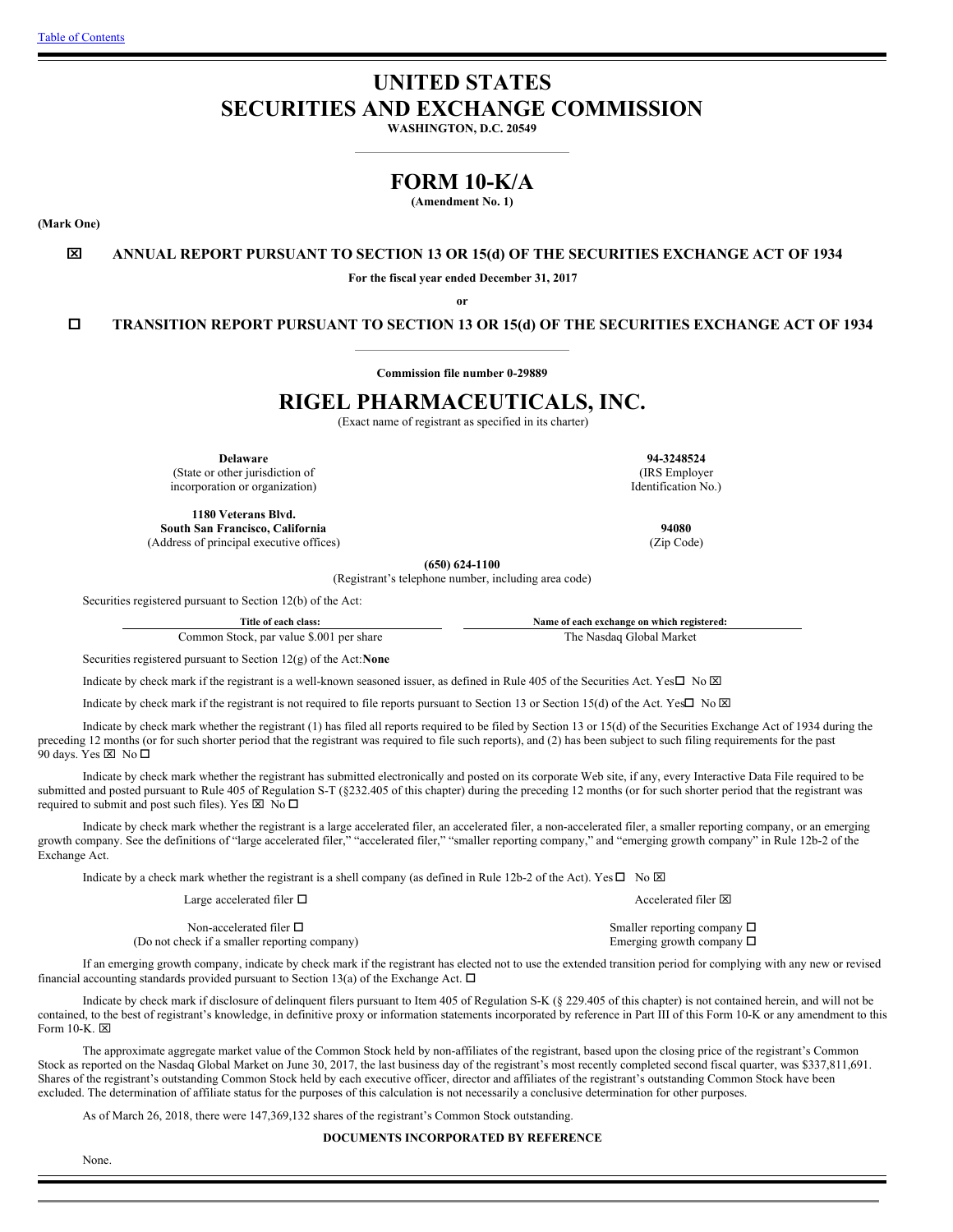## **EXPLANATORY NOTE**

The registrant is filing this Amendment No. 1 to Annual Report on Form 10-K/A, or this Amendment (also referred to herein as this report), to amend the Annual Report on Form 10-K for the fiscal year ended December 31, 2017 (Commission File Number 001-29889), or the 2017 Annual Report on Form 10-K, as filed by the registrant with the Securities and Exchange Commission, or the SEC, on March 6, 2018. The principal purpose of this Amendment is to include in Part III the information that was to be incorporated by reference from the proxy statement for the registrant's 2018 annual meeting of stockholders. This Amendment hereby amends the cover page, Part III, Items 10 through 14, and Part IV, Item 15 of the 2017 Annual Report on Form 10-K. The reference on the cover of the 2017 Annual Report on Form 10-K to the incorporation by reference to portions of our definitive proxy into Part III of the 2017 Annual Report on Form 10-K is hereby deleted. In addition, as required by Rule 12b-15 under the Securities Exchange Act of 1934, as amended, or the Exchange Act, new certifications by the registrant's principal executive officer and principal financial officer are filed as exhibits to this Amendment.

No attempt has been made in this Amendment to modify or update the other disclosures presented in the 2017 Annual Report on Form 10-K. This Amendment does not reflect events occurring after the filing of the original report (i.e., those events occurring after March 6, 2018) or modify or update those disclosures that may be affected by subsequent events. Accordingly, this Amendment should be read in conjunction with the 2017 Annual Report on Form 10-K and the registrant's other filings with the SEC.

Unless expressly indicated or the context requires otherwise, the terms "Company," "Rigel," "we," "us" and "our" in this document refer to Rigel Pharmaceuticals, Inc.

# Table of [Contents](#page-1-0)

#### <span id="page-1-0"></span>**RIGEL PHARMACEUTICALS, INC. FORM 10-K FOR THE FISCAL YEAR ENDED DECEMBER 31, 2017 TABLE OF CONTENTS (Amendment No. 1)**

**Page**

| <b>PART III</b> |                                                                                                |    |
|-----------------|------------------------------------------------------------------------------------------------|----|
| Item 10.        | Directors, Executive Officers and Corporate Governance                                         |    |
| Item 11.        | <b>Executive Compensation</b>                                                                  | 15 |
| Item 12.        | Security Ownership of Certain Beneficial Owners and Management and Related Stockholder Matters | 33 |
| Item 13.        | <b>Certain Relationships and Related Transactions, and Director Independence</b>               | 36 |
| Item 14.        | <b>Principal Accounting Fees and Services</b>                                                  | 37 |
| <b>PART IV</b>  |                                                                                                |    |
| Item 15.        | <b>Exhibits and Financial Statement Schedules</b>                                              | 39 |
|                 | <b>Signatures</b>                                                                              | 44 |
|                 |                                                                                                |    |
|                 |                                                                                                |    |

#### Table of [Contents](#page-1-0)

## **FORWARD-LOOKING STATEMENTS**

This report contains statements indicating expectations about future performance and other forward-looking statements within the meaning of Section 27A of the Securities Act of 1933, as amended (the Securities Act), Section 21E of the Securities Exchange Act of 1934, as amended (the Exchange Act), and the Private Securities Litigation Reform Act of 1995, that involve risks and uncertainties. We usually use words such as "may," "will," "should," "could," "expect," "plan," "anticipate," "might," "believe," "estimate," "predict," "intend" or the negative of these terms or similar expressions to identify these forward- looking statements. These statements appear throughout this report and are statements regarding our current intent, belief or expectation, primarily with respect to our operations and related industry developments. Examples of these statements include, but are not limited to, statements regarding the following: our business and scientific strategies; the progress of our product development programs, including clinical testing, and the timing of commencement and results thereof; our corporate collaborations, and revenues that may be received from collaborations and the timing of those potential payments; our drug discovery technologies; our research and development expenses; protection of our intellectual property; and sufficiency of our cash resources and need for additional capital. You should not place undue reliance on these forward-looking statements. Our actual results could differ materially from those anticipated in these forward-looking statements for many reasons, including as a result of the risks and uncertainties discussed under the heading "Risk Factors" in Part I, Item 1A of our 2017 Annual Report on Form 10-K. A forward- looking statement speaks only as of the date on which it is made, and, except as required by law, we undertake no obligation to update any forward-looking statement to reflect events or circumstances after the date on which the statement is made or to reflect the occurrence of unanticipated events. New factors emerge from time to time, and it is not possible for us to predict which factors will arise. In addition, we cannot assess the impact of each factor on our business or the extent to which any factor, or combination of factors, may cause actual results to differ materially from those contained in any forward-looking statements.

#### Table of [Contents](#page-1-0)

# <span id="page-1-2"></span><span id="page-1-1"></span>**PART III**

2

# **Item 10. Directors, Executive Officers and Corpor ate Governance**

Our board of directors (the "Board") is divided into three classes. Each class has a three-year term. Vacancies on the Board may be filled only by persons elected by a majority of the remaining directors. A director elected by the Board to fill a vacancy in a class, including vacancies created by an increase in the number of directors, shall serve for the remainder of the full term of that class and until the director's successor is elected and qualified.

The Board presently has eight members, and currently there are no vacancies. There are three directors in the class whose term of office expires in 2018. At each annual general meeting of shareholders, successors to the directors whose terms expire at that annual general meeting are put forward for election for a three-year term.

The following is a brief biography of each member of our board of directors, including their respective ages as of January 31, 2018, with each biography including information regarding the specific experience, qualifications, attributes or skills that led the nominating and corporate governance committee and our board of directors to determine that each member of our board of directors should serve as a director.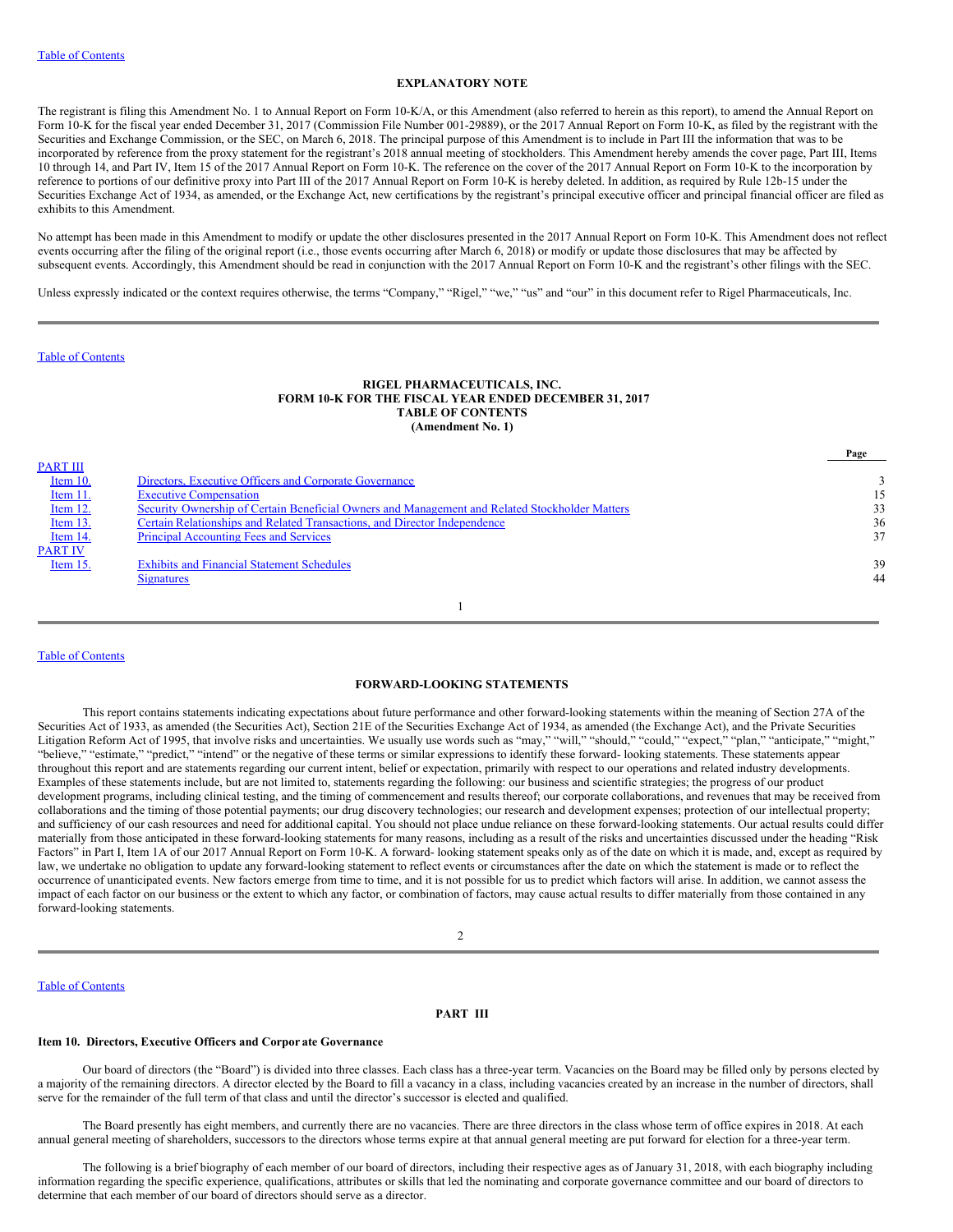## **DIRECTORS CONTINUING IN OFFICE UNTIL THE 2019 ANNUAL MEETING OF STOCKHOLDERS**

*Gregg A. Lapointe, CPA, MBA*, age 59, joined us as director in November 2017. Mr. Lapointe is currently the chief executive officer and co-founder of Cerium Pharmaceuticals, Inc., a biopharmaceutical company focused on developing and commercializing medicines for patients with rare diseases. Mr. Lapointe offers Rigel's board nearly three decades of commercial and financial experience bringing products to market in the areas of medical devices and rare diseases. He previously served in varying roles for Sigma-Tau Pharmaceuticals, Inc., a private biopharmaceutical company, starting in 2001, including Chief Financial Officer from 2001 to 2002, Chief Operating Officer from 2003 to 2007, and Chief Executive Officer from 2008 to 2012. Mr. Lapointe led the effort to transform Sigma-Tau Pharmaceuticals from a small specialty dialysis company into a global leader in the development and commercialization of medicines for Rare Diseases. Mr. Lapointe also serves on the Board of Directors of Soligenix, Inc. and Cytori Therapeutics, Inc. He previously sat on the board of SciClone Pharmaceuticals, Inc., ImmunoCellular Therapeutics, Inc., Raptor Pharmaceuticals, Inc., Questcor Pharmaceuticals, Inc. and Cambrooke Therapeutics, Inc., among others. From 2009 to 2012, Mr. Lapointe was a member of the Board of Directors, and Chair of the Rare Disease Committee, of the Pharmaceutical Research and Manufacturers of America (PhRMA) in Washington, DC. He holds a Bachelor of Commerce degree from Concordia University (Montreal), a Graduate Diploma in Public Accountancy from McGill University (Montreal), an MBA from Duke University, and is a CPA (Illinois).

The Board concluded that Mr. Lapointe should serve as a member of the Board in part due to his significant experience in the areas of global strategic planning and implementation, business development, corporate finance, and acquisitions, and his experience as an executive officer and board member in the pharmaceutical and medical products industries.

*Brian L. Kotzin, M.D.*, age 69, joined us as a director in August 2017. A board-certified rheumatologist and internist, Dr. Kotzin is currently Principal Fellow, Clinical Development at Nektar Therapeutics. From 2004 to 2015, he was Vice President, Global and Clinical Development and Head, Inflammation Therapeutic Area at Amgen, directing the global development efforts for product candidates in the inflammation area. Before joining Amgen, Dr. Kotzin was the head of Clinical Immunology in the Department of Medicine and director of the Autoimmunity Center of Excellence at the University of Colorado Health Sciences Center in Denver. Dr. Kotzin has won numerous honors, including elected "Master" of the American College of Rheumatology, the Kirkland Scholar Award for Lupus Research, the Henry Claman Chair in Clinical Immunology, the Gretchen Kramer Award for Outstanding Contributions to Medicine, and Chairmanship of the National Institutes of Health Autoimmunity Centers of Excellence. He earned his medical degree from Stanford and undergraduate degree in mathematics from the University of Southern California.

3

#### Table of [Contents](#page-1-0)

The Board concluded that Dr. Kotzin should serve as a member of the Board in part due to his extensive experience with developing therapeutics, particularly in the area of immunology, which is the core of our treatment focus for fostamatinib and our pipeline.

*Gary A. Lyons,* age 66, joined us as a director in October 2005 and was appointed Chairman of the Board in November 2014. Mr. Lyons is also a member of the board of directors of Neurocrine Biosciences, Inc., a biopharmaceutical company. Mr. Lyons served as Neurocrine's Chief Executive Officer and member of its board of directors from 1993 until 2008. Mr. Lyons also serves on the board of directors of Novus Therapeutics, Inc., Vical, Inc. and Cytori Therapeutics, Inc., and is chairman of the board at Retrophin, Inc., each a biopharmaceutical company. He served on the board of directors of PDL BioPharma, Inc., a biopharmaceutical company, from July 2008 until he resigned in December 2008 to join the board of directors of Facet Biotech Corporation following Facet's spin-off from PDL, and served on the board of directors there until Facet's acquisition by Abbott Laboratories in April 2010. Mr. Lyons also served on the board of directors of NeurogesX, Inc. and KaloBios Pharmaceuticals, Inc., each a biopharmaceutical company. From 1983 to 1993, he held a number of management positions at Genentech, including Vice President of Business Development and Vice President of Sales, and also served as a member of Genentech's Executive Committee. Mr. Lyons was responsible for international licensing, acquisitions and partnering for Genentech's Corporate Venture Program and had operating responsibility for two subsidiaries, Genentech Canada, Inc. and Genentech Limited (Japan). He holds a B.S. in Marine Biology from the University of New Hampshire and an M.B.A. from Northwestern University's J.L. Kellogg Graduate School of Management.

The Board concluded that Mr. Lyons should continue to serve as a member of the Board in part due to his extensive experience negotiating and developing collaborative relationships, his sales expertise and his track record of assessing the market for pharmaceutical candidates, all of which are key to the success of our business.

# **DIRECTORS CONTINUING IN OFFICE UNTIL THE 2019 ANNUAL MEETING OF STOCKHOLDERS**

*Peter S. Ringrose, Ph.D.,* age 72, joined us as a director in February 2005. Dr. Ringrose's experience in the pharmaceutical industry spans more than 40 years and includes key leadership positions as Senior Vice President for Worldwide Drug Discovery and Medicinal R & D Europe at Pfizer Inc., a pharmaceutical company, and Division Director of Chemotherapy, Infectious Diseases and Molecular Sciences at the Sandoz Research Institute in Vienna, Austria. In 2002, Dr. Ringrose retired from Bristol-Myers Squibb, a pharmaceutical company, where he served as Chief Scientific Officer from January 2000 to December 2002, as well as President of the Pharmaceutical Research Institute from January 1997 to December 2002. Dr. Ringrose served as chair of the Biotechnology and Biological Sciences Research Council (UK) from 2003 until 2009, and was a member of the UK Government's Technology Strategy Board. He is a Council member of the Foundation for Science and Technology in the United Kingdom and also chairs the Corporate Partnership Board at Pembroke College, Cambridge where he is a lifetime Honorary Pitt Fellow. Dr. Ringrose served on the board of directors of Theravance, Inc. from April 2010 until June 2014, when Theravance Biopharma, Inc. was spun off from Theravance, Inc., and has served on the board of directors of Theravance Biopharma, Inc. since October 2013. Dr. Ringrose was a director of Astex Therapeutics, Inc., a biopharmaceutical company, until September 2011 when it was acquired, was a director of Biotica Technology, Ltd. until December 2013, and served on the Scientific Advisory Boards of Schering-Plough Research Institute, Cempra Pharmaceuticals, Inc. and Accenture Inc. Dr. Ringrose also served on the board of governors for the New York Academy of Sciences from 1999 to 2005. He has served on the boards of Cambridge Antibody Technology Ltd., ImClone Systems, Inc. and Pfizer, Ltd. and on the Scientific Advisory Board at Merlin Biosciences Ltd. Dr. Ringrose received a B.S., an M.A. and a Ph.D. from the University of Cambridge.

Dr. Ringrose was selected to serve as a member of the Board in part due to his extensive research experience at large pharmaceutical companies, enabling the Board to benefit from his insight when negotiating partnership deals with large pharmaceutical companies, which is a core element of our business model.

*Bradford S. Goodwin,* age 63, joined us as a director in January 2007. Mr. Goodwin is currently CEO of CharlestonPharma, LLC, a biopharmaceutical company. Mr. Goodwin's prior public company board service includes NeurogesX from August 2009 to July 2013, Facet Biotech Corporation from December 2008 to April 2010, when Facet was acquired by Abbott Laboratories, PDL BioPharma from 2006 to 2008, CoTherix, Inc., a biopharmaceutical

## Table of [Contents](#page-1-0)

company, from 2004 until 2007, when it was acquired by Actelion Pharmaceuticals Ltd., and Novacea, Inc., a publicly held biopharmaceutical company focused on in licensing, developing and commercializing novel therapies for cancer, from 2002 until 2006. From 2001 to 2006, he was Chief Executive Officer of Novacea. Prior to Novacea, Mr. Goodwin was President, Chief Operating Officer and Founder of Collabra Pharma, Inc., a company focused on pharmaceutical product licensing and development. Before founding Collabra, he held various senior executive positions with Genentech, including Vice President of Finance. After becoming a CPA while working as an auditor at PricewaterhouseCoopers, he served on expert advisory committees of the American Institute of Certified Public Accountants, the Financial Accounting Standards Board and the International Accounting Standards Board. Mr. Goodwin is also a co-founder and director of finance for The Rare Barrel, a craft brewery specializing in barrel aged sour beer, which commenced brewing operations in February 2013. He holds a B.S. in Business Administration from the University of California, Berkeley.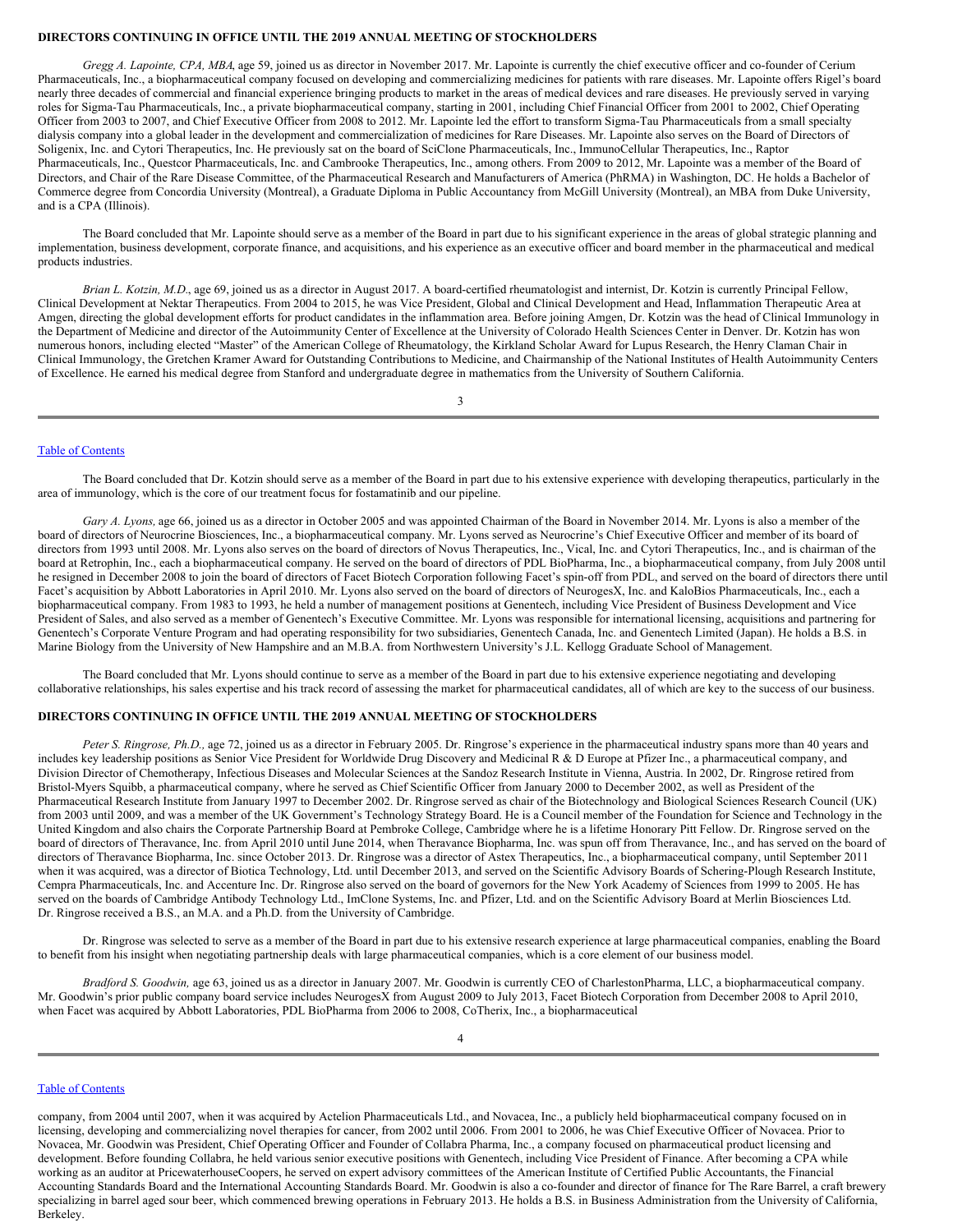Mr. Goodwin was selected to serve as a member of the Board in part due to his financial expertise and extensive public accounting and corporate governance experience, as well as his experience sitting on the audit committees of other public companies.

*Keith A. Katkin,* age 46, joined us as a director in June 2015. Mr. Katkin is currently the CEO of Urovant Sciences, a global biopharmaceutical company focused on developing novel therapies for urologic conditions. Mr. Katkin previously served as President and Chief Executive Officer of Avanir Pharmaceuticals from 2007 to 2016, until its acquisition by Otsuka Pharmaceutical Co. Mr. Katkin joined Avanir in July of 2005 as the senior vice president of Sales and Marketing and a member of Avanir's executive management team, and has served on their board of directors since 2007. Mr. Katkin was responsible for creating and executing the plan that led to the approval of Nuedexta, the growth of the company to commercial success, and the recent acquisition of the company by Otsuka Pharmaceutical Co. in January 2015. Prior to joining Avanir, Mr. Katkin served as the vice president, Commercial Development for Peninsula Pharmaceuticals, playing a key role in the concurrent initial public offering and ultimate sale of the company to Johnson and Johnson. Additionally, Mr. Katkin's employment experience includes leadership roles at InterMune, Amgen and Abbott Laboratories. In addition to Avanir, Mr. Katkin is currently a member of the board of directors of Syndax Pharmaceuticals, Inc., and is chairman of the board of directors of Novus Therapeutics, Inc. Mr. Katkin has an M.B.A. from the Anderson School at UCLA and earned his B.S. in Business and Accounting from Indiana University. Mr. Katkin became a licensed certified public accountant in 1995.

Mr. Katkin was selected to serve as a member of the Board in part due to his extensive experience in commercial development, business development and operational management in the biopharmaceutical industry, particularly with regard to product launches, all of which are key to the success of our business.

# **DIRECTORS CONTINUING IN OFFICE UNTIL THE 2020 ANNUAL MEETING OF STOCKHOLDERS**

*Walter H. Moos, Ph.D.,* age 63, joined us as a director in March 1997. In February 2017, Dr. Moos became Chief Executive Officer of ShangPharma Innovation, Inc., a global pharmaceutical incubator investing in therapeutics and biotechnologies. Dr. Moos retired from SRI International in January 2016, where he served as Vice President and head of the bioscience division since March 2005 and President of SRI Biosciences since January 2015. From 1997 to 2004, Dr. Moos served as the Chairman and Chief Executive Officer of MitoKor, Inc., a biotechnology company. Prior to that, he served as a Vice President of Chiron Corporation, a biotechnology company, and as a Vice President at the Parke-Davis Pharmaceutical Research Division of the Warner-Lambert Company. He has been an Adjunct Professor at the University of California, San Francisco, since 1992. Dr. Moos served on the board of directors of MIGENIX Inc., a biopharmaceutical company, from 2004 to 2008. He has also served on the boards of, and been a consultant to, numerous U.S. and international companies and several non-profit organizations. Dr. Moos has been an advisor to the National Academy of Sciences and venture capital firms. Dr. Moos holds an A.B. from Harvard University and a Ph.D. in Chemistry from the University of California Berkeley.

Dr. Moos was selected to serve as a member of the Board in part due to his extensive leadership skills and operational expertise, as well as his expertise in the chemical sciences, which is particularly relevant to our business as we are a company focused on small molecules.

#### Table of [Contents](#page-1-0)

*Raul R. Rodriguez*, age 57, was appointed President and Chief Executive Office and a member of the Board of Directors in November 2014. Until then, he had served as our President and Chief Operating Officer since May 2010. He joined us as Vice President, Business Development in April 2000, became our Senior Vice President, Business Development and Commercial Operations in December 2002 and became our Executive Vice President and Chief Operating Officer in June 2004. From 1997 to March 2000, he served as Senior Vice President, Business Development and Operations for Ontogeny, Inc., a biotechnology company. From 1994 to 1997, he served as the Executive Director, Business Development and Market Planning for Scios, Inc., a pharmaceutical company. From 1989 to 1994, Mr. Rodriguez held various positions at G.D. Searle & Company, a pharmaceutical company. In these companies, Mr. Rodriguez held positions of increasing responsibility in the areas of business development and planning. After earning his Bachelor's degree from Harvard College, Mr. Rodriguez went on to earn his Masters of Public Health at the University of Illinois and subsequently received his M.B.A. at the Stanford Graduate School of Business.

Mr. Rodriguez was selected to serve as a member of the Board in part due to his extensive leadership skills and operational expertise, including his operational experience and deep understanding of our business as our President and Chief Executive Officer.

## **Meetings of the Board of Directors**

The Board met four times during fiscal year 2017. All of our directors attended at least 75% of the aggregate number of meetings of the Board and the committees on which they served that were held during the period for which they were directors or committee members, respectively. As required under applicable Nasdaq listing standards, in fiscal year 2017, Rigel's independent directors met in executive session, at which only independent directors were present, at every regularly scheduled meeting of the Board.

## **Board Leadership Structure**

Currently, the Board has an independent chair, Mr. Lyons, who has authority, among other things, to call and preside over Board meetings, including meetings of the independent directors, to set meeting agendas and to determine materials to be distributed to the Board. Accordingly, the Board chair has substantial ability to shape the work of the Board. The Board has no specific policy with respect to the separation of the positions of Board chair and Chief Executive Officer, and believes that separation of the positions represents an appropriate allocation of roles and responsibilities at this time.

#### **Role of the Board in Risk Oversight**

One of the Board's key functions is informed oversight of the Company's risk management process. In May of 2017, the Board approved an amendment to the charter of the Nominating and Corporate Governance Committee to include the responsibility of Enterprise Risk Assessment and Management, which had previously been administered through the Board as a whole. Various Board standing committees continue to address risks inherent to their respective areas of oversight. Our Audit Committee has the responsibility to consider and discuss our major financial risk exposures and the steps our management has taken to monitor and control these exposures. Our Nominating and Corporate Governance Committee continues to monitor the effectiveness of our corporate governance guidelines, including whether they are successful in preventing illegal or improper liability-creating conduct. Our Compensation Committee assesses and monitors whether any of our compensation policies and programs has the potential to encourage excessive risk-taking. Both the Board as a whole and the various standing committees receive periodic reports, as well as incidental reports, as matters arise, from our General Counsel, who is also our Corporate Secretary and compliance officer (complemented by a healthcare compliance officer hired in Q4 of 2017). It is the responsibility of the committee chairs to report findings regarding material risk exposures to the Board and the Nominating and Corporate Governance Committee as quickly as possible. The Board has delegated to the General Counsel the responsibility of coordinating between the Board and management with regard to the determination and implementation of responses to any problematic risk management issues.

<sup>5</sup>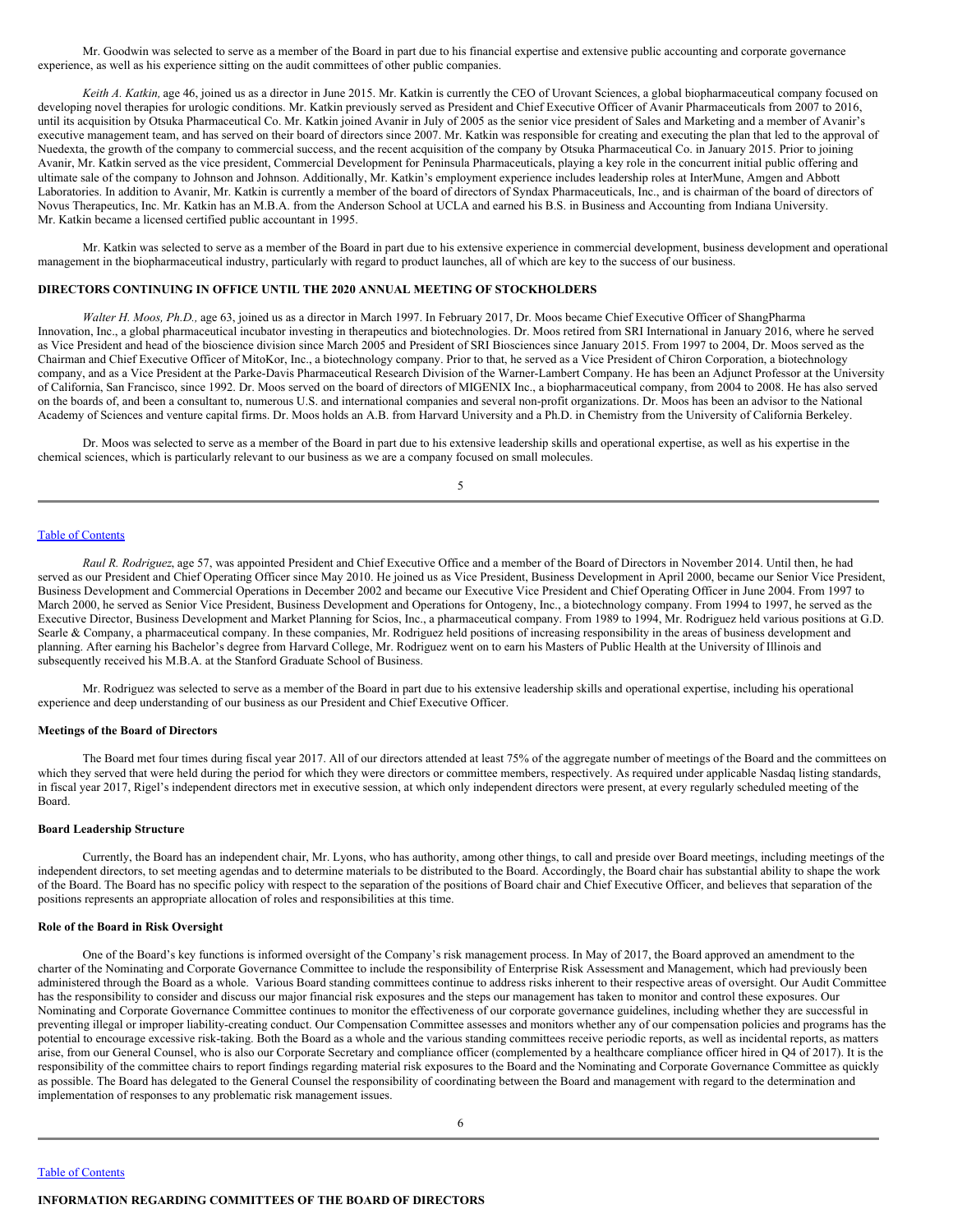The Board has five standing committees: an Audit Committee, a Compensation Committee, a Finance Committee, a Nominating and Corporate Governance Committee and a Scientific and Clinical Trial Advisory Committee. The following table provides membership and meeting information for fiscal year 2017 for each of the Board committees:

|                                     |       |              |         | Nominating<br>and<br>Corporate | <b>Scientific and</b><br><b>Clinical Trial</b><br><b>Advisory</b> |
|-------------------------------------|-------|--------------|---------|--------------------------------|-------------------------------------------------------------------|
| Name                                | Audit | Compensation | Finance | Governance                     | Committee                                                         |
| Raul R. Rodriguez                   |       |              | X       |                                |                                                                   |
| Keith A. Katkin(1)                  | X     | X            |         | Х                              |                                                                   |
| Bradford S. Goodwin                 | $X^*$ |              | $X^*$   |                                |                                                                   |
| Gary A. Lyons (2)                   | Х     | X            | Х       |                                |                                                                   |
| Walter H. Moos, Ph.D.               |       | $X^*$        |         | $\mathbf{X}$                   | X                                                                 |
| Peter S. Ringrose, Ph.D.            |       |              |         | $X^*$                          | X*                                                                |
| Stephen A. Sherwin, M.D. (3)        | X     |              |         |                                |                                                                   |
| Gregg A. Lapointe(4)                | Х     |              |         |                                |                                                                   |
| Brian L. Kotzin, M.D.(5)            |       |              |         | $\mathbf{X}$                   | X                                                                 |
| Total meetings in fiscal year 2017: |       | 4            |         |                                | $\mathcal{L}$                                                     |

Committee Chairperson

- (1) Mr. Katkin was appointed to the Nominating and Corporate Governance Committee effective in the second quarter of 2017.
- (2) Mr. Lyons joined the Audit Committee on May 11, 2017, effective upon Dr. Sherwin's resignation on May 11, 2017, and resigned his position on the Audit Committee upon the acceptance of Mr. Lapointe's appointment to the Board and the Audit Committee.
- (3) Dr. Sherwin tendered his resignation as a director and ceased to be a member of the Audit Committee, Governance Committee and Scientific and Clinical Trial Advisory Committee on May 11, 2017.
- (4) Mr. Lapointe joined the Audit Committee on October 31, 2017.
- (5) Mr. Kotzin joined the Nominating and Corporate Governance Committee and the Scientific and Clinical Trial Advisory Committee on August 21, 2017.

Below is a description of each standing committee of the Board. Each of the committees has authority to engage legal counsel or other experts or consultants, as it deems appropriate, to carry out its responsibilities. The Board has determined that each member of each committee meets the applicable Nasdaq rules and regulations regarding "independence" and that each member is free of any relationship that would impair his or her individual exercise of independent judgment with regard to the Company.

## **Audit Committee**

The Audit Committee of the Board of Directors was established by the Board in accordance with Section 3(a)(58)(A) of the Exchange Act to oversee Rigel's corporate accounting and financial reporting processes and audits of our financial statements. The Audit Committee: evaluates the performance of and assesses the qualifications of the independent registered public accounting firm; determines and approves the engagement of the independent registered public accounting firm; determines whether to retain or terminate the existing independent registered public accounting firm or to appoint and engage a new independent public registered accounting firm; reviews and approves the retention of the independent registered public accounting firm to perform any proposed audit, review and attest services and any permissible nonaudit services; monitors the rotation of partners of the independent registered public accounting

## 7

## Table of [Contents](#page-1-0)

firm on Rigel's audit engagement team as required by law; reviews and assesses the objectivity and independence of our independent registered public accounting firm; reviews the financial statements to be included in Rigel's Annual Report on Form 10-K; discusses with management and the independent registered public accounting firm the results of the annual audit and the results of Rigel's quarterly financial statements; reviews with management the disclosure under "Management's Discussion and Analysis of Financial Condition and Results of Operation" in the Company's periodic reports filed with the SEC; confers with management and the independent registered public accounting firm regarding the effectiveness of internal controls over financial reporting; establishes procedures, as required under applicable law, for the receipt, retention and treatment of complaints received by the Company regarding accounting, internal accounting controls or auditing matters and the confidential and anonymous submission by employees of concerns regarding questionable accounting or auditing matters; reviews the results of management's efforts to monitor compliance with Rigel's programs and policies designed to ensure adherence to applicable laws and rules and Rigel's Code of Conduct, including reviewing and approving related-party transactions. In addition, our Audit Committee has the responsibility to consider and discuss our major financial risk exposures and the steps our management has taken to monitor and control these exposures.

The following three directors are the current members of the Audit Committee: Mr. Goodwin, Mr. Katkin and Mr. Lapointe. The Audit Committee met seven times during fiscal year 2017. Mr. Lyons replaced Dr. Sherwin as a member of the Audit Committee on May 11, 2017 and resigned from the Audit Committee upon Mr. Lapointe's acceptance of the appointment on October 31, 2017. Mr. Lyons was previously a member of the Audit Committee from the beginning of 2015 until he was replaced by Mr. Katkin on August 25, 2015. The Audit Committee has adopted a written charter that is available to stockholders on our website at *http://phx.corporateir.net/External.File?item=UGFyZW5ØSUQ9NDAxMzE4fENoaWxkSUQ9LTF8VH1wZTØz&+=1&cb=636573365569198887.*

The Board reviews the Nasdaq listing standards definition of "independence" for Audit Committee members on an annual basis and has determined that all members of Rigel's Audit Committee are independent (as independence is currently defined in Rules 5605(c)(2)(A)(i) and (ii) of the Nasdaq listing standards). The Board has also determined that Messrs. Goodwin, Katkin, Lyons and Lapointe each qualify as an "audit committee financial expert," as defined in applicable rules and regulations promulgated by the SEC, and satisfies the financial sophistication requirements of the Nasdaq listing standards. For each of Messrs. Goodwin, Katkin, Lyons and Lapointe, the Board made a qualitative assessment of their individual levels of knowledge and experience, based on a number of factors, including their respective formal education and the fact that each is a former chief executive officer with financial oversight responsibilities, as well as Mr. Katkin's experience as a licensed certified public accountant, Mr. Goodwin's experience as a principal accounting officer for a public company, Mr. Lyons's formal education and the fact that he is a former chief executive officer with financial oversight responsibilities, and Mr. Lapointe's experience as a licensed certified public accountant and both a principal financial officer and a chief executive officer with financial oversight responsibilities.

#### **REPORT OF THE AUDIT COMMITTEE OF THE BOARD OF DIRECTORS 1**

The Company's management has primary responsibility for preparing the Company's financial statements and establishing the financial reporting process. Rigel's independent registered public accounting firm is responsible for performing an audit of the Company's financial statements and expressing an opinion as to the conformity of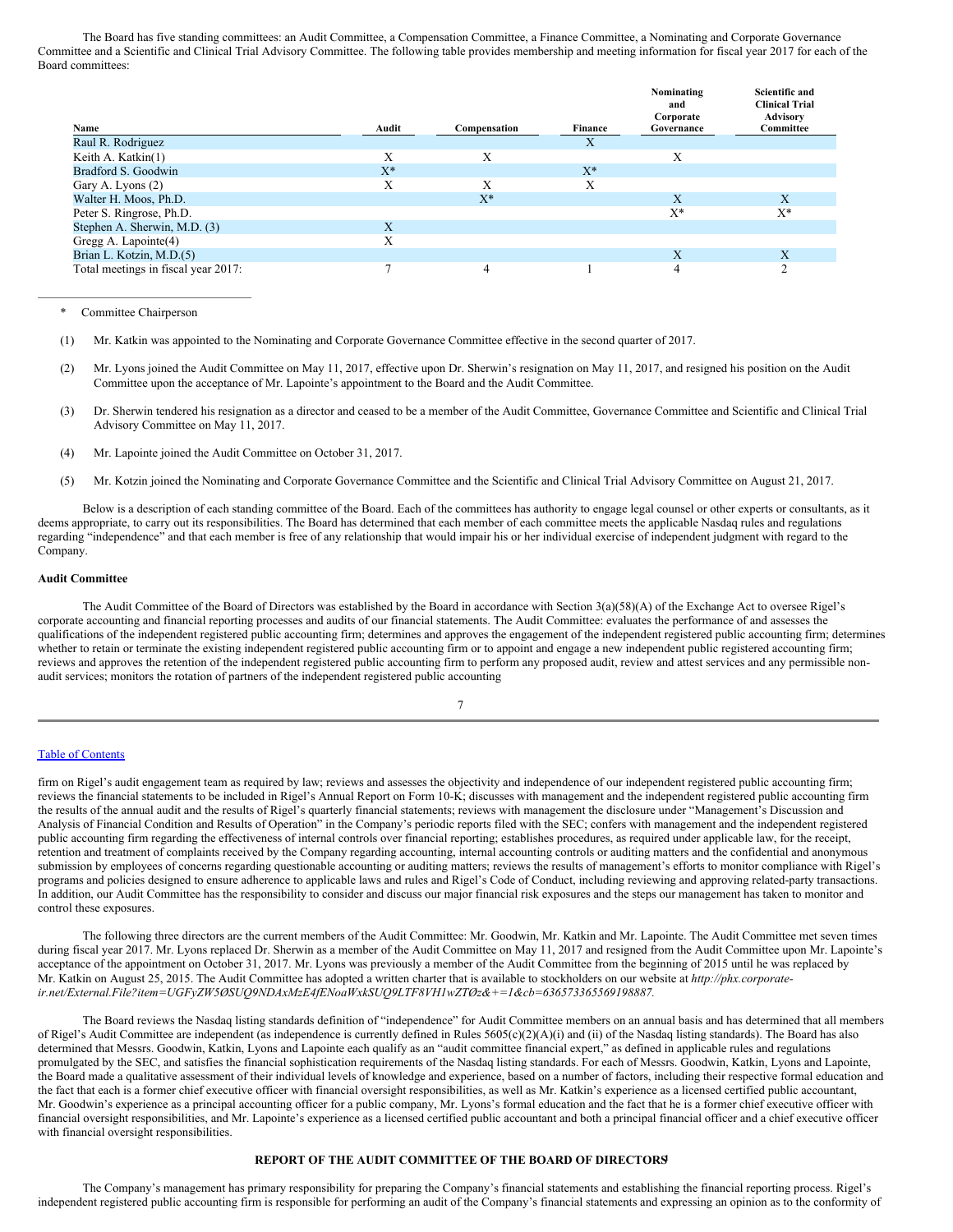such financial statements with United States generally accepted accounting principles.

The Audit Committee reviewed and discussed with Rigel's management the audited financial statements for the fiscal year ended December 31, 2017. The Audit Committee discussed with the independent registered public accounting firm the matters required to be discussed by Auditing Standard No. 16, *Communications with Audit Committees,* as adopted by the Public Company Accounting Oversight Board ("PCAOB"). The Audit Committee also received the written disclosures and the letter from the independent registered public accountants, as required by the applicable requirements of the PCAOB regarding independent accountants' communications with the Audit Committee concerning

<sup>1</sup> The material in this Report of the Audit Committee of the Board of Directors is not "soliciting material," is not deemed "filed" with the SEC, and is not to be incorporated by reference into any filing of the Company under the Securities Act or the Exchange Act.

#### Table of [Contents](#page-1-0)

independence, and discussed with the independent registered public accountants their independence. Based on the foregoing, the Audit Committee recommended to the Board that the audited financial statements be included in Rigel's Annual Report on Form 10-K for the fiscal year ended December 31, 2017.

## **Audit Committee**

Bradford S. Goodwin Keith A. Katkin Gregg A. Lapointe

## **Compensation Committee**

The Compensation Committee of the Board of Directors acts on behalf of the Board to review, adopt and oversee Rigel's compensation strategy, policies, plans and programs. The Compensation Committee: reviews and approves corporate performance goals and objectives relevant to the compensation of Rigel's executive officers and other senior management; reviews and approves the compensation and other terms of employment of Rigel's Chief Executive Officer; reviews and approves the compensation and other terms of employment of the other members of senior management; reviews and approves the compensation for Board members; administers Rigel's stock option and stock purchase plans, bonus plans, deferred compensation plans and other similar programs; and reviews with management Rigel's Compensation Discussion and Analysis (the "CD&A") and considers whether to recommend that it be included in Rigel's proxy statements and other filings. In addition, our Compensation Committee assesses and monitors whether any of our compensation policies and programs has the potential to encourage excessive risk-taking.

The following three directors are the members of the Compensation Committee: Mr. Lyons, Mr. Katkin and Dr. Moos. All members of Rigel's Compensation Committee are independent (as "independence" is currently defined in Rule 5605(a)(2) of the Nasdaq listing standards). The Compensation Committee met four times during fiscal year 2017. The Compensation Committee has adopted a written charter that is available to stockholders on our website at: *http://phx.corporate-ir.net/External.File? item=UGFyZW50SUQ9MTg2MjIxfENoaWxkSUQ9LTF8VHlwZT0z&t=1*.

Typically, the Compensation Committee meets at least quarterly and with greater frequency if necessary. The agenda for each meeting is usually developed by the Chair of the Compensation Committee, in consultation with a representative from management. Our General Counsel serves as the representative of management. In addition, from time to time, various members of management and other employees, as well as outside advisors or consultants, may be invited by the Compensation Committee to make presentations, provide financial or other background information or advice, or otherwise participate in Compensation Committee meetings. The Chief Executive Officer may not participate in, or be present during, any deliberations or determinations regarding his compensation or individual performance objectives. However, the Chief Executive Officer is consulted regarding any promotion or compensation decision affecting other members of management. The charter of the Compensation Committee grants the Compensation Committee full access to all books, records, facilities and personnel of Rigel, as well as authority to obtain, at the expense of the Company, advice and assistance from internal and external legal, accounting or other advisors and consultants and other external resources that the Compensation Committee considers necessary or appropriate in the performance of its duties. In particular, the Compensation Committee has the authority to retain compensation consultants to assist in its evaluation of executive and director compensation, including the authority to approve the consultants' reasonable fees and other retention terms.

During the last fiscal year, the Compensation Committee engaged Radford (an AON Hewitt Company) to review and make recommendations regarding Rigel's peer group, executive compensation and director compensation. As compensation for these services during the last fiscal year, Radford was paid \$35,162. For more information regarding the market analysis used by the Compensation Committee to set executive compensation, please see "Competitive Market Review and Benchmarking" below.

Historically, the Compensation Committee has made most of the significant adjustments to annual compensation, determined bonus and equity awards, and recommended new performance objectives to the Board at one or more meetings generally held during the first quarter of the year. The Compensation Committee also considers, at

#### 9

#### Table of [Contents](#page-1-0)

various meetings throughout the year, matters related to individual compensation, such as compensation for new executive hires, as well as high-level strategic issues, such as the efficacy of Rigel's compensation strategy, potential modifications to that strategy, and new trends, plans or approaches to compensation. Unanticipated circumstances can result in a promotion or a change to an individual's compensation package. Generally, the Compensation Committee's process comprises two related elements: the determination of compensation level and the establishment or recommendation of performance objectives for the current year. In the case of the Chief Executive Officer, the evaluation of his performance is conducted by the Compensation Committee and, based upon that evaluation, the Compensation Committee either approves any adjustments to his compensation or makes a recommendation to our Board regarding any such adjustments to his compensation, as well as awards to be granted. For all executive officers and directors, as part of its deliberations, the Compensation Committee may review and consider, as appropriate, materials such as financial reports and projections, operational data, tally sheets that set forth the total compensation that may become payable to executive officers in various hypothetical scenarios, executive and director stock ownership information, company stock performance data, analyses of historical executive compensation levels and current Company-wide compensation levels, and recommendations of the Compensation Committee's compensation consultant, including analyses of executive and director compensation paid at other companies identified by the consultant or public information. The Compensation Committee referenced the peer group identified in the report of Radford in setting executive compensation and considering director compensation for 2017, as well as publicly available data provided by management on the executive and director compensation of the peer group identified by Radford.

The specific recommendations of the Compensation Committee with respect to executive and director compensation for fiscal year 2017 is described in greater detail in the Compensation Discussion and Analysis section of this report.

#### **Risk Assessment of Compensation Policies and Practices.**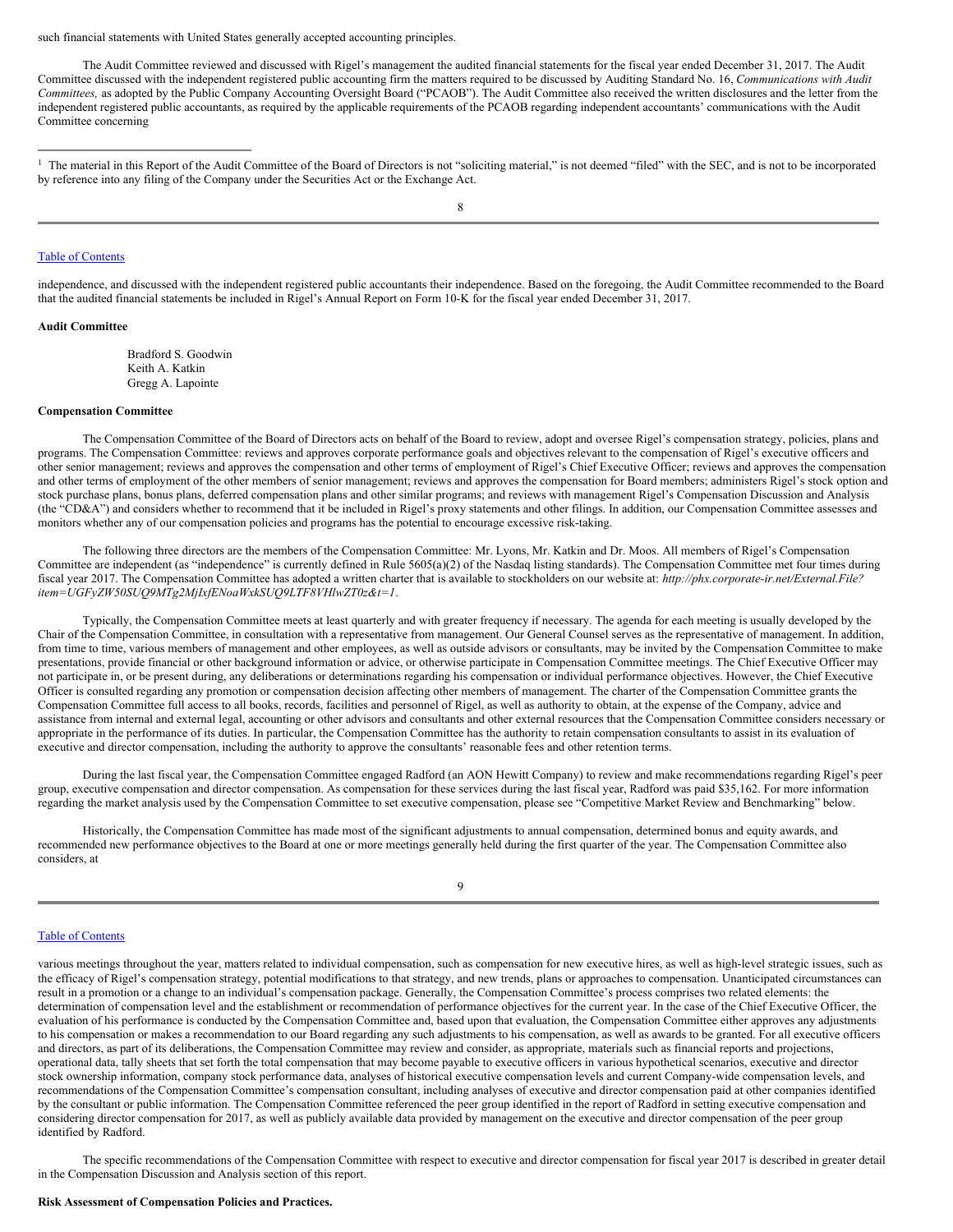Members of our senior management, including our Chief Executive Officer, Chief Financial Officer and General Counsel, with oversight by the Compensation Committee, conducted an assessment of our compensation programs and policies to determine whether the incentives provided by these programs and policies were appropriate or had the potential to encourage excessive risk-taking by employees.

The assessment focused on the key terms of the Company's equity compensation and variable cash incentive compensation programs, such as the cash incentive plans. Our compensation programs were analyzed to determine whether they introduced or encouraged excessive risk-taking or other behaviors that could have an adverse impact on our business and whether existing risk mitigation features were sufficient in light of the overall structure and composition of our compensation programs. In particular, the assessment focused on the ability of participants to affect the level of the variable component of their compensation and the controls over participant action and variable compensation.

Specific features of our compensation plans and programs identified during the assessment process as discouraging or potentially mitigating excessive risk-taking include:

- · Annual base salary, which is fixed compensation, constitutes the primary component of compensation for all employees, including for executives.
- · Performance-based cash incentive awards, primarily designed to reward corporate performance, rather than purely individual performance.
- The vast majority of our employees earn annual salaries, although a few are paid on an hourly basis. Additionally, all of our employees are eligible for cash incentive payments based on company performance, and none are being paid on a commission basis.
- · Our internal controls over financial reporting and the measurement and calculation of compensation goals, such as corporate performance measures and other financial, operational, and compliance policies and practices, are designed to prevent compensation programs from being susceptible to manipulation by any employee.

10

## Table of [Contents](#page-1-0)

Our compensation programs are designed to encourage employees to remain focused on both short-term and long-term goals through the use of performance-based annual cash incentive awards, which focus on short-term performance goals, and equity awards, which typically vest over a number of years and, therefore, encourage employees to focus on long-term performance.

The Compensation Committee determined that, for all employees, our compensation programs do not encourage excessive risk-taking or create risks that are reasonably likely to have a material adverse effect on the Company and, instead, encourage behaviors that support sustainable value generation.

#### **Compensation Committee Interlocks and Insider Participation**

No member of the Compensation Committee is currently, or ever has been, an officer or employee of Rigel. No executive officer of Rigel has served as a member of the Board or Compensation Committee of any entity that has one or more executive officers serving as a member of our Compensation Committee.

Rigel has entered into indemnity agreements with all of our board members, including the members of our Compensation Committee, which provide, among other things, that the Company will indemnify each of them, under the circumstances and to the extent provided for therein, for expenses, damages, judgments, fines and settlements he may be required to pay in actions or proceedings which he is or may be made a party by reason of his position as a director of Rigel, and otherwise to the fullest extent permitted under Delaware law and Rigel's Bylaws.

#### **REPORT OF THE COMPENSATION COMMITTEE OF THE BOARD OF DIRECTORS 2**

The Compensation Committee has reviewed and discussed with management the Compensation Discussion and Analysis section of this report. Based on this review and discussion, the Compensation Committee has recommended to the Board that the Compensation Discussion and Analysis be included in our proxy statement for the 2018 annual meeting of stockholders and in our Annual Report on Form 10-K for the fiscal year ended December 31, 2017.

#### **Compensation Committee**

Gary A. Lyons Keith A. Katkin Walter H. Moos, Ph.D.

#### **Finance Committee**

The Finance Committee of the Board was formed in September 2004. The Finance Committee reviews and approves the overall strategy, plans, policies and actions related to adjustments to Rigel's capital structure, certain financing arrangements and strategic collaborations for the Company. The following three directors were members of the Finance Committee for all of 2017: Mr. Lyons, Mr. Rodriguez and Mr. Goodwin. Other than Mr. Rodriguez, all members of Rigel's Finance Committee are independent (as "independence" is currently defined in Rule 5605(a)(2) of the Nasdaq listing standards). The Finance Committee met once during fiscal year 2017.

## **Nominating and Corporate Governance Committee**

The Nominating and Corporate Governance Committee of the Board is responsible for identifying, reviewing and evaluating candidates to serve as directors of the Company (consistent with criteria approved by the Board), reviewing and evaluating incumbent directors, recommending candidates for election to the Board, making recommendations to the Board regarding the membership of the committees of the Board, assessing the performance of management and the Board, and developing a set of corporate governance guidelines for Rigel. In addition, our Nominating and Corporate Governance Committee monitors the effectiveness of our corporate governance guidelines,

<sup>&</sup>lt;sup>2</sup> The material in this Report of the Compensation Committee of the Board is not "soliciting material," is not deemed "filed" with the SEC, and is not to be incorporated by reference into any filing of the Company under the Securities Act or the Exchange Act.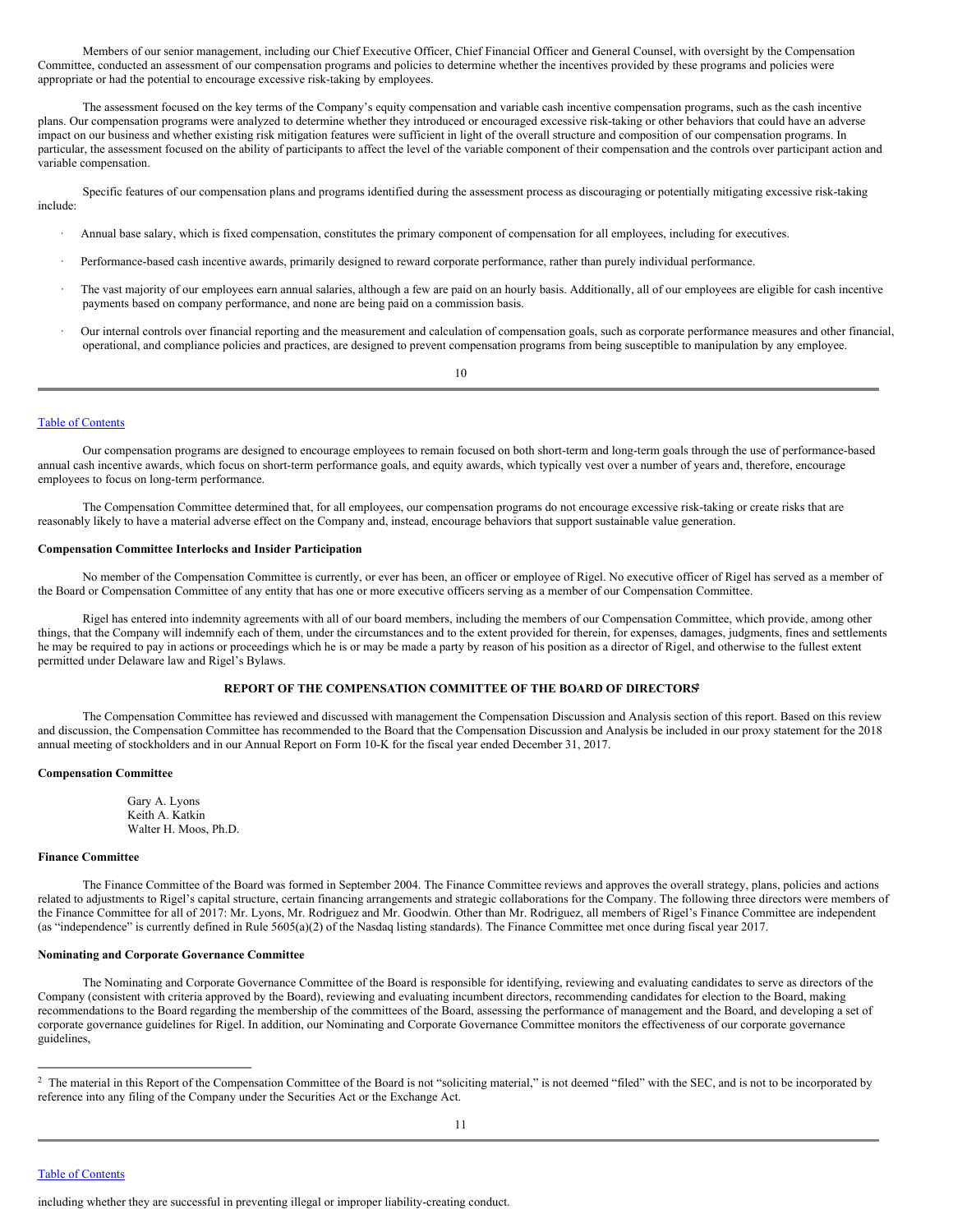In May of 2017, the Board approved amending the charter of the Nominating and Corporate Governance Committee to include the responsibilities of Enterprise Risk Assessment and Management and Health Care Compliance. The Committee periodically reviews and assesses the risk exposure of Rigel, prioritizing as appropriate, and makes recommendations to management pertaining to monitoring and minimizing findings in such assessments. The Nominating and Corporate Governance Committee also periodically meets with, and communicates directly with, the Chief Compliance Officer. The Nominating and Corporate Governance Committee has oversight responsibility to identify risks relating to Rigel and health care compliance, to understand the plans to mitigate such risks, and to ensure the Board is aware of any issues related to Rigel and health care compliance.

The following four directors are the members of the Nominating and Corporate Governance Committee: Dr. Moos, Dr. Ringrose, Mr. Katkin and Dr. Kotzin. Dr. Kotzin joined the Nominating and Corporate Governance Committee on August 21, 2017. All members of the Nominating and Corporate Governance Committee are independent (as "independence" is currently defined in Rule 5605(a)(2) of the Nasdaq listing standards). The Nominating and Corporate Governance Committee met twice during fiscal year 2017. The Nominating and Corporate Governance Committee has adopted a written charter that is available to stockholders on our website at *http://phx.corporate-ir.net/External.File?item=UGFyZW50SUQ9Mzk0NjI4fENoaWxkSUQ9LTF8VHlwZT0z&t=1&cb=636465622637350035.*

The Nominating and Corporate Governance Committee believes that candidates for director should have certain minimum qualifications. The Nominating and Corporate Governance Committee will generally consider such factors as possessing relevant expertise upon which to be able to offer advice and guidance to management, demonstrating the ability to read and understand basic financial statements, having sufficient time to devote to the affairs of Rigel, possessing a reputation for personal integrity and ethics, having demonstrated excellence in his or her field, exhibiting the ability to exercise sound business judgment and having the commitment to rigorously represent the long-term interests of Rigel's stockholders. However, the Nominating and Corporate Governance Committee retains the right to modify these qualifications from time to time. The Nominating and Corporate Governance Committee also values diversity as a factor in selecting nominees to serve on the Board. Although there is no specific policy on diversity, the Nominating and Corporate Governance Committee considers the criteria noted above in selecting nominees for directors as well as the combined background, spectrum of experience and expertise of a nominee as enhancing the diversity of the Board. Candidates for director nominees are reviewed in the context of the current composition of the Board, the operating requirements of Rigel and the long-term interests of stockholders. In conducting this assessment, the Nominating and Corporate Governance Committee considers all factors, as it deems appropriate, given the current needs of the Board and Rigel, to maintain a balance of knowledge, experience and capability. In the case of incumbent directors whose terms of office are set to expire, the Nominating and Corporate Governance Committee reviews these directors' overall service to Rigel during their terms, including the number of meetings attended, level of participation, quality of performance, and any other relationships and transactions that might impair the directors' independence. In the case of new director candidates, the Nominating and Corporate Governance Committee also determines whether the nominee is independent for Nasdaq purposes, which determination is based upon applicable Nasdaq listing standards, applicable SEC rules and regulations and the advice of counsel, if necessary. The Nominating and Corporate Governance Committee then uses its network of contacts to compile a list of potential candidates, but may also engage, if it deems appropriate, a professional search firm. The Nominating and Corporate Governance Committee conducts any appropriate and necessary inquiries into the backgrounds and qualifications of possible candidates, after considering the function and needs of the Board. The Nominating and Corporate Governance Committee meets to discuss and consider the candidates' qualifications and then selects a nominee for recommendation to the Board.

The Nominating and Corporate Governance Committee will consider director candidates recommended by stockholders. The Nominating and Corporate Governance Committee does not intend to alter the manner in which it evaluates candidates, including the minimum criteria set forth above, based on whether or not the candidate was recommended by a stockholder. Stockholders who wish to recommend individuals for consideration by the Nominating and Corporate Governance Committee to become nominees for election to the Board may do so by delivering a written recommendation to the Nominating and Corporate Governance Committee at least 120 days prior to the anniversary date of the mailing of Rigel's proxy statement for the preceding annual meeting of stockholders, addressed to the Legal

12

# Table of [Contents](#page-1-0)

Department, Rigel Pharmaceuticals, Inc. at 1180 Veterans Boulevard, South San Francisco, CA 94080. The deadline for nominating a director for the 2019 Annual Meeting of Stockholders is December 4, 2018. Submissions must include the full name of the proposed nominee, a description of the proposed nominee's business experience for at least the previous five years, complete biographical information, a description of the proposed nominee's qualifications as a director and a representation that the nominating stockholder is a beneficial or record holder of the Company's stock and has been a holder for at least one year. Any such submission must be accompanied by the written consent of the proposed nominee to be named as a nominee and to serve as a director if elected.

## **Scientific and Clinical Trial Advisory Committee**

In August 2015, the Board established a Scientific and Clinical Trial Advisory Committee. The following three directors are the members of the Scientific and Clinical Trial Advisory Committee: Dr. Moos, Dr. Ringrose and Dr. Kotzin. Dr. Kotzin joined the Scientific and Clinical Trial Advisory Committee on August 21, 2017. The primary function of the Scientific and Clinical Trial Advisory Committee is to assist the Board in undertaking its oversight responsibilities with respect to the Company's research and development activities as they related to the strategic and operating goals of the Company, and reporting to the Board about developments and strategy, at such times as the Committee determines to be appropriate. All members of Rigel's Scientific and Clinical Trial Advisory Committee are independent (as "independence" is currently defined in Rule 5605(a)(2) of the Nasdaq listing standards). The Scientific and Clinical Trial Advisory Committee met twice during fiscal year 2017.

## **Stockholder Communications with the Board of Directors**

To date, Rigel has not adopted a formal process related to stockholder communications with the Board. Nevertheless, every effort has been made to ensure that the views of stockholders are heard by the Board or individual directors, as applicable, and that appropriate and timely responses are provided to stockholders. We believe our responsiveness to stockholder communications to the Board has been excellent. If a formal process for stockholder communications with the Board is adopted, we will publish it promptly and post it on Rigel's website.

Persons interested in communicating with the independent directors regarding their concerns or issues may address correspondence to a particular director, or to the independent directors generally, in care of Legal Department, Rigel Pharmaceuticals, Inc. at 1180 Veterans Boulevard, South San Francisco, CA 94080. If no particular director is named, letters will be forwarded, depending on the subject matter, to the Chair of the Audit, Compensation, Finance or Nominating and Corporate Governance Committee.

#### **CODE OF CONDUCT**

We have adopted the Rigel Pharmaceuticals Code of Conduct that applies to all officers, directors and employees. If Rigel makes any amendments to the Code of Conduct or grants any waiver from a provision of the Code of Conduct to any executive officer or director, we intend to promptly disclose the nature of the amendment or waiver on our website. The Code of Conduct is available on our website at *http://phx.corporate-ir.net/External.File? item=UGFyZW50SUQ9MzcyMDQ4fENoaWxkSUQ9LTF8VHlwZT0z&t=1&cb=636265098822626021.*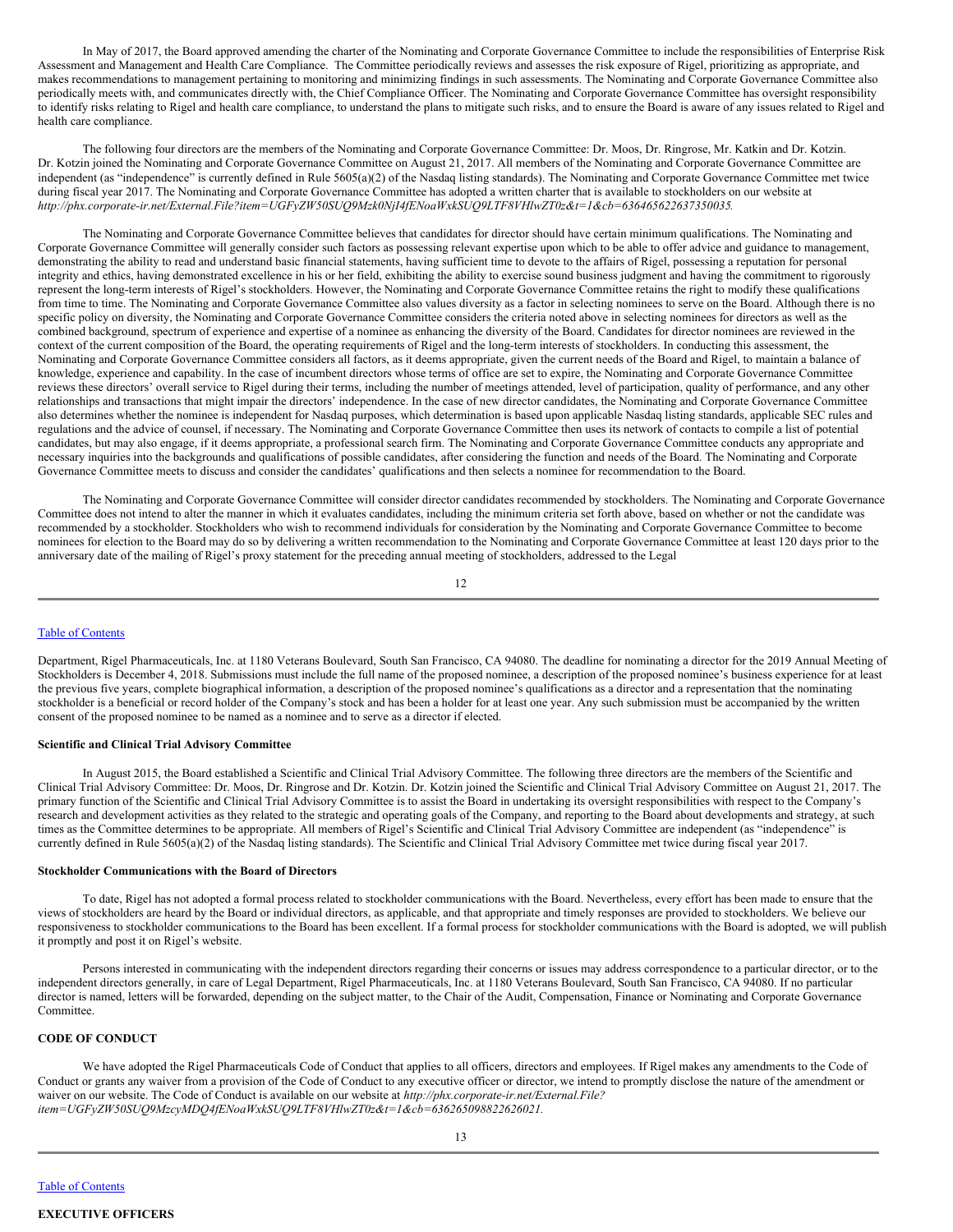Set forth below is the name, age, position and a brief summary of the business experience of each of our executive officers as of January 31, 2018.

| Name                     | Age | Position                                                                   |
|--------------------------|-----|----------------------------------------------------------------------------|
| Raul R. Rodriguez        | 57  | President and Chief Executive Officer and Director                         |
| Dolly A. Vance           | 53  | Executive Vice President, Corporate Affairs, General Counsel and Corporate |
|                          |     | Secretary                                                                  |
| Esteban Masuda, Ph.D.    | 56  | Senior Vice President, Research                                            |
| Anne-Marie Duliege, M.D. | 58  | Executive Vice President and Chief Medical Officer                         |
| Eldon C. Mayer III       | 56  | Executive Vice President and Chief Commercial Officer                      |
| Joseph Lasaga            | 43  | Vice President, Business Development and Alliance Management               |

*Raul R. Rodriguez*'s biography is set forth under the heading "Directors Continuing in Office Until the 2020 Annual Meeting of Stockholders" above.

*Dolly A. Vance* has served as our Executive Vice President, Corporate Affairs, General Counsel and Corporate Secretary since May 2010. Ms. Vance had been serving as Senior Vice President, General Counsel and Corporate Secretary since January 2007 and Vice President and General Counsel since January 2003. She joined Rigel in September 2000 as Rigel's first in-house counsel. Until September 2000, she was at the law firm of Flehr Hohbach Test Albritton & Herbert LLP (now Dorsey & Whitney LLP), where she was a partner. Prior to law school she worked in various research laboratories, including the laboratory of Norman Davidson at California Institute of Technology. She holds a Bachelor's degree from University of California, San Diego and a J.D. from Boston University School of Law.

*Esteban Masuda, Ph.D.* was appointed Senior Vice President, Research in September 2016. Before being named to that position, Dr. Masuda held the title of Senior Vice President, Immunology since 2013. He joined Rigel as a scientist in 1998. He has worked on and led numerous drug discovery projects in inflammatory and allergic diseases, and served as the first project leader of the program that led to the discovery of fostamatinib. His work has resulted in: moving several product candidates into clinical development; establishing various corporate partnerships; producing 57 publications; and issuing 49 U.S. patents. Prior to joining Rigel, Dr. Masuda spent seven years at DNAX Research Institute of Molecular and Cellular Biology in cytokine biology. He received a B.S. in biochemistry from University of California, Riverside and a Ph.D. in molecular genetics from Hiroshima University, Japan.

*Anne-Marie Duliege, M.D. M.S.* has served as our Executive Vice President and Chief Medical Officer since March 2016. Prior to joining Rigel, Dr. Duliege was Chief of Strategic Development and Head of Immuno-oncology at ChemoCentryx, Inc. From 2004 to 2013, Dr. Duliege was at Affymax Inc., initially as Vice President, Clinical, Medical and Regulatory Affairs, and then as Chief Medical Officer. At Affymax, she grew the Clinical Development organization and successfully managed the development of its first marketed product through international clinical studies, resulting in NDA approval by the FDA. In that role, she was responsible for working closely with the FDA on product label and post-marketing requirements, as well as the strategy and implementation of significant post-launch epidemiological studies. She was also responsible for providing critical pipeline development results in support of the Affymax initial public offering and follow-on public offerings, led a major partnership with Takeda, Inc. and contributed to business development projects. Before Affymax, Dr. Duliege worked at Chiron and Genentech. Dr. Duliege received her Doctorate of Medicine, her certification in Pediatrics, and an M.S. in Biostatistics from Paris Medical School, and an M.S. in Epidemiology from the Harvard School of Public Health. She is an Adjunct Clinical Assistant Professor at Stanford's School of Medicine and the Lucile Packard Children's Hospital. She also serves on the board of the CIRM, the California Institute for Regenerative Medicine.

*Eldon C. Mayer III* was appointed as Executive Vice President and Chief Commercial Officer in October 2016. Prior to joining Rigel, Mr. Mayer successfully led the commercial strategy function at Questcor Pharmaceuticals, a Specialty BioPharma company that focused on serious, ultra-rare diseases. As head of commercial operations, Mr. Mayer launched a drug in many new indications, building out a specialty commercial team from 10 to nearly 500 people and growing annual sales to over \$1 billion. Prior to that, he held positions of increasing responsibility at a number of biopharma companies including Schering-Plough, ALZA, Chiron, and Connetics, in functional areas

#### 14

#### Table of [Contents](#page-1-0)

including strategic planning, marketing, sales, market research/analytics, operations and finance. Mr. Mayer serves as a member of the Board of Directors for Eiger BioPharmaceuticals, Inc., Promet Therapeutics LLC and the National Community Oncology Dispensing Association. Mr. Mayer holds a BS in Finance from Fairleigh Dickinson University and an MBA in Marketing from Syracuse University.

*Joseph Lasaga* was appointed Vice President, Business Development and Alliance Management in October 2016. Prior to rejoining Rigel, Mr. Lasaga was Vice President, Business Development and Alliance Management at Galena Biopharma, Inc., where he was responsible for managing corporate and business development strategy and activities. From 2010 until 2014, Mr. Lasaga was Director, and later named Senior Director, Business Development at Nektar Therapeutics, where he led licensing activities, managed key alliances and structured research collaborations. He began his career at Rigel in 1998, working in research before moving into business development, most recently as Associate Director. In that role, he served as the alliance manager for all of Rigel's partners, was an integral member of the negotiating team for Rigel's outlicensing of fostamatinib to AstraZeneca in early 2010, and managed all other aspects of business development. Mr. Lasaga graduated from San Jose State University with a B.S. in Molecular Biology and earned his M.B.A. in Marketing from San Francisco State University.

Our executive officers are appointed by our Board and serve until their successors are elected or appointed. There are no family relationships among any of our directors or executive officers.

## **SECTION 16(A) BENEFICIAL OWNERSHIP REPORTING COMPLIANCE**

Section 16(a) of the Exchange Act requires our directors and executive officers, and persons who own more than ten percent of a registered class of our equity securities, to file with the SEC initial reports of ownership and reports of changes in ownership of common stock and other equity securities of our company. Officers, directors and greater than ten percent stockholders are required by SEC regulation to furnish us with copies of all Section 16(a) forms they file.

To our knowledge, based solely on a review of the copies of such reports furnished to us and written representations that no other reports were required, during the fiscal year ended December 31, 2017, all Section 16(a) filing requirements applicable to our officers, directors and greater than ten percent beneficial owners were complied with.

#### <span id="page-8-0"></span>**Item 11. Executive Compensa tion**

## **EXECUTIVE COMPENSATION COMPENSATION DISCUSSION AND ANALYSIS**

This section explains our executive compensation program and philosophy, our compensation-setting process, our executive compensation program components, and the decisions made in 2017 and resulting pay-out thereunder with respect to the compensation of each of the following executive officers, who are referred to in this Compensation Discussion and Analysis and in the subsequent tables as our "Named Executive Officers":

Raul R. Rodriguez, our President and Chief Executive Officer;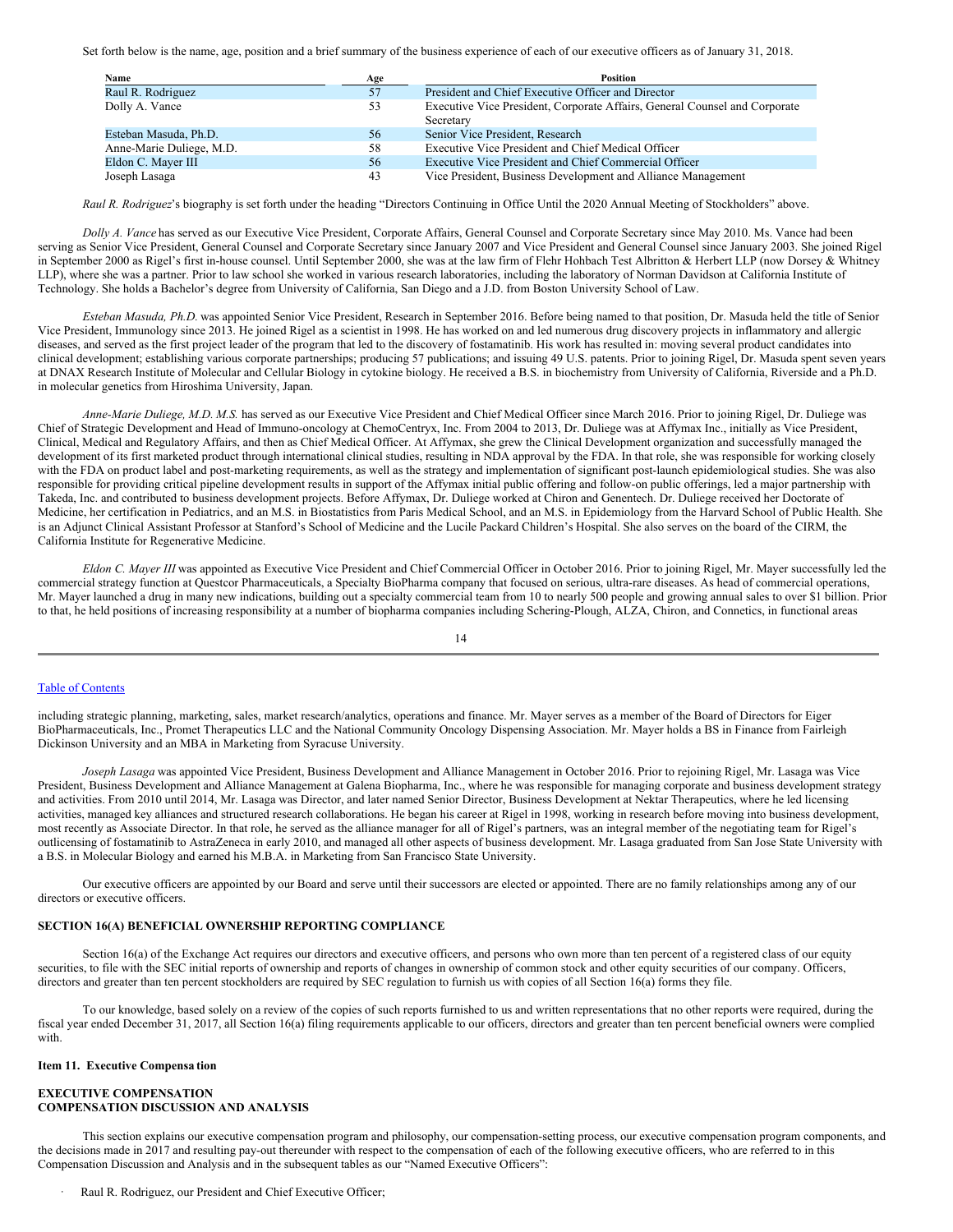- Ryan D. Maynard, our former Executive Vice President and Chief Financial Officer;
- · Dolly A. Vance, our Executive Vice President, Corporate Affairs, General Counsel and Corporate Secretary;
- Anne-Marie Duliege, M.D., our Executive Vice President and Chief Medical Officer; and
- Eldon C. Mayer, III, our Executive Vice President and Chief Commercial Officer.

#### Table of [Contents](#page-1-0)

#### **2017 Management Changes**

On December 11, 2017, Mr. Maynard notified us of his intention to resign his position with the Company. Mr. Maynard remained an employee of the Company until December 31, 2017, at which time his employment terminated and he became a consultant to the Company to provide advice regarding the transition of responsibilities. In connection with Mr. Maynard's continued employment through December 31, 2017 and in exchange for a full general release of claims and continued compliance with the Employee Confidential Information and Inventions Agreement, Mr. Maynard received: (i) a lump sum payment equal to nine months of his base salary in 2017; (ii) payments of COBRA premiums for Mr. Maynard and dependents for up to nine months following his separation date; (iii) accelerated vesting of any of Mr. Maynard's time-based stock option grants that would have vested through September 30, 2018; (iv) continued eligibility for vesting through September 30, 2018 of any of Mr. Maynard's performance-based stock option grants; (v) extended exercisability of the vested portion of such options until September 30, 2019; and (vi) a consulting agreement with the Company for six months to be used as needed by the Company for advice regarding the transition of responsibilities at a rate to be negotiated in good faith by the parties.

#### **Overview of Compensation Program and Philosophy**

Our executive officer compensation program is intended to meet three principal objectives:

- Retain key executive talent and motivate our management team to create long-term value for our stockholders by achieving our strategic business objectives;
- Effectively manage the risks and challenges inherent in a clinical stage biotechnology company; and
- Ensure that a material portion of compensation is tied to company performance, including the achievement of strategic business objectives, product development, financial performance and cash position.

Based on this philosophy, our performance-driven compensation program consists of three components: base salary, short-term cash incentive compensation, and long-term equity incentive compensation. Our Compensation Committee has determined that these three components, with a substantial portion of total compensation allocated to "at-risk" performance-based incentives through the use of short-term and long-term incentive compensation, best align the interests of our executive officers with those of our stockholders. While our Compensation Committee does not have any formal policies for allocating compensation among the three components, our Compensation Committee reviews relevant market compensation data and uses its judgment to determine the appropriate level and mix of compensation on an annual basis to ensure that compensation is competitive, targeting the 50th percentile of similarly-situated executives among our peers, and that we are able to attract and retain capable executive officers to work for our long-term prosperity and stockholder value, without taking unnecessary or excessive risks.

The following key governance features underlie our compensation program:

- · Our executive compensation programs are administered by our Compensation Committee comprised solely of independent directors.
- · Our executive compensation programs are structured to avoid inappropriate risk taking by our executive officers. Please see the discussion entitled "Risk Assessment of Compensation Policies and Practices" beginning on page 10 for more information on how our Compensation Committee concluded that the risks arising from our employee compensation programs do not encourage excessive risk-taking or create risks that are reasonably likely to have a material adverse effect on us and instead encourage behaviors that support sustainable value generation.

$$
16\quad
$$

#### Table of [Contents](#page-1-0)

#### **Response to Say-on-Pay Vote**

Our Compensation Committee values the opinions of our stockholders and considers the outcome of each non-binding advisory stockholder vote on the compensation program for our named executive officers, commonly referred to as a "say on pay" vote, when we make compensation decisions for the members of our executive team, including the Named Executive Officers.

In May of 2016 we held a "say-on-pay" vote on executive compensation at our 2016 annual stockholder meeting. Our stockholders again approved, on an advisory basis, the "say-on-pay" vote proposal. However, just over 70% of stockholders voting on such matter voted in favor of the proposal, which proposal had received over 99% of voting stockholder support the year before. In response to this change in stockholder support for our executive compensation from 2015 to 2016, we consulted industry experts, advisors and some of our stakeholders, and we believe the change in stockholder support was primarily driven by two components: (1) the combination of an increase in the number of stock option grants to the CEO over the prior year and increase in the CEO's total compensation without a contemporary increase in total stockholder return (TSR), and (2) concerns with incomplete disclosure of short-term incentive performance goals. Given this feedback, we took the following steps in 2017: (A) we did not make any changes to the base salaries of our named executive officers for 2017,  $(B)$  we provided that 50% of the equity compensation granted to our executive officers in January 2017 are subject to performance-based vesting, (C) we enhanced our proxy disclosure in 2017 to provide a detailed explanation of the circumstances of the compensation decisions for 2015 and 2016 to provide perspective and rationale for why these decisions were believed to be reasonable, and (D) we provided more detail in our 2017 proxy about the short-term incentive performance goals.

We held a subsequent "say-on-pay" vote on executive compensation at our annual stockholder meeting in 2017. Our stockholders approved, on an advisory basis, the "say-on-pay" vote proposal, with over 99% of stockholders voting on such matter voting in favor of the proposal. Our Compensation Committee will continue to consider stockholder concerns and feedback in the future.

## **Business Highlights**

From a business perspective, 2017 was a transformative year for Rigel, both in the clinic and in its corporate structure. Since the beginning of 2017, our clinical efforts yielded the following significant events:

In January 2017, we reported that the prospectively defined platelet response in the 049 study for placebo recipients from the parent studies continued to show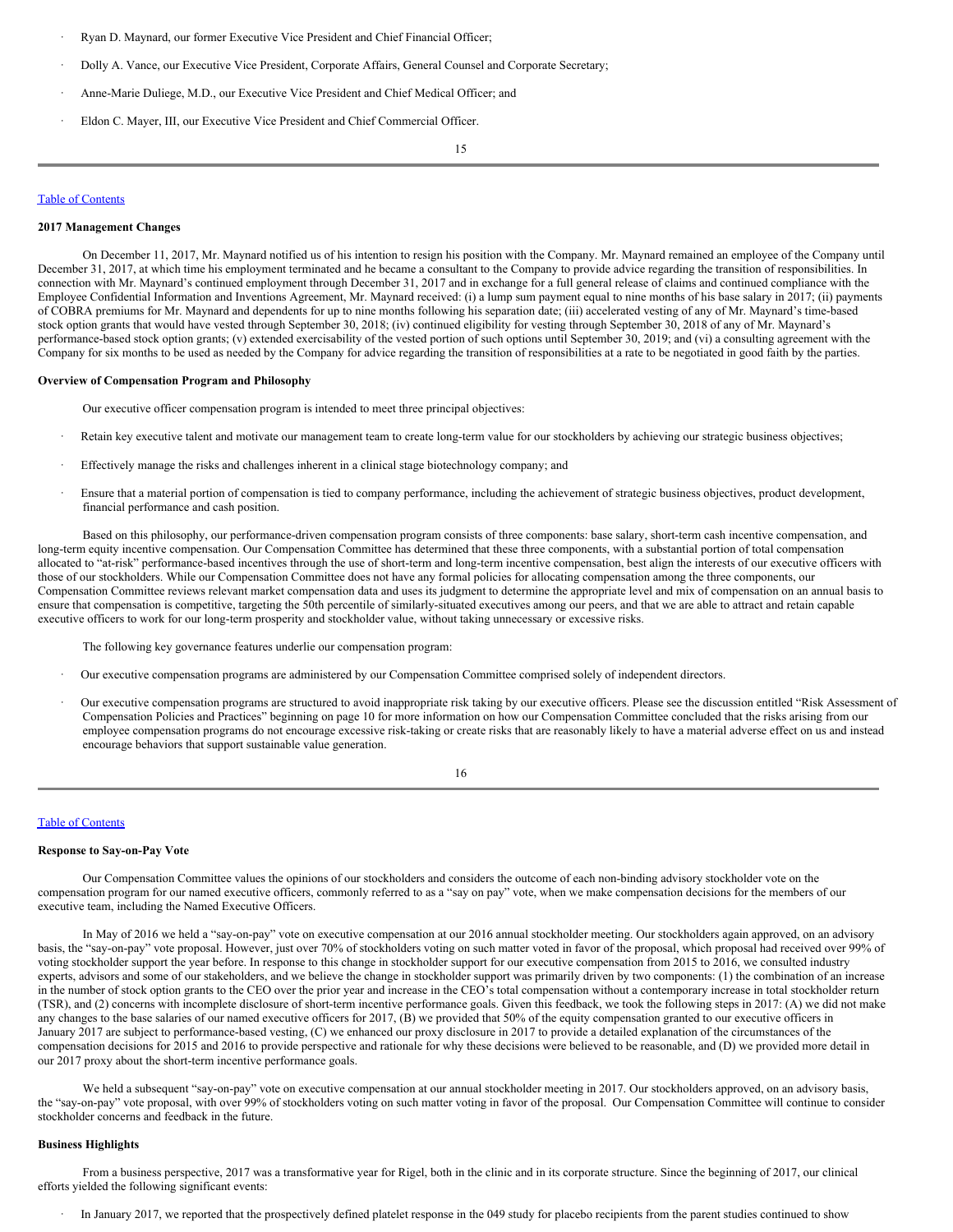statistical significance, and a post-study analysis of an overall response in the combined 047 and 048 studies, including stable and intermediate responses, was also positive.

- · In January 2017, we also announced that the first cohort (low dose) in the phase 2 study of fostamatinib in IgA nephropathy was completed in 2016 and fostamatinib was shown to be well tolerated, with data suggesting a trend towards improvement (reduction) in proteinuria, the primary end point.
- · In addition, in January 2017 we announced that we expect results for stage 1 of the phase 2 AIHA study, as well as selection of a molecule from our IRAK program for preclinical development, in 2017.
- In March 2017 we reported that we received a \$3.3 million milestone payment from BerGenBio AS, pursuant to our license agreement with them, for the advancing of the small molecule AXL kinase inhibitor BGB324 into a phase 2 clinical study.
- In April 2017, we announced the filing of a new drug application (NDA) with the U.S. Food and Drug Administration (FDA) for use of fostamatinib, our investigational product candidate, fostamatinib disodium, an oral spleen tyrosine kinase (SYK) inhibitor, to treat patients with chronic and persistent immune thrombocytopenia (ITP).

#### Table of [Contents](#page-1-0)

- · Also in April, we reported that the FDA conditionally accepted the proprietary name TAVALISSE™ for fostamatinib.
- In June 2017 we announced that the FDA had accepted our NDA for fostamatinib for the treatment of chronic ITP.
- In August 2017 we announced that a molecule from its IRAK program had been selected for preclinical development.
- In October 2017, following our mid-cycle meeting with the FDA, we announced that the FDA did not plan on holding an Oncology Drug Advisory Committee meeting to discuss our NDA, and that they anticipated meeting the Prescription Drug User Fee Act (PDUFA) date of April 17, 2018 for completion of our NDA review.
- · Also in October 2017, we reported that, on a top-line, preliminary basis, fostamatinib had achieved the pre-specified primary efficacy endpoint in stage 1 of our phase 2 study in autoimmune hemolytic anemia.
- · In November 2017, we announced that we completed enrollment of the second cohort of our Phase 2 study of fostamatinib in IgA Nephropathy (IgAN).

In part in preparation for our transition to a fully vertically integrated pharmaceutical company , Rigel also saw changes in management. Since the beginning of 2017, we have experienced the following:

- In August 2017, we reported the hiring of three key personnel: Dana Pizzuti as Sr. Vice President of Regulatory Affairs and Clinical Quality Assurance, Giovanna Matthews as Executive Director, Market Access, and Sandra Tong, M.D. as Vice President, Clinical Science and Drug Safety.
- Also in August, we announced the appointment of Brian Kotzin, M.D. to our Board of Directors.
- In November 2017, we announced the appointment of Gregg Lapointe, CPA, MBA to our Board of Directors.
- In December 2017, we announced the resignation of our executive vice president and chief financial officer Ryan Maynard. We also stated that we would be actively recruiting a new chief financial officer with extensive biotechnology and commercial experience.

In addition to the substantial developments listed above, since the beginning of 2017 Rigel also made the following business announcements:

- In February 2017, we raised gross proceeds of \$46 million in an underwritten public offering.
- In October 2017, we raised gross proceeds of \$70.6 million in an underwritten public offering.

#### **Process for Setting Executive Compensation**

We seek to foster a performance-oriented culture, where individual performance is aligned with organizational objectives. In order to achieve this, we evaluate and reward our executive officers based on their contributions to the achievement of annual goals and objectives set early in the year. Performance is reviewed at least annually through processes discussed further below, with a focus on our research, clinical, regulatory, financial and operational performance, and in view of economic and financial conditions affecting the performance period.

#### Table of [Contents](#page-1-0)

#### *Role of Our Compensation Committee*

Our Compensation Committee reviews and approves our executive compensation philosophy, objectives and methods, evaluates our performance and the performance of our executive officers, and either approves executive compensation or makes recommendations for ratification by our independent Board members. Between Board meetings, our Compensation Committee consults with various members of management, other committees of the Board or other members of the Board and independent third-party consultants, where appropriate, and reviews management's compensation recommendations. The members of our Compensation Committee are appointed by our Board, and each member is an independent director (as "independence" is currently defined in Rule 5605(a)(2) of the Nasdaq listing rules). The members of our Compensation Committee are Mr. Lyons, Mr. Katkin and Dr. Moos.

Our Compensation Committee typically meets at least quarterly, and with greater frequency if necessary, to evaluate the performance of our executive officers and the impact that performance had on the achievement of our corporate strategies, business objectives and the long-term interests of our stockholders by:

- · carefully reviewing our corporate objectives and the scientific and business opportunities identified by our senior management and directors;
- updating, from time to time, our compensation and benefit plan policies;
- receiving updates on the various compensation options, emerging topics and best practices and customizing those compensation options to our business goals and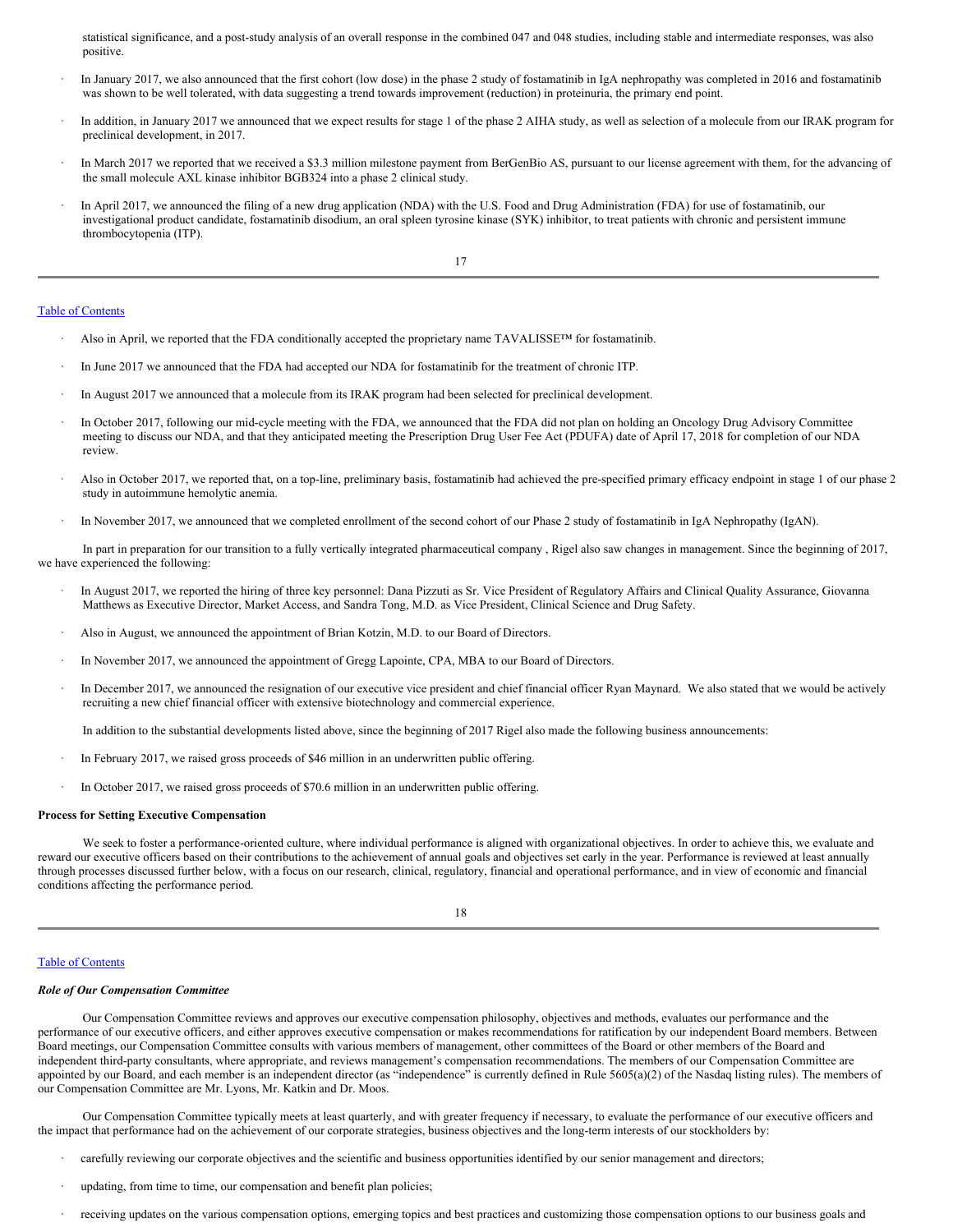#### objectives; and

either approving executive compensation arrangements or taking its recommendations to the independent members of the Board for approval.

Typically, such evaluations are made throughout the year, with compensation packages awarded by our Compensation Committee and/or Board at quarterly meetings planned in advance. Awards of performance-based compensation for the previous year are typically made at the first-scheduled Compensation Committee meeting of the year, although circumstances may warrant a later determination if events of the previous year's work have not fully unfolded. Adjustments to base salary, if any, are also typically made in the first quarter of a calendar year.

#### *Role of Management in Executive Compensation*

For executive compensation decisions, our Compensation Committee considers the recommendations of our President and Chief Executive Officer, Raul R. Rodriguez, but Mr. Rodriguez does not participate in the deliberations or determination of his own compensation. Mr. Rodriguez annually leads the development of our corporate objectives and goals, which are typically reviewed and recommended by our Compensation Committee and approved by the Board. Alternatively, our Compensation Committee may set the corporate objectives and goals pursuant to the powers delegated under the charter of our Compensation Committee. Mr. Rodriguez provided the Company's business and operations perspective for our Compensation Committee's final review of progress made on the goals set for 2017. Dolly Vance, our General Counsel, also provides our Compensation Committee with general and company-specific information regarding compensation matters, as well as updates on compensation of our peer companies, as public information becomes available, if requested by the Compensation Committee. Other than as described above, no other executive officers participate in the determination or recommendation of the amount or form of executive officer compensation. Our Compensation Committee does not delegate any of its functions to others in determining or recommending executive officer compensation and, except as described below, we have not engaged any consultants with respect to executive compensation matters.

#### *Role of our Compensation Committee's Compensation Consultant in Executive Compensation*

From time to time, our Compensation Committee engages a well-established consulting firm to analyze our executive officers' compensation against the compensation of executive officers at comparable companies to ensure that our compensation is competitive with our peers, with the goal of retaining and adequately motivating our senior

19

#### Table of [Contents](#page-1-0)

management. In late 2016, our Compensation Committee engaged Radford to make recommendations for updating our peer group, and to review and make recommendations regarding our executive compensation for 2017. Radford was invited to attend Compensation Committee meetings where they presented and discussed their analysis and findings. For 2017, based on the recommendations from Radford, our Compensation Committee established a new peer group, described below in the section entitled "Competitive Market Review and Benchmarking."

#### *Competitive Market Review and Benchmarking*

When considering compensation decisions, our Compensation Committee reviews the compensation of similarly-situated executive officers at companies that we consider to be our peers when such information is available and determined to be meaningful, taking into consideration the experience, position and functional role, level of responsibility and uniqueness of applicable skills of both our executive officers and those of our peers, and the demand and competitiveness for attracting and retaining an individual with each executive officer's specific expertise and experience in the biotechnology industry. While benchmarking analysis is helpful in determining marketcompetitive compensation for senior management, leading to better attraction and retention of top-quality executive officers, it is only one factor in determining our executive officers' compensation, and our Compensation Committee has discretion in determining the nature and extent of its use.

To identify a new peer group of companies, Radford considered such factors as industry, geography, product range, product development stage, market capitalization, number of employees and public status. Based on that review, the following companies were identified by our Compensation Committee as our peer group for 2017 compensation determinations:

| Adamas Pharmaceuticals       | Agenus                       | $\cdot$ | Anthera Pharmaceuticals, Inc. |
|------------------------------|------------------------------|---------|-------------------------------|
| ArQule                       | Cascadian Therapeutics, Inc. |         | ChemoCentryx, Inc.            |
| Corcept Therapeutics         | Curis                        |         | Cytokinetics, Incorporated    |
| Dynavax Technologies         | Enanata Pharmaceuticals      |         | Endocyte                      |
| Geron Corporation<br>$\cdot$ | Immunomedics, Inc.           |         | Keryx Biopharmaceuticals      |
| OncoMed Biopharmaceuticals   | Progenics Pharmaceuticals    |         | Sangamo Therapeutic, Inc.     |
|                              |                              |         |                               |

<sup>·</sup> Zogenix

Prior to engagement of Radford for 2017, our Compensation Committee analyzed whether the work of Radford as a compensation consultant raised any conflict of interest, taking into consideration the following factors: (i) the provision of other services to our company by Radford, including any business from or related to their parent company, Aon Hewitt; (ii) the amount of fees from our company paid to Radford as a percentage of the firm's total revenue; (iii) Radford's policies and procedures that are designed to prevent conflicts of interest; (iv) any business or personal relationship of Radford or the individual compensation advisors employed by the firm with an executive officer of our company; (v) any business or personal relationship of the individual compensation advisors with any member of our Compensation Committee; and (vi) any stock of our company owned by the individual compensation advisors employed by Radford. Our Compensation Committee determined, based on its analysis of the above factors, that the work of Radford and the individual compensation advisors employed by Radford as compensation consultants has not created

20

## Table of [Contents](#page-1-0)

any conflict of interest and our Compensation Committee is satisfied with the independence of Radford. Going forward, our Compensation Committee intends to assess the independence of any of our compensation advisers by reference to the foregoing factors, consistent with applicable NASDAQ listing standards.

## **Executive Compensation Program Components**

*Base Salary.* The base salaries that we pay to our executive officers and other employees are designed to compensate them for day-to-day services rendered during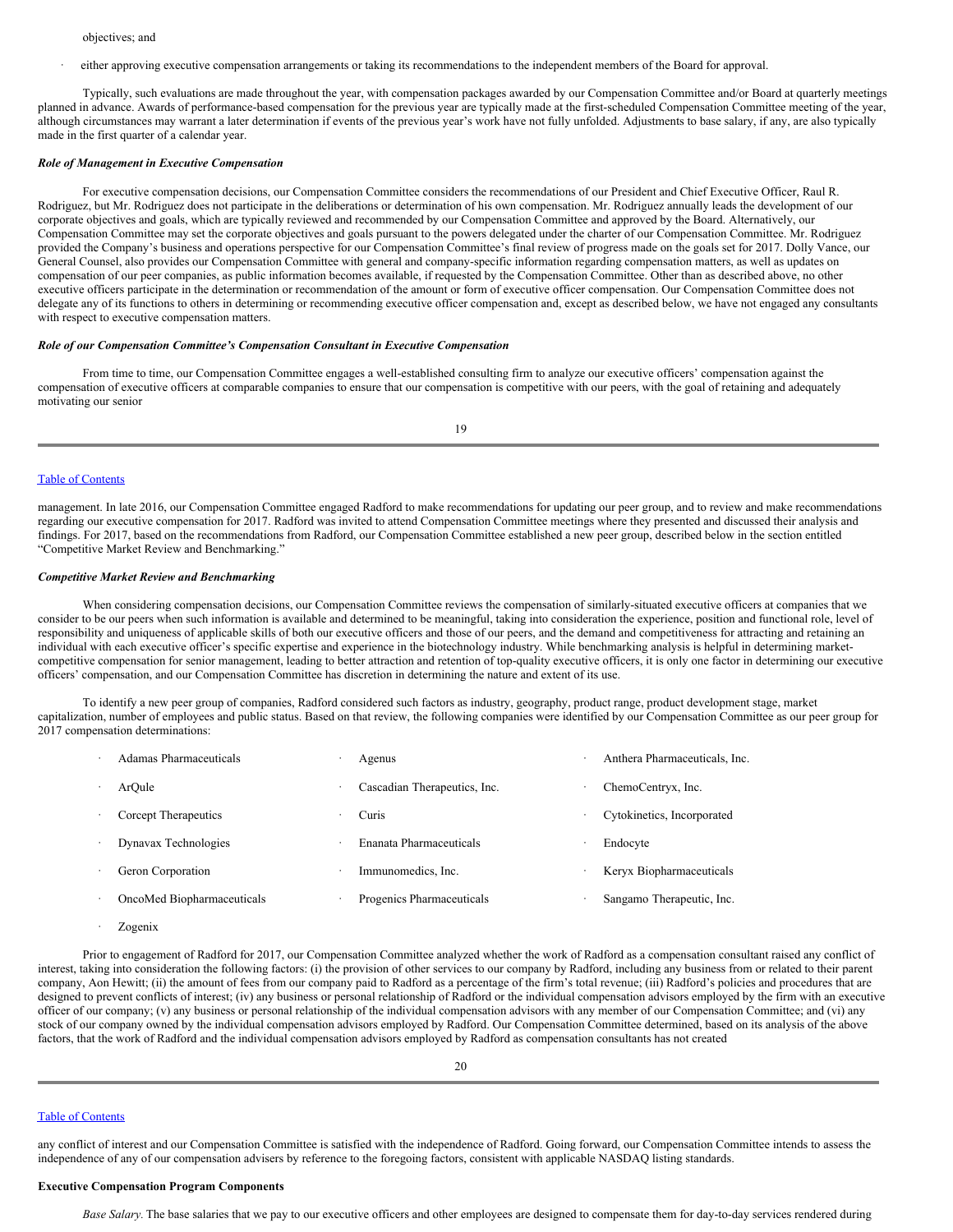the fiscal year. Appropriate base salaries are used to recognize the experience, skills, knowledge and responsibilities required of each executive officer and to allow us to attract and retain officers capable of leading us to achieve our business goals in competitive market conditions. The base salaries of our executive officers are reviewed on at least an annual basis and adjustments are made to reflect performance-based factors, for the Company as well as the individual, and competitive market conditions, as discussed under "Competitive Market Review and Benchmarking" above. Our Compensation Committee also takes into account subjective performance criteria, such as an executive officer's ability to lead, organize and motivate others, develop the skills necessary to mature with the Company, set realistic goals to be achieved in his or her respective area, and recognize and pursue new business opportunities that enhance our growth and success. Our Compensation Committee does not apply specific formulas to determine increases, but instead makes an evaluation of each executive officer's contribution to our long-term success, as well as the independent recommendations of our compensation advisors (Radford for 2017). Annual adjustments to salaries are effective as of January 1 of each year, with mid-year adjustments to salaries made under special circumstances, such as promotions or increased responsibilities, or in order to align certain salaries with those of individuals in peer companies.

*Short-Term Cash Incentive Compensation.*Annual cash incentive compensation is designed both to motivate our executive officers to achieve specified short-term company goals and objectives, and to reward our executive officers when those goals are achieved. The goals and objectives on which the cash incentive compensation is based are also designed to reflect progress towards achieving long-term value for the Company and its stockholders and, as a result, may fluctuate from year to year to reflect our Compensation Committee's determination of the progress made in that year. Therefore, our Compensation Committee views cash incentive compensation as an important component of both our short-term and long-term compensation packages.

Awards under the cash incentive program are based on a thorough quantitative and qualitative review of facts and circumstances related to company, department, function and individual performance, as compared to the corporate goals approved by our Compensation Committee or the Board during the first part of the performance year. When establishing awards, our Compensation Committee also considers, among other things, general market and industry conditions and economic changes during the relevant performance year.

Each year, our Compensation Committee establishes a target bonus payout based on a percentage of the applicable individual's base salary. The target bonus payout for an individual varies depending on the individual's position and responsibilities. The corporate goals established by our Compensation Committee, or recommended by our Compensation Committee for approval by the Board, are designed to be aggressive, but are goals that our Compensation Committee believes can be attained if the Company performs according to plan. In the event the Company or an individual displays exemplary performance for the year, our Compensation Committee, in exercising its discretion, may grant or recommend bonuses in excess of the target bonus levels, up to a maximum of 120% of the individual's base salary. Alternatively, in the event the Company or an individual displays inadequate performance for the year, our Compensation Committee, in exercising its discretion, may grant or recommend cash bonuses that are less than the target bonus levels or no bonuses at all. Our Compensation Committee uses a threshold of "40% completion of corporate goals" to determine whether bonuses should be received by the executive officers. Generally, in order to be eligible to receive the maximum bonus payout, the Company's performance must not only exceed the targets established by our Compensation Committee, but the individual's contribution to that achievement must exceed the contribution expected of that individual in the course of performing his or her duties at the level expected of someone in that individual's position.

*Long-Term Incentive Compensation.* Our long-term incentive compensation is in the form of stock option awards and is designed to align a component of our executive officers' compensation packages with the interests of our

21

## Table of [Contents](#page-1-0)

stockholders to create long-term value in the Company, as demonstrated through stock price performance. Our Compensation Committee grants options to purchase our common stock to our executive officers that are subject to time-based vesting, in order to tie this element of our compensation program to the long-term appreciation of our stock value, which is dependent on us achieving our corporate goals. Our Compensation Committee has also granted stock options with performance-based vesting to our executive officers, to provide further incentive to achieve important business goals for the Company. Employees in more senior roles have an increasing proportion of their compensation tied to long-term performance, because they are in a position to have greater influence on longer-term results. The value of these options is contingent on company performance and the resulting increase in our stock's value over time.

We believe that granting equity awards as a significant component of the compensation of our executive officers not only provides a retention incentive during the applicable vesting periods but also aligns the interests of our executive officers with those of our stockholders. While we have not adopted formal stock ownership or holding guidelines, our executive officers generally have held a substantial portion of the equity awards they have received, even long after the awards have vested, which shows the executives' confidence in our long-term prospects and maintains the alignment between the interests of our executive officers and those of our stockholders over the longer term.

In general, stock options are granted periodically to existing employees, including our executive officers, and upon a new hire or promotion, and are subject to vesting over time, based on the individual's continued employment. Generally, options granted to an executive officer who became an officer for the first time will vest monthly over a four-year period and are not available for exercise until after the first full year of employment, in any position. The exercise price of an option is equal to the fair market value of our common stock on the date of grant, which is equal to the closing price of our stock on the date immediately preceding the grant date. Typically, stock option grants are made to our existing executive officers during the first quarter of each fiscal year, but grants may be made by the Board or our Compensation Committee at other times if, for example, outstanding grants expire unexercised, a mid-year promotion is made or additional responsibilities are taken on or objectives achieved, meriting a supplemental grant, or an equity plan that is low in available shares at the time of grant is replenished later in the year, making available shares to which the individual would otherwise have been entitled.

The factors considered in determining the size of option grants include the executive officer's position within the Company, the percentage ownership of the Company that the options represent on a fully-diluted basis, the executive officer's percentage ownership in the Company as compared to the executive officer's peers both internally and externally at other comparable companies in the biotechnology industry, the vesting status of options already held by the executive officer, if any, and the executive officer's contributions to both the creation of value and the long-term success of the Company. The Board and Compensation Committee also consider the total option pool available in a given year and the total number of options that may be granted to all employees, including the executive officers.

We grant stock options under our 2000 Plan, our 2011 Plan, and in limited circumstances, our Inducement Plan. Each of the 2000 Plan, the 2011 Plan, and the Inducement Plan prohibit the repricing, exchange or cashing out of stock awards, including stock options, without stockholder approval within 12 months prior to such repricing. We did not reprice any stock options in 2017, despite the fact that our executives hold a significant amount of stock options that are under water. This reflects our commitment to our pay-for-performance philosophy.

## **2017 Executive Compensation**

We believe that our 2017 executive compensation packages were reasonable and consistent with our financial performance, the individual performance of each of our Named Executive Officers and the overall achievement of the goals that we believe create and enhance stockholder value.

*Base Salary.* As discussed under "Competitive Market Review and Benchmarking" above, when establishing base salaries of our executive officers, our Compensation Committee primarily reviews the base salaries of similarly-situated executive officers at companies that we consider to be our peers. In addition to competitive market conditions, our Compensation Committee also took into account a number of performance-based factors in establishing the 2017 base salaries of the Named Executive Officers, including: each executive officer's experience, position and functional role, level of responsibility, uniqueness of applicable skills, and the demand and competitiveness for attracting and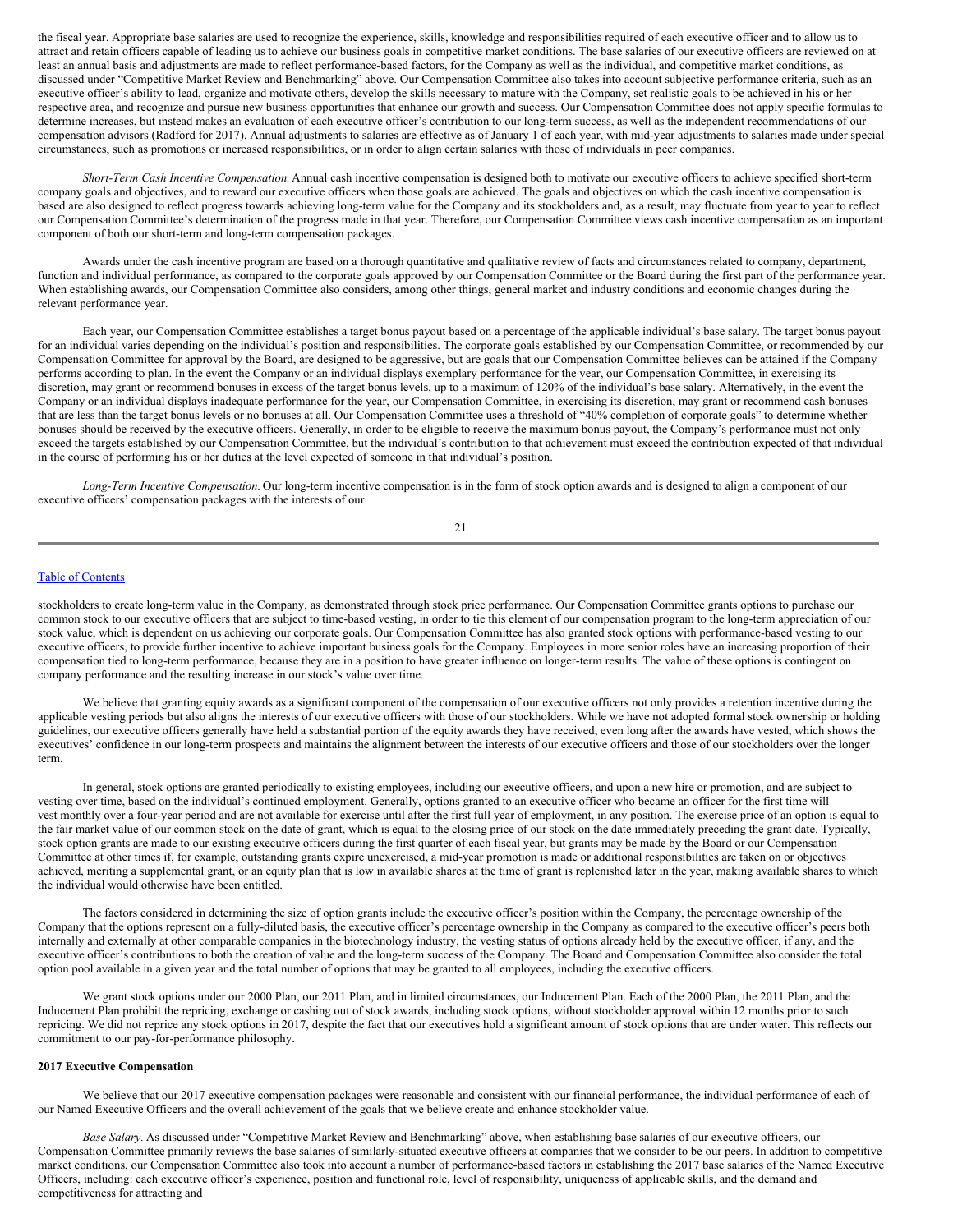retaining an individual with each Named Executive Officer's specific expertise and experience in the biotechnology industry. Our Compensation Committee also assessed each Named Executive Officer's contributions to the achievement of our corporate goals, as well as the individual's personal performance.

Our Compensation Committee did not establish individual 2017 personal performance criteria for any of our Named Executive Officers, but considered subjective performance-based factors, including: an executive officer's ability to lead, organize and motivate teams and instill loyalty, develop the skills necessary to mature with the Company, set realistic goals to be achieved in his or her respective area, and recognize and pursue new business opportunities that enhance our growth and success. Our Compensation Committee also considered turnover trends within a group, meeting deadlines and the results of certain projects. In establishing the 2017 base salaries of our Named Executive Officers, our Compensation Committee assessed each Named Executive Officer's individual performance against these subjective performance-based factors and determined that each Named Executive Officer performed at or above expectations during 2016.

The 2016 and 2017 base salaries for our Named Executive Officers (annualized in the case of Dr. Duliege and Mr. Mayer), along with the percentage increases from 2016 to 2017, are set forth in the table below.

| <b>Named Executive Officer</b> | 2016<br><b>Base Salary</b> | 2017<br><b>Base Salary</b> | % Increase<br>from<br><b>Final 2016</b><br><b>Base Salary</b> |
|--------------------------------|----------------------------|----------------------------|---------------------------------------------------------------|
| Raul R. Rodriguez              | 618,000                    | 618,000                    | $0\%$                                                         |
| Dolly A. Vance                 | 489.814                    | 489.814                    | $0\%$                                                         |
| Ryan D. Maynard                | 454.585                    | 454.585                    | $0\%$                                                         |
| Anne-Marie Duliege             | 450,000                    | 450,000                    | $0\%$                                                         |
| Eldon C. Mayer, III            | 385,000                    | 385,000                    | $0\%$                                                         |

In determining the 2017 base salary for each of our Named Executive Officers, our Compensation Committee did an analysis of competitive market salaries of similarly-situated executive officers at companies within our peer group, which does not take into account certain attributes such as tenure and experience, as well as the base salaries of the Named Executive Officers relative to each other. Our Compensation Committee also considered the Company's cash position and market conditions, and cost of living in the bay area. Based on this analysis, none of our Named Executive Officers received salary increases in 2017.

#### *Short Term Cash Incentive Compensation.*

Our Named Executive Officers' short-term cash incentive compensation is dependent upon the achievement of specific and objective company performance goals that focus on creating incentives for management to achieve strategically important operational goals designed to translate into longer-term financial performance, as well as specific annual financial goals instrumental to achieving these operational goals and to the overall success of the Company. As reflected by the goals established under our 2017 Cash Incentive Plan (which was attached as an exhibit to our current report on Form 8-K filed on February 8, 2017) we continue to believe that executive compensation should be tied to goals related to clinical development and regulatory approval with respect to current or potential product candidates, business development, our cash position, and our pipeline of potential product candidates—that is, goals that help increase stockholder value and contribute to the long-term stockholder return and prosperity of the Company, particularly given the volatile nature of our industry.

For performance in fiscal year 2017, an individual was eligible to receive a cash incentive award equal to a percentage of his or her 2017 base salary, based on the achievement of specific corporate goals recommended by our Compensation Committee and approved by the Board at the beginning of fiscal year 2016, pursuant to our 2017 Cash Incentive Plan. Under the 2017 Cash Incentive Plan, target bonus levels for our executive officers, if we performed at plan, range from 40% to 60% of such executive officer's 2017 base salary, based on position and responsibilities of the executive. The maximum bonus that an executive officer would be eligible to receive is 120% of the executive officer's 2017 base salary.

23

#### Table of [Contents](#page-1-0)

The corporate goals established under the 2017 Cash Incentive Plan included:

- management of the NDA for ITP from submission through the review process (weighted at 60%),
- preparing for commercial readiness (weighted at 10%),
- expanding potential uses for fostamatinib in other indications such as IgAN and AIHA (weighted at  $10\%$ ),
- expanding the Company's pipeline with an IND-ready (or equivalent) molecule (weighted at 10%), and
- maintaining a viable cash position for the Company at December 31, 2017 (weighted at 10%).

Pursuant to its discretionary authority, our Compensation Committee also considered other performance goals, current economic conditions and exceptional and/or inadequate performances by each executive officer when evaluating whether and to what extent to award bonuses.

After consideration of the goals set and the accomplishments achieved by the Company, our Compensation Committee recommended, and the Board approved a payout for each of the Named Executives at 100% of each executive's target bonus opportunity, as each of the goals of the 2017 Cash Incentive Plan were deemed to be achieved in full. This payout under the 2017 Cash Incentive Plan was based on the following:

- · **NDA Management Goal —** We filed our New Drug Application (NDA) for the use of fostamatinib in treatment of immune thrombocytopenia purpura (ITP) and that NDA was accepted by the FDA. We worked collaboratively with the FDA, who determined that no Oncology Drugs Advisory Committee was needed for the evaluation of the application. The anticipated Prescription Drug User Fee Act (PDUFA) date of April 17, 2018 showed all signs of being on track. This goal, weighted at 60% of the total target, was deemed to be fully achieved.
- · **Commercial Readiness Goal —** Hiring of key personnel and establishment of commercial plans and strategies were all on track through 2017 to be prepared to take fostamatinib to market in a timely manner with the anticipated PDUFA date. This goal, weighted at 10% of the total target, was deemed to be fully achieved.
- · **Expansion of Fostamatinib Potential Goal —** We completed enrollment of both the second cohort of our phase 2 trial for fostamatinib to treat immunoglobulin A nephropathy and the first stage of our phase 2 trial for fostamatinib to treat autoimmune hemolytic anemia. In the latter case, where we obtained results, the results that validated moving forward in this indication. This goal, weighted at 10% of the total target, was deemed to be fully achieved.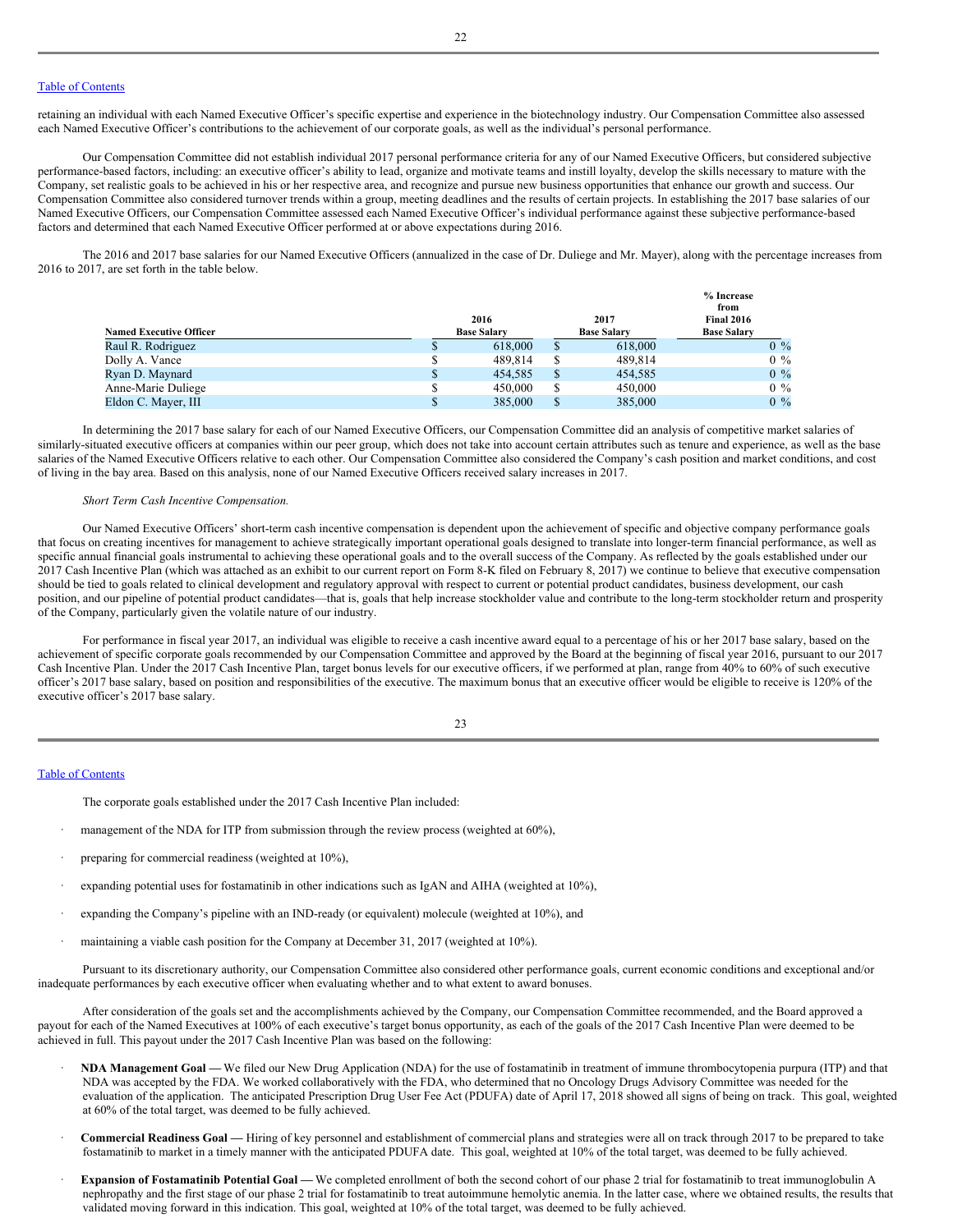- · **Expansion of Pipeline Goal —** We identified a molecule in our interleukin-1 receptor-associated kinase (IRAK) program that is an inhibitor of IRAK1 and IRAK4. This molecule has progressed through investigative new drug application-enabling testing and a clinical research organization has been identified to perform the firstin-human trial. I addition, we established a formal portfolio management process. This goal, weighted at 10% of the total target, was deemed to be fully achieved.
- Cash Position Goal We had two successful fund-raising events in 2017, raising \$42 million in February and over \$70 million on October. The 2017 year-end cash position of \$115 million was projected to fully support our financial needs at least through 2018. This goal, weighted at 10% of the total target, was deemed to be fully achieved.

The following table sets forth the target bonus levels (each expressed as a percentage of base salary), and the actual amounts paid, for each of our Named Executive Officers for fiscal year 2017:

## Table of [Contents](#page-1-0)

| <b>Named Executive Officer</b> | <b>Target Bonus</b><br>Level as % of<br><b>Base Salary</b> | <b>Max. Bonus</b><br>Level | <b>Target Bonus</b><br>(S) |   | Actual<br>Payment (\$) |
|--------------------------------|------------------------------------------------------------|----------------------------|----------------------------|---|------------------------|
| Raul R. Rodriguez              | $60\%$                                                     | $120 \%$ \$                | 370,800                    |   | 370,800                |
| Ryan D. Maynard                | 50 %                                                       | $120 \%$ \$                | 227,293                    |   | 227,293                |
| Dolly A. Vance                 | 50 $\%$                                                    | $120 \%$ \$                | 244,907                    | S | 244,907                |
| Anne-Marie Duliege             | 50 %                                                       | $120 \%$ \$                | 225,000                    |   | 225,000                |
| Eldon C. Mayer, III            | 50 $%$                                                     | $120 \%$ \$                | 192,500                    |   | 192,500                |

*Long-Term Incentive Compensation.* As discussed above, we carefully consider the appropriate amount of stock options to grant our Named Executive Officers, based on each executive's individual contributions and past performance, percentage ownership of the Company, position with the Company and comparison to the equity ownership of the corresponding executives of our peer companies, and we typically grant stock options in January or February of each year, based on these considerations and in light of the events of the preceding year. In January 2017, after considering each of these factors, our Compensation Committee granted stock options to each of our Named Executive Officers who were employees at the time, as set forth in the table below. In 2017, fifty percent of each of these Named Executive Officer's options are subject to time-based vesting on a monthly basis over four years, and 50% of each of these Named Executive Officer's options are subject to performance-based vesting criteria related to NDA approval of fostamatinib in ITP.

|                                | Number of            |                            |
|--------------------------------|----------------------|----------------------------|
|                                | Performance-         |                            |
|                                | Based                | <b>Number of Time-</b>     |
|                                | <b>Stock Options</b> | <b>Based Stock Options</b> |
| <b>Named Executive Officer</b> | Awarded              | Awarded                    |
| Raul R. Rodriguez              | 450,000              | 450,000                    |
| Ryan D. Maynard                | 150,000              | 150,000                    |
| Dolly A. Vance                 | 150,000              | 150,000                    |
| Anne-Marie Duliege, MD         | 150,000              | 150,000                    |
| Eldon C. Mayer III             | 50,000               | 50,000                     |

*Severance and Change of Control Benefits.*Our Named Executive Officers are entitled to certain severance and change of control benefits pursuant to our Change of Control Severance Plan, or Severance Plan, as described in more detail below in the sections entitled "Employment, Severance and Change of Control Agreements" and "2017 Potential Payments Upon Termination or Change of Control Table." These arrangements provide for a combination of a lump-sum cash severance payment, continued benefits and acceleration of vesting on outstanding equity-based awards upon termination in connection with a change of control, for all of our Named Executive Officers. The change of control provisions contained in these arrangements include a "double trigger," meaning that they do not become operative in the event of a change of control unless the executive's employment is terminated involuntarily without cause by the Company, or voluntarily resigns with good reason, in connection with the transaction.

Given the nature of the industry in which we participate and the range of strategic initiatives that we may explore, we believe these severance and change of control benefits are an essential element of our executive compensation package and assist us in recruiting and retaining talented individuals. In addition, since we believe it may be difficult for our executive officers to find comparable employment following a termination without cause or resignation with good reason in connection with or following a change of control, these severance and change of control benefits are intended to ease the consequences to an executive officer of an unexpected termination of employment. By establishing these severance and change of control benefits, we believe we can mitigate the distraction and loss of executive officers that may occur in connection with rumored or actual fundamental corporate changes and thereby protect shareholder interests while a transaction is under consideration or pending.

*Perquisites and Other Benefits.*We provide general employment benefits to our executive officers on the same basis as the benefits provided to all of our employees, including health, vision and dental insurance, term life insurance,

# 25

#### Table of [Contents](#page-1-0)

and short-term and long-term disability insurance. We do not have programs in place to provide personal perquisites for any employee.

*Total Compensation.* For further information regarding the 2017 compensation for our Named Executive Officers, see the "Summary Compensation Table" and the "Grants of Plan-Based Awards" table below.

## **Tax and Accounting Impact on Compensation**

The accounting and tax consequences to the Company of certain compensation elements are important considerations for our Compensation Committee when evaluating and recommending compensation packages for our executive officers. Generally, our Compensation Committee seeks to balance its objective to create an effective compensation program that attracts, retains and rewards executives in order to maximize the return to stockholders with the need for appropriate accounting and tax consequences of such compensation.

Section 162(m) of the Internal Revenue Code generally places a \$1 million limit on the amount of compensation a company can deduct in any one year for certain executive officers. As discussed below, prior to 2018, compensation that was "performance-based compensation" within the meaning of the Code did not count toward the \$1 million deduction limit. While in 2017 the Compensation Committee considered the deductibility of awards as one factor in determining executive compensation, the Compensation Committee also looked at other factors in making its decisions, as noted above, and retained the flexibility to award compensation that it determined to be consistent with the goals of our executive compensation program even if the awards are not deductible by the Company for tax purposes.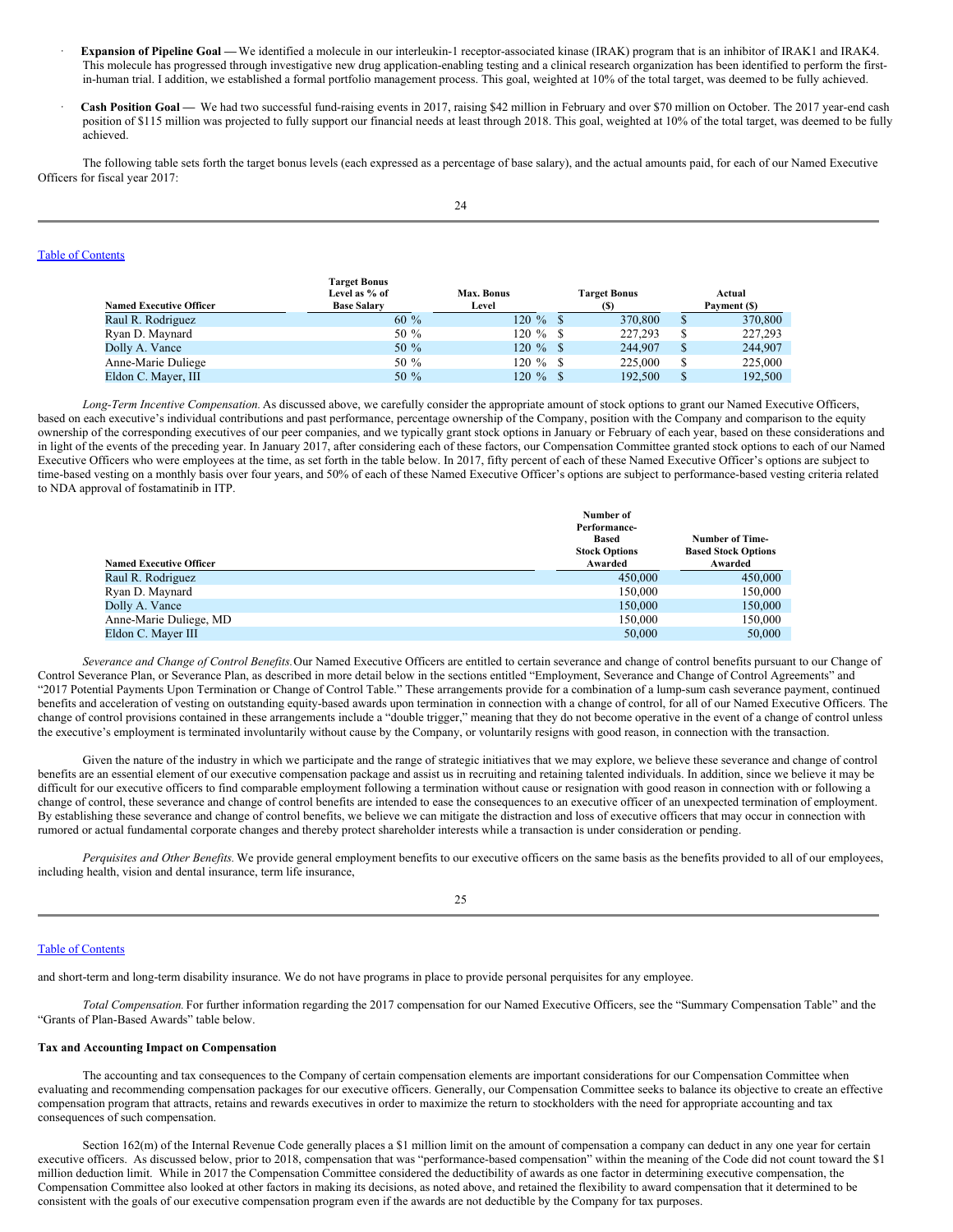The exemption from Section 162(m)'s deduction limit for performance-based compensation has been repealed, effective for taxable years beginning after December 31, 2017, such that compensation paid to our covered executive officers in excess of \$1 million will not be deductible unless it qualifies for transition relief applicable to certain arrangements in place as of November 2, 2017.

Historically, stock options granted to our executive officers were intended to be exempt from the deduction limitation of Section 162(m) pursuant to the performance-based compensation exemption. Despite the Compensation Committee's efforts to structure the executive team stock options in a manner intended to be exempt from Section 162(m) and therefore not subject to its deduction limits, because of ambiguities and uncertainties as to the application and interpretation of Section 162(m) and the regulations issued thereunder, including the uncertain scope of the transition relief under the legislation repealing Section 162(m)'s exemption from the deduction limit, no assurance can be given that compensation intended to satisfy the requirements for exemption from Section 162(m) in fact will.

Base salary and short-term incentive compensation are not exempt from Section 162(m), and therefore will not be deductible to the extent the \$1 million limit of Section 162(m) is exceeded.

## **PAY-RATIO INFORMATION**

Under the Dodd-Frank Wall Street Reform and Consumer Protection Act and the related SEC rule (the "Rule"), the Company is required to provide to its shareholders specified disclosure regarding the relationship of CEO total compensation to the total compensation of its median employee, referred to as "pay-ratio" disclosure.

#### For fiscal 2017,

- the median of the annual total compensation of all employees of the Company (other than the CEO) was \$176,901 and
- · the annual total compensation of the CEO, as reported in the Summary Compensation Table included in this report, was \$2,172,789.
- Based on this information, the ratio of the annual total compensation of the CEO to the median of the annual total compensation of all employees was 12 to 1.

The pay ratio above represents the Company's reasonable estimate calculated in a manner consistent with the Rule and applicable guidance. The Rule and guidance provide significant flexibility in how companies identify the median

26

# Table of [Contents](#page-1-0)

employee, and each company may use a different methodology and make different assumptions particular to that company. As a result, as the SEC explained when it adopted the Rule, in considering the pay-ratio disclosure, shareholders should keep in mind that the Rule was not designed to facilitate comparisons of pay ratios among different companies, even companies within the same industry, but rather to allow shareholders to better understand and assess each particular company's compensation practices and pay-ratio disclosures.

Set forth below is a description of the methodology, including any material assumptions, adjustments and estimates, the Company used to identify the median employee for purposes of the Rule.

To determine the Company'stotal population of employees as of October 31, 2017, the Company included all full-time and part-time employees. None of the Company's employees are located outside of the U.S.

To identify the "median employee" from the Company's employee population as determined above, the Company compared the aggregate amount of each employee's annual base pay (using a reasonable estimate of the hours worked during 2017 for hourly employees and actual salary paid for the remaining employees), the annual cash incentive awards and the grant date fair value of equity awards granted in 2017. In making this determination, the Company annualized the compensation of employees who were employed by the Company for less than the entire fiscal year. This compensation measure was consistently applied to all employees included in the calculation and reasonably reflects the annual compensation of employees. Because we do not maintain a defined benefit or other actuarial plan for our employees and do not provide company matching contributions to employees participating in our 401(k) plan, the median employee's annual total compensation did not include amounts attributable to these arrangements.

Using this approach, the Company selected the employee at the median of its employee population, who was a Director of Research, based in the United States. The Company then calculated annual total compensation for this employee using the same methodology used to calculate annual total compensation for the named executive officers as set forth in the Summary Compensation Table. The Company determined that the employee's annual total compensation for the fiscal year ended December 31, 2017 was \$176,901 (excluding any estimated retirement and health benefits).

## **SUMMARY COMPENSATION TABLE(1)**

The following table shows, for the fiscal years ended December 31, 2015, 2016 and 2017 compensation awarded to or paid to or earned by our Named Executive **Officers** 

|                                                      |      |            |           | <b>Non-Equity</b>     |              |           |
|------------------------------------------------------|------|------------|-----------|-----------------------|--------------|-----------|
|                                                      |      |            | Option    | <b>Incentive Plan</b> | All Other    |           |
|                                                      |      | Salary     | Awards    | Compensation          | Compensation | Total     |
| <b>Name and Principal Position</b>                   | Year | <b>(S)</b> | (5)(2)    | (S)                   | (S)          | (S)       |
| Raul R. Rodriguez                                    | 2017 | 618,000    | 1,180,636 | 370,800               | 3,354        | 2,172,789 |
| President and Chief Executive Officer                | 2016 | 618,000    | 1,315,680 | 241,020               | 3,354        | 2,178,054 |
|                                                      | 2015 | 600,000    | 1,225,890 | 306,000               | 3,897        | 2,135,787 |
| Ryan D. Maynard                                      | 2017 | 454,585    | 393,545   | 227.293               | 1,170        | 1,076,593 |
| Executive Vice President, Chief Financial Officer    | 2016 | 454,585    | 493,380   | 147,740               | 1,170        | 1,096,875 |
|                                                      | 2015 | 441,345    | 476.735   | 187.571               | 1,170        | 1,106,821 |
| Dolly A. Vance                                       | 2017 | 489,814    | 393,545   | 244,907               | 1.794        | 1,130,060 |
| Executive Vice President, Corporate Affairs, General | 2016 | 489,814    | 493,380   | 159,190               | 1.794        | 1,144,178 |
| Counsel and Corporate Secretary                      | 2015 | 475,548    | 476.735   | 202,108               | 2,344        | 1,156,735 |
| Anne-Marie Duliege                                   | 2017 | 450,000    | 393,545   | 225,000               | 3.354        | 1,071,899 |
| Executive Vice President, Chief Medical Officer      | 2016 | 358,197    | 604,800   | 120,205               | 62,795(3)    | 1,145,997 |
|                                                      | 2015 |            |           |                       |              |           |
| Eldon C. Mayer, III                                  | 2017 | 385,000    | 131.182   | 192,500               | 3.354        | 712,035   |
| Executive Vice President, Chief Commercial Officer   | 2016 | 86,625     | 962,145   | 28,453                | 60,838(3)    | 1,138,061 |
|                                                      | 2015 |            |           |                       |              |           |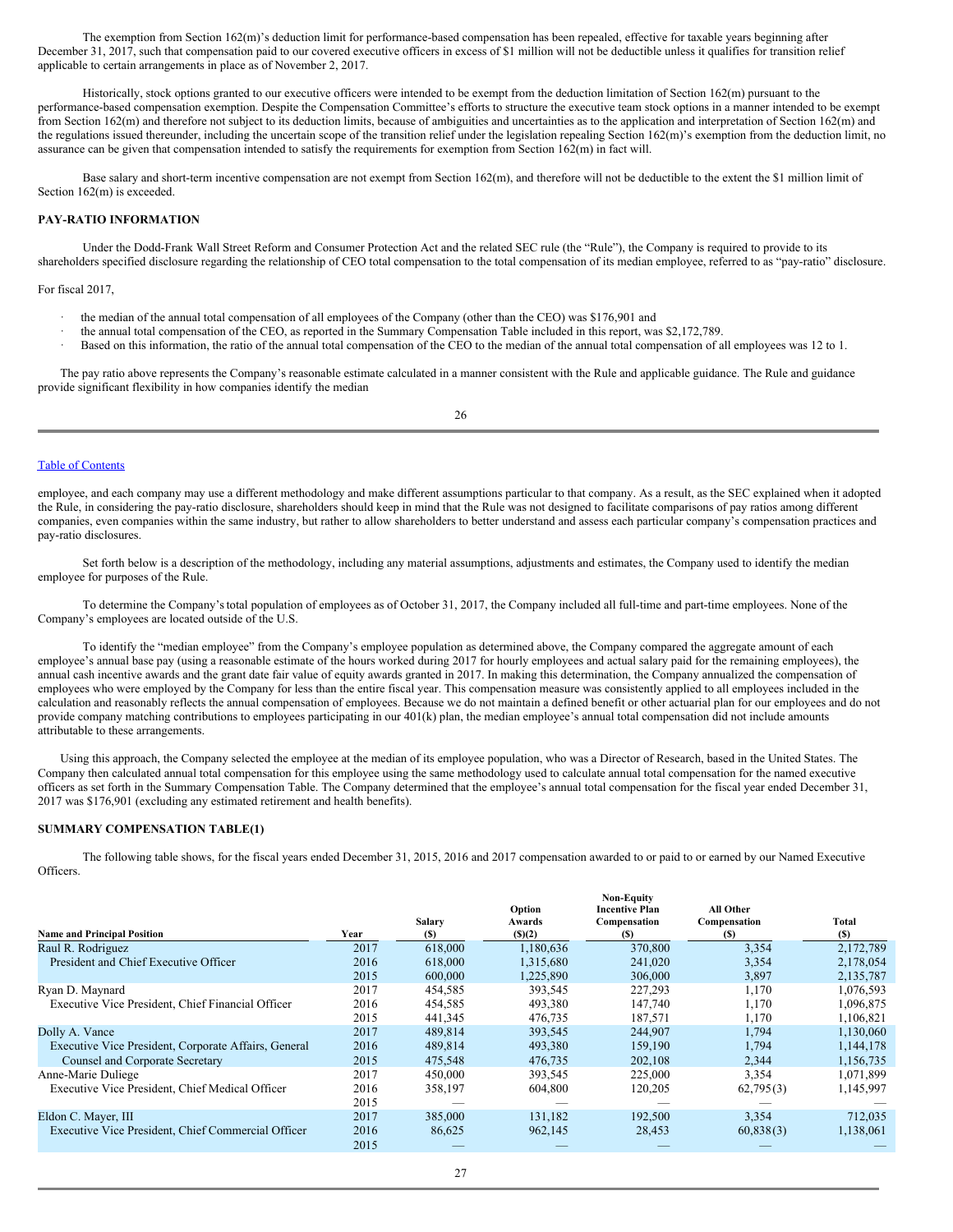- (1) See "Compensation Discussion and Analysis" above for complete description of compensation plans pursuant to which the amounts listed under the Summary Compensation Table were paid or awarded and the criteria for such payment, including payment of annual incentives, as well as performance criteria on which such payments were based.
- (2) Reflects the aggregate grant date fair value of option awards, computed in accordance with the Financial Accounting Standards Board's Accounting Standards Codification Topic 718, *Compensation—Stock Compensation*, for option awards granted in 2017, 2016 and 2015, respectively. The amounts shown exclude the impact of estimated forfeiture related to service-based vesting conditions. For additional information on the valuation assumptions with respect to these grants, refer to Note 4 "Stock-Based Compensation" in our Annual Report on Form 10-K for the year ended December 31, 2017.
- (3) Includes a one-time signing bonus of \$60,000.

#### **GRANTS OF PLAN-BASED AWARDS**

The following table shows for the fiscal year ended December 31, 2017, certain information regarding grants of plan-based awards to the Named Executive Officers:

|                          |               |                  | <b>Estimated Possible Payouts Under</b><br><b>Non-Equity Incentive Plan</b><br>Awards(1) |                       | All Other<br>Option<br>Awards:<br>Number of<br><b>Securities</b> | <b>Exercise</b><br>or Base<br>Price of<br>Option<br>Awards | Closing<br>Market<br>Price<br>on<br>Grant | Grant<br>Date Fair<br>Value of<br><b>Stock and</b><br>Option |
|--------------------------|---------------|------------------|------------------------------------------------------------------------------------------|-----------------------|------------------------------------------------------------------|------------------------------------------------------------|-------------------------------------------|--------------------------------------------------------------|
| Name                     | Grant<br>Date | Threshold<br>(S) | Target<br><b>(S)</b>                                                                     | <b>Maximum</b><br>(S) | Underlying<br>Options $(\#)$                                     | (S/Sh)<br>(2)                                              | Date<br>(S/Sh)                            | Awards<br>() (3)                                             |
| Raul R. Rodriguez        |               |                  |                                                                                          |                       |                                                                  |                                                            |                                           |                                                              |
| 2011 Plan                | 2/2/17        |                  |                                                                                          |                       | 900,000                                                          | 2.11                                                       | 2.12                                      | 1,180,636                                                    |
| 2017 Cash Incentive Plan |               |                  | 370,800                                                                                  | 741,600               |                                                                  |                                                            |                                           |                                                              |
| Ryan D. Maynard          |               |                  |                                                                                          |                       |                                                                  |                                                            |                                           |                                                              |
| 2011 Plan                | 2/2/17        |                  |                                                                                          |                       | 300,000                                                          | 2.11                                                       | 2.12                                      | 393,545                                                      |
| 2017 Cash Incentive Plan |               |                  | 227,293                                                                                  | 542,502               |                                                                  |                                                            |                                           |                                                              |
| Dolly A. Vance           |               |                  |                                                                                          |                       |                                                                  |                                                            |                                           |                                                              |
| 2011 Plan                | 2/2/17        |                  |                                                                                          |                       | 300,000                                                          | 2.11                                                       | 2.12                                      | 393,545                                                      |
| 2017 Cash Incentive Plan |               |                  | 244,907                                                                                  | 587,777               |                                                                  |                                                            |                                           |                                                              |
| Anne-Marie Duliege       |               |                  |                                                                                          |                       |                                                                  |                                                            |                                           |                                                              |
| 2011 Plan                | 2/2/17        |                  |                                                                                          |                       | 300,000                                                          | 2.11                                                       | 2.12                                      | 393,545                                                      |
| 2017 Cash Incentive Plan |               |                  | 225,000                                                                                  | 540,000               |                                                                  |                                                            |                                           |                                                              |
| Eldon Mayer, III         |               |                  |                                                                                          |                       |                                                                  |                                                            |                                           |                                                              |
| 2011 Plan                | 2/2/17        |                  |                                                                                          |                       | 100,000                                                          | 2.11                                                       | 2.12                                      | 131,182                                                      |
| 2017 Cash Incentive Plan |               |                  | 192,500                                                                                  | 462,000               |                                                                  |                                                            |                                           |                                                              |
|                          |               |                  |                                                                                          |                       |                                                                  |                                                            |                                           |                                                              |

(1) The amounts shown reflect estimated payouts for the fiscal year ended December 31, 2017 under the 2017 Cash Incentive Plan based on the Company's performance. See "2017 Executive Compensation—Short-Term Cash Incentive Compensation" for a complete description of the 2017 Cash Incentive Plan and the related performance criteria. There are no set thresholds (or equivalent items) with respect to payouts under the 2017 Cash Incentive Plan. Maximum amounts represent the maximum range of discretion of the Compensation Committee to grant bonuses in excess of the target bonus levels.

- (2) The exercise price of options under our 2000 Plan, 2011 Plan and Inducement Plan, pursuant to which option grants were made to our Named Executive Officers in 2017, is set at the fair market value of our common stock on the date of grant, which is defined as the closing price of our common stock on the date immediately preceding the grant date.
- (3) Reflects the aggregate grant date fair value of the awards, computed in accordance with the Financial Accounting Standards Board's Accounting Standards Codification Topic 718, *Compensation—Stock*

#### Table of [Contents](#page-1-0)

*Compensation*. We calculated the estimated fair value of each stock award using the fair value of our common stock on the date of the grant. For additional information on the valuation assumptions with respect to these grants, refer to Note 4 "Stock-Based Compensation" in our Annual Report on Form 10-K for the year ended December 31, 2017.

## **OUTSTANDING EQUITY AWARDS AT FISCAL YEAR-END**

The following table shows for the fiscal year ended December 31, 2017, certain information regarding outstanding equity awards at fiscal year end for the Named Executive Officers.

|                   | <b>Option Awards</b>                                                                                |                                                                                              |                                         |                                  |  |  |  |  |
|-------------------|-----------------------------------------------------------------------------------------------------|----------------------------------------------------------------------------------------------|-----------------------------------------|----------------------------------|--|--|--|--|
| Name              | Number of<br><b>Securities</b><br>Underlying<br><b>Unexercised</b><br>Options $(\#)$<br>Exercisable | <b>Number of Securities</b><br>Underlying<br><b>Unexercised Options</b><br>(#) Unexercisable | Option<br><b>Exercise</b><br>Price (\$) | <b>Option Expiration</b><br>Date |  |  |  |  |
| Raul R. Rodriguez | 125,000                                                                                             | _                                                                                            | 26.45                                   | 01/31/18                         |  |  |  |  |
|                   | 30,816                                                                                              |                                                                                              | 6.49                                    | 03/30/19                         |  |  |  |  |
|                   | 84,184                                                                                              |                                                                                              | 6.49                                    | 03/30/19                         |  |  |  |  |
|                   | 10,395                                                                                              |                                                                                              | 9.62                                    | 01/20/20                         |  |  |  |  |
|                   | 114,605                                                                                             |                                                                                              | 9.62                                    | 01/20/20                         |  |  |  |  |
|                   | 175,000                                                                                             |                                                                                              | 6.55                                    | 05/27/20                         |  |  |  |  |
|                   | 5,417                                                                                               |                                                                                              | 6.73                                    | 02/01/21                         |  |  |  |  |
|                   | 59,583                                                                                              | _                                                                                            | 6.73                                    | 02/01/21                         |  |  |  |  |
|                   | 20,065                                                                                              |                                                                                              | 8.15                                    | 01/25/22                         |  |  |  |  |
|                   | 129,935                                                                                             |                                                                                              | 8.15                                    | 01/25/22                         |  |  |  |  |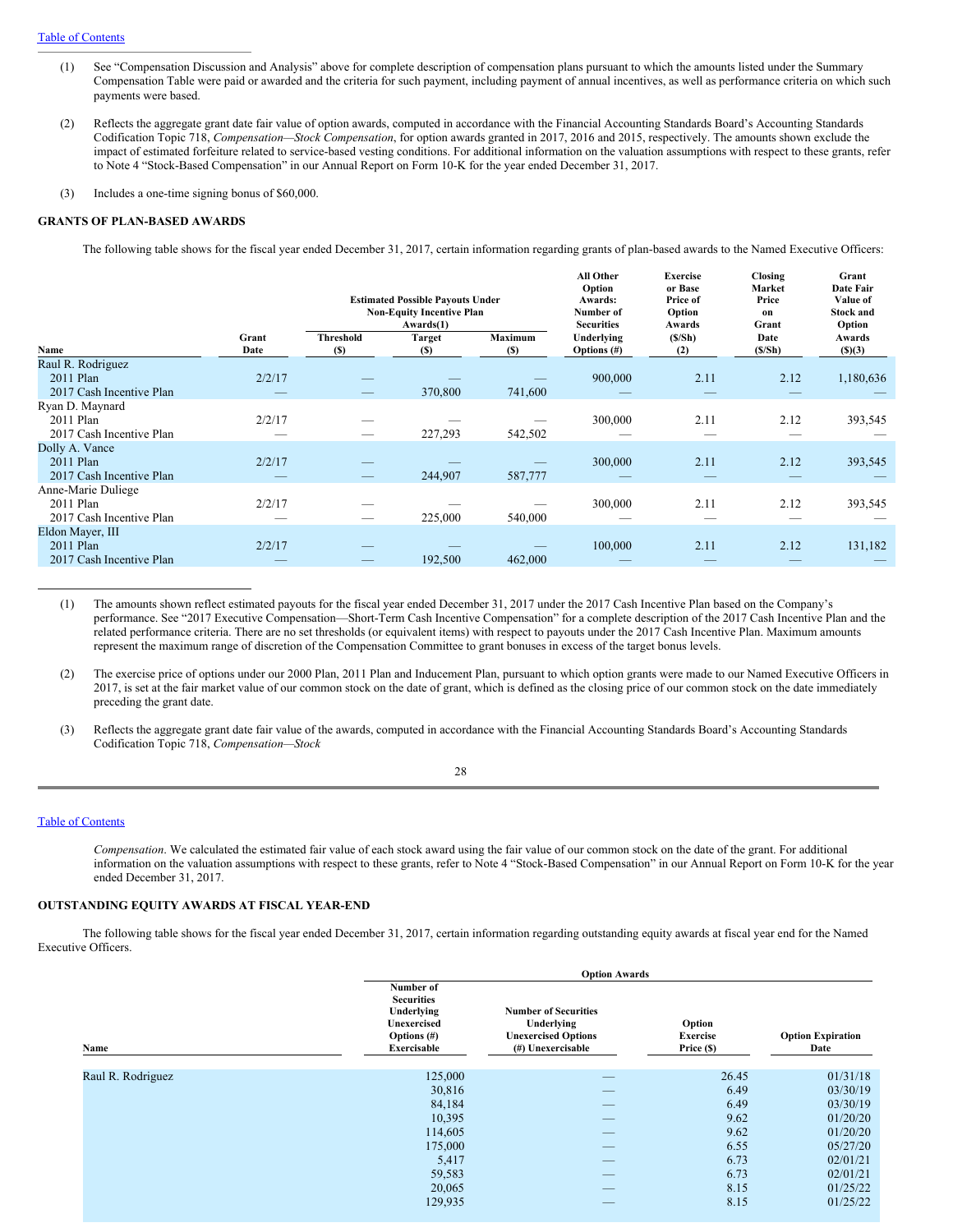|                            | 21,611<br>128,389<br>72,232<br>74,643<br>150,000<br>450,000<br>450,000<br>383,333<br>400,000<br>103,125                                                                                                            | $\qquad \qquad$<br>$\qquad \qquad$<br>3,125<br>$\overline{\phantom{0}}$<br>16,667<br>346,875<br>450,000(1) | 6.51<br>6.51<br>3.59<br>3.59<br>3.59<br>2.14<br>2.14<br>2.74<br>2.74<br>2.74<br>2.11<br>2.11                                                                                          | 01/30/23<br>01/30/23<br>02/27/24<br>02/27/24<br>02/27/24<br>01/26/25<br>01/26/25<br>01/26/26<br>01/26/26<br>01/26/26<br>02/02/27<br>02/02/27                                                                                                                                     |
|----------------------------|--------------------------------------------------------------------------------------------------------------------------------------------------------------------------------------------------------------------|------------------------------------------------------------------------------------------------------------|---------------------------------------------------------------------------------------------------------------------------------------------------------------------------------------|----------------------------------------------------------------------------------------------------------------------------------------------------------------------------------------------------------------------------------------------------------------------------------|
| Ryan D. Maynard            | 75,000<br>73,300<br>7,084<br>77,916<br>4,862<br>115,138<br>5,417<br>59,583<br>20,065<br>129,935<br>21,611<br>128,389<br>74,837<br>50,163<br>125,000<br>75,000<br>175,000<br>6,250<br>143,750<br>150,000<br>62,500  | $\qquad \qquad -$<br>150,000(1)                                                                            | 26.45<br>6.49<br>6.49<br>9.62<br>9.62<br>6.55<br>6.55<br>6.73<br>6.73<br>8.15<br>8.15<br>6.51<br>6.51<br>3.59<br>3.59<br>3.59<br>2.14<br>2.14<br>2.74<br>2.74<br>2.74<br>2.11<br>2.11 | 01/31/18<br>03/30/19<br>03/30/19<br>01/20/20<br>01/20/20<br>05/27/20<br>05/27/20<br>02/01/21<br>02/01/21<br>01/25/22<br>01/25/22<br>01/30/23<br>01/30/23<br>02/27/24<br>02/27/24<br>02/27/24<br>01/26/25<br>01/26/25<br>01/26/26<br>01/26/26<br>01/26/26<br>02/02/27<br>02/02/27 |
| Dolly A. Vance             | 90,000<br>30,816<br>69,184<br>8,750<br>96,250<br>2,416<br>64,584<br>5,417<br>59,583<br>20,065<br>129,935<br>21,611<br>128,389<br>72,232<br>50,163<br>125,000<br>175,000<br>175,000<br>143,750<br>150,000<br>34,375 | $\qquad \qquad -$<br>2,605<br>6,250<br>115,625<br>150,000(1)                                               | 26.45<br>6.49<br>6.49<br>9.62<br>9.62<br>6.55<br>6.55<br>6.73<br>6.73<br>8.15<br>8.15<br>6.51<br>6.51<br>3.59<br>3.59<br>3.59<br>2.14<br>2.14<br>2.74<br>2.74<br>2.74<br>2.11<br>2.11 | 01/31/18<br>03/30/19<br>03/30/19<br>01/20/20<br>01/20/20<br>05/27/20<br>05/27/20<br>02/01/21<br>02/01/21<br>01/25/22<br>01/25/22<br>01/30/23<br>01/30/23<br>02/27/24<br>02/27/24<br>02/27/24<br>01/26/25<br>01/26/25<br>01/26/26<br>01/26/26<br>01/26/26<br>02/02/27<br>02/02/27 |
| Anne-Marie Duliege, M.D.   | 39,370<br>60,630<br>34,375                                                                                                                                                                                         | 88,583<br>211,417<br>115,625<br>150,000(1)                                                                 | 2.54<br>2.54<br>2.11<br>2.11                                                                                                                                                          | 05/05/26<br>05/05/26<br>02/02/27<br>02/02/27                                                                                                                                                                                                                                     |
| Eldon C. Mayer, III, Ph.D. | 29,434<br>61,990<br>11,458                                                                                                                                                                                         | 72,606<br>135,970<br>100,000(1)<br>38,542<br>50,000(1)                                                     | 3.92<br>3.92<br>3.92<br>2.11<br>2.11                                                                                                                                                  | 10/10/26<br>10/10/26<br>10/10/26<br>02/02/27<br>02/02/27                                                                                                                                                                                                                         |

(1) Vests upon achievement of certain performance-based milestones.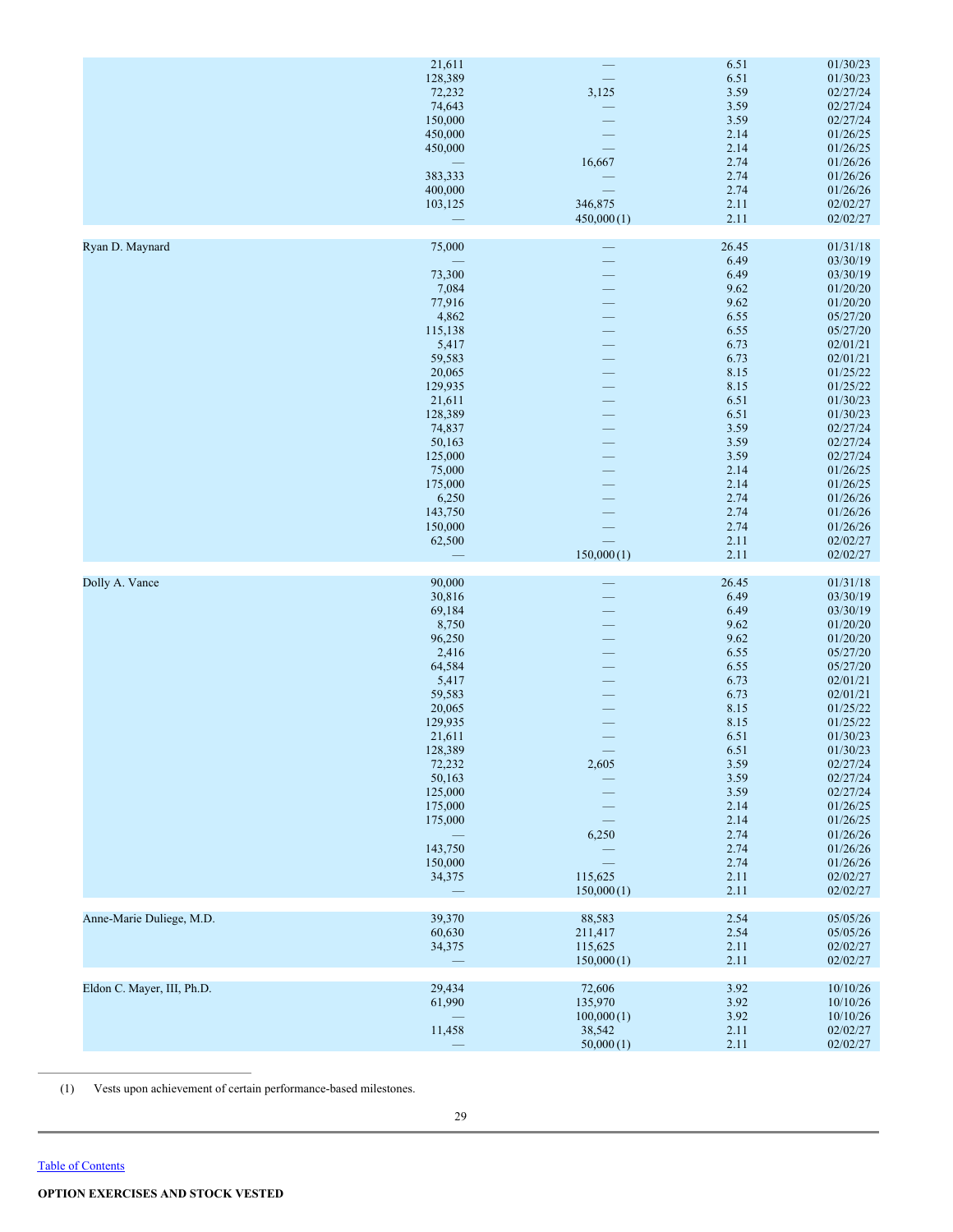The following table shows for the fiscal year ended December 31, 2017, certain information regarding option exercises and stock vested during the last fiscal year with respect to the Named Executive Officers:

|                     | <b>Option Awards</b>                                                                                      |  |                          | <b>Stock Awards</b>                                            |                                         |  |
|---------------------|-----------------------------------------------------------------------------------------------------------|--|--------------------------|----------------------------------------------------------------|-----------------------------------------|--|
| Name                | <b>Number of Shares</b><br><b>Acquired on</b><br><b>Value Realized</b><br>Exercise (#)<br>on Exercise(\$) |  |                          | <b>Number of Shares</b><br><b>Acquired on</b><br>$Vesting(\#)$ | <b>Value Realized</b><br>on Vesting(\$) |  |
| Raul R. Rodriguez   | $\overline{\phantom{a}}$                                                                                  |  | $\overline{\phantom{a}}$ | $\overline{\phantom{a}}$                                       |                                         |  |
| Ryan D. Maynard     | 100,000                                                                                                   |  | 174,000                  |                                                                | $\overline{\phantom{a}}$                |  |
| Dolly A. Vance      | $\overline{\phantom{a}}$                                                                                  |  | $\overline{\phantom{a}}$ | $\overline{\phantom{a}}$                                       |                                         |  |
| Anne-Marie Duliege  |                                                                                                           |  | $\overline{\phantom{a}}$ |                                                                |                                         |  |
| Eldon C. Mayer, III | $\overline{\phantom{a}}$                                                                                  |  | $\overline{\phantom{a}}$ | $\overline{\phantom{a}}$                                       | __                                      |  |

# **EMPLOYMENT, SEVERANCE AND CHANGE OF CONTROL AGREEMENTS**

On December 17, 2007, our Board approved our Severance Plan. The Severance Plan provides for the payment of certain benefits to certain eligible employees serving as an executive officer at the time of termination, which includes the Named Executive Officers, in exchange for an effective release of claims if such officer's employment with us is involuntarily terminated by us or our successor without Cause (as defined in the Severance Plan) or due to a Resignation for Good Reason (as defined in the Severance Plan), in either case, on or within 18 months following the effective date of a Change of Control (as defined in the Severance Plan). The severance compensation includes a lump sum cash severance payment calculated using a multiple of the aggregate amount of the eligible employee's base salary (which is

## Table of [Contents](#page-1-0)

equal to the greater of such eligible employees base salary in effect immediately prior to the Change of Control or the termination) and the average percentage of the target bonus earned over the last two years applied to the current target bonus (referred to as the Eligible Bonus). The multiple ranges from 2.0 for senior vice presidents and vice presidents to 2.5 for any executive vice presidents, President and the Chief Executive Officer. If the plan had been triggered in 2017, each of our Named Executive Officers would have each received a lump sum cash payment equal to 2.5 times the sum of his or her base salary and Eligible Bonus. In November 2008, our Compensation Committee approved and we adopted amendments to the Severance Plan to reflect the requirements of the final regulations of Section 409A of the Code. Among the changes were revised definitions of "qualifying termination," elimination of the participants' discretion to choose the order of reduction of benefits if a reduction is necessary under the parachute payment provisions, and addressing the timing of payments in connection with the execution and effectiveness of a general waiver and release. In December 2010, the Compensation Committee approved, and we adopted, an amendment and restatement of the Severance Plan, effective January 1, 2011, to, among other things, (i) replace the Severance Plan's parachute payment gross-up provision with a best-after-tax provision, (ii) extend the term of the Severance Plan so that it automatically renews on January 1, 2012 and each subsequent January 1 thereafter and (iii) revise the Severance Plan's COBRA premium benefit provision. As revised, the Severance Plan provides for continued health benefit eligibility, taxed payment to the executive for COBRA premiums for continuation coverage (including coverage for his or her eligible dependents) for up to 18 months, full accelerated vesting and exercisability of all of his or her then-outstanding equity awards, and an extended period of one-year from termination to exercise his or her non-expired stock options.

## **2017 POTENTIAL PAYMENTS UPON CHANGE IN CONTROL AND TERMINATION TABLE**

The following table provides information on severance benefits that would have become payable under the existing employment, severance and change in control agreements if the employment of the indicated named executive officer had terminated on December 31, 2017.

|                                                       | <b>Voluntary Termination for Good Reason or Involuntary</b><br><b>Termination Without Cause within 18 months</b> |                              |                        |                                       |  |  |  |  |
|-------------------------------------------------------|------------------------------------------------------------------------------------------------------------------|------------------------------|------------------------|---------------------------------------|--|--|--|--|
| After a Change of Control<br>Health<br>Equity<br>Care |                                                                                                                  |                              |                        | <b>Estimated</b><br><b>Excise Tax</b> |  |  |  |  |
| <b>Name and Principal Position</b>                    | <b>Benefits</b><br>(5)(1)                                                                                        | Salary and<br>Bonus $(S)(2)$ | Acceleration<br>(S)(3) | Gross-Up<br>$($ (\$)(4)               |  |  |  |  |
| Raul R. Rodriguez                                     | 13,096                                                                                                           | 2,240,250                    | 1,430,375              |                                       |  |  |  |  |
| Ryan D. Maynard                                       | 55.912                                                                                                           | 1.562.636                    | 265,500                |                                       |  |  |  |  |
| Dolly A. Vance                                        | 30,201                                                                                                           | 1,683,736                    | 478,037                |                                       |  |  |  |  |
| Anne-Marie Duliege                                    | 49.443                                                                                                           | 1,307,813                    | 872.156                |                                       |  |  |  |  |
| Eldon C. Mayer, III                                   | 55,912                                                                                                           | 1,118,906                    | 156,719                |                                       |  |  |  |  |

(1) Represents the full amount of premiums for continued coverage under our group health plans for each executive officer and his or her eligible dependents for 18 months following termination of service, provided the executive officer timely elects continued coverage under the Consolidated Omnibus Budget Reconciliation Act of 1985 ("COBRA").

(2) Represents the lump sum cash severance benefit equal to 2.5 × (2017 base salary + an amount equivalent to the Expected Percentage of 2017 target bonus, where Expected Percentage equals the average percentage such officer actually received of his or her target bonus for the previous two years).

- (3) Represents the spread value of the outstanding unvested options with accelerated vesting benefits that were in the money on December 31, 2017, calculated based on the closing price of our common stock of \$3.88 on December 29, 2017, the last trading day of fiscal 2017, over the exercise price of such unvested options subject to vesting acceleration.
- (4) Effective January 1, 2011, we replaced the Severance Plan's parachute payment gross-up provision with a best-after-tax provision, pursuant to an amendment and restatement of the Severance Plan, as further described in this section above. Accordingly, no gross-up amounts would have been paid as of December 31, 2017.

#### Table of [Contents](#page-1-0)

## **DIRECTOR COMPENSATION**

Our Compensation Committee reviews pay levels for non-employee directors each year with assistance from Radford, who prepares a comprehensive assessment of our non-employee director compensation program. That assessment includes benchmarking of director compensation against the same peer group used for executive compensation purposes, an update on recent trends in director compensation, and a review of related corporate governance best practices. Following that review, the Board of Directors, consistent with the recommendation of the Compensation Committee, maintained the cash compensation from 2016 for each non-employee director. For services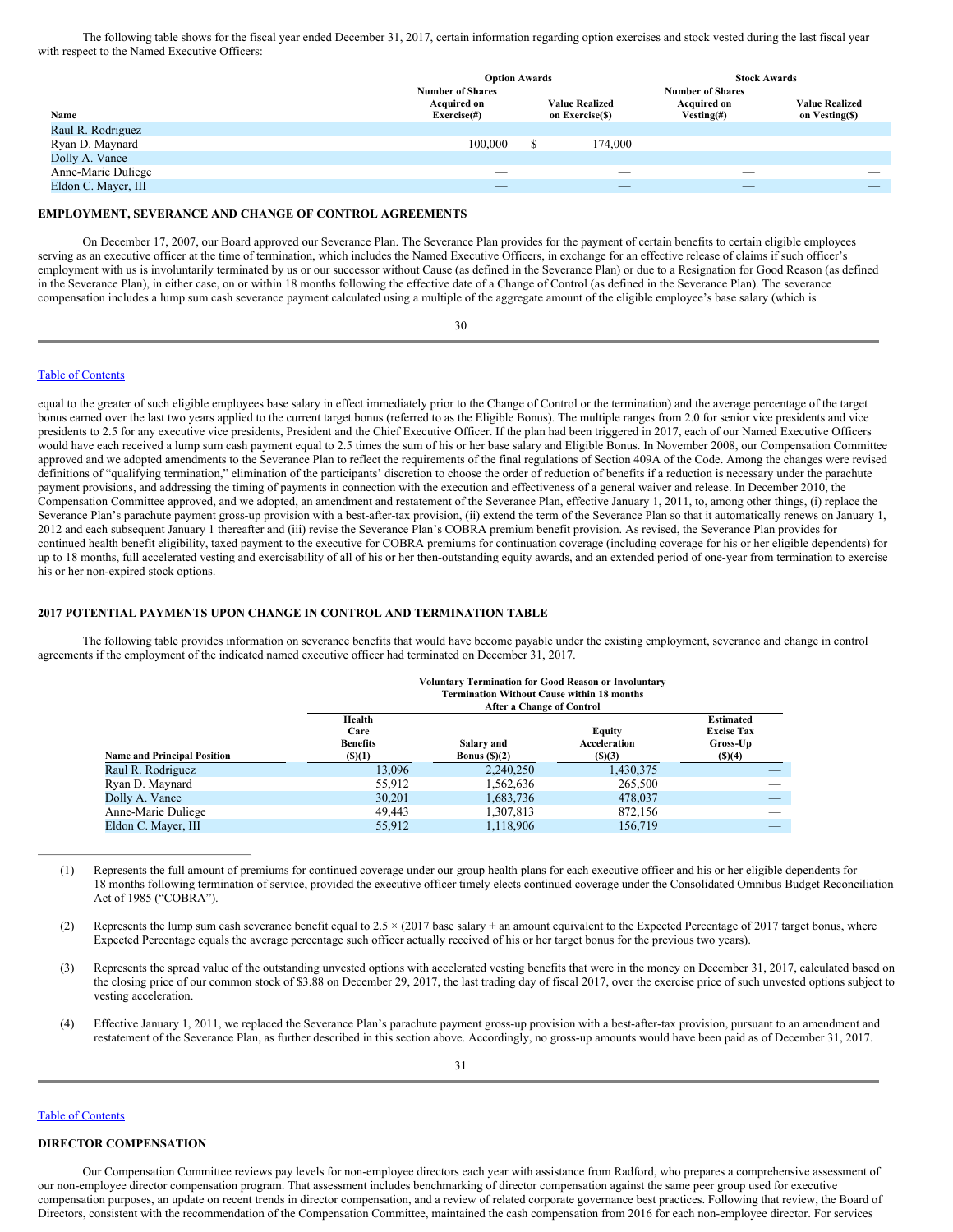provided in 2017, each non-employee director received, paid on a quarterly basis for quarters served, a yearly retainer of \$45,000 and the Chairman of the Board received an additional \$40,000. The Audit Committee chair received an additional yearly retainer of \$22,000, the Nominating and Corporate Governance Committee chair received an additional yearly retainer of \$10,000, the Compensation Committee chair received an additional yearly retainer of \$15,000, the Finance Committee chair received an additional yearly retainer of \$10,000, and the Scientific & Clinical Trial Advisory Committee Chair received an additional yearly retainer of 15,000. Each non-chair member of the Audit Committee received an additional yearly retainer of \$12,000. Each non-chair member of the Compensation Committee received an additional yearly retainer of \$10,000. Each non-chair member of the Nominating and Corporate Governance Committee and Finance Committee received an additional yearly retainer of \$5,000. Each non-chair member of the Scientific & Clinical Trial Advisory Committee received an additional yearly retainer of \$10,000. In the fiscal year ended December 31, 2017, the total cash compensation earned by non-employee directors was \$482,000, of which \$351,250 was paid in 2017 and \$130,750 was paid in 2018.

In 2017, each non-employee director who continued to serve as a non-employee director automatically received, under the Directors' Plan, an annual option grant to purchase 40,000 shares of common stock, as further described below. In addition, each person elected or appointed for the first time to be a non-employee director automatically was eligible to receive, upon the date of his or her initial election or appointment to be a non-employee director by the Board or our stockholders, an initial grant to purchase 80,000 shares of common stock on the terms and conditions set forth in the Directors' Plan.

Each of our non-employee directors receives stock option grants under our Directors' Plan. Only non-employee directors are eligible to receive options under the Directors' Plan. Options granted under the Directors' Plan are not intended to qualify as incentive stock options under the Code. Option grants under the Directors' Plan are non-discretionary. No other options may be granted at any time under the Directors' Plan. The exercise price of options granted under the Directors' Plan is 100% of the fair market value of our common stock on the date of the option grant. The Board administers the Directors' Plan such that (a) initial option grants vest in equal monthly installments over the shorter of three years from the date of grant or the period beginning on the date the director is appointed to the Board and ending on the date of the annual meeting at which the director is first considered for election by the stockholders, provided that the non-employee director continues to provide services to us and (b) annual option grants vest in equal monthly installments over one year from the date of grant. The term of options granted under the Directors' Plan is 10 years. In the event of a merger of Rigel with or into another corporation or a consolidation, acquisition of assets or other change of control transaction involving us, each option either will continue in effect, if we are the surviving entity, or, if neither assumed nor substituted, will accelerate and the option will terminate if not exercised prior to the consummation of the transaction.

<span id="page-19-0"></span>32

## Table of [Contents](#page-1-0)

# **DIRECTOR COMPENSATION FOR FISCAL YEAR 2017**

The following table shows the compensation of all non-employee directors of the Company for the fiscal year ended December 31, 2017:

|                          | <b>Fees Earned</b>   | <b>Option Awards</b> |           |
|--------------------------|----------------------|----------------------|-----------|
| Name                     | or Paid in Cash (\$) | (5)(1)               | Total(\$) |
| Bradford S. Goodwin      | 77,000               | 64,708               | 141,708   |
| Gary A. Lyons            | 109,000              | 64,708               | 173,708   |
| Walter H. Moos, Ph.D.    | 75,000               | 64,708               | 139,708   |
| Keith A. Katkin          | 70,750               | 64,708               | 135,458   |
| Peter S. Ringrose, Ph.D. | 70,000               | 64,708               | 134,708   |
| Stephen A. Sherwin, M.D. | 36,000               |                      | 36,000    |
| Gregg A. Lapointe        | 14.250               | 192,440              | 206,690   |
| Brian L. Kotzin, M.D.    | 30,000               | 117,488              | 147,488   |
| Total                    | 482,000              | 633,468              | 1,115,468 |

<sup>(1)</sup> Reflects the aggregate grant date fair value of option awards, computed in accordance with the Financial Accounting Standards Board's Accounting Standards Codification Topic 718, Compensation—Stock Compensation. For additional information on the valuation assumptions with respect to these grants, refer to Note 4 "Stock-Based Compensation" in our Annual Report on Form 10-K for the year ended December 31, 2017.

## **Item 12. Security Ownership of Certain Beneficial Owners and Management and Related Stockholder Matters**

## **EQUITY COMPENSATION PLAN INFORMATION**

|                                       | Number of securities to<br>be issued upon exercise<br>of outstanding options, |    | Weighted-average<br>exercise price of<br>outstanding options,<br>warrants and rights | <b>Number of securities</b><br>remaining available for<br>issuance under equity<br>compensation plans<br>(excluding securities) |
|---------------------------------------|-------------------------------------------------------------------------------|----|--------------------------------------------------------------------------------------|---------------------------------------------------------------------------------------------------------------------------------|
| <b>Plan Category</b>                  | warrants and rights (a)                                                       |    | (b)                                                                                  | reflected in column $(a)$ ) $(c)$                                                                                               |
| Equity compensation plans approved by |                                                                               |    |                                                                                      |                                                                                                                                 |
| security holders                      | 18,723,140                                                                    | \$ | 5.64                                                                                 | 13,697,264(1)                                                                                                                   |
| Equity compensation plans not         |                                                                               |    |                                                                                      |                                                                                                                                 |
| approved by security holders          | 1.685.000                                                                     | S  | 3.32                                                                                 | 115,000(2)                                                                                                                      |
| Total                                 | 20,408,140                                                                    | S  | 5.45                                                                                 | 13,812,264(1)                                                                                                                   |

(1) Includes 2,115,568 shares of common stock authorized for future issuance under the Purchase Plan.

(2) Represents shares of stock authorized for future issuance under the Inducement Plan.

## **SECURITY OWNERSHIP OF CERTAIN BENEFICIAL OWNERS AND MANAGEMENT**

The following table sets forth certain information regarding the ownership of the Company's common stock as of January 31, 2018 by: (i) each director and nominee for director; (ii) each of the executive officers named in the Summary Compensation Table; (iii) all executive officers and directors of the Company as a group; and (iv) all those known by the Company to be beneficial owners of more than five percent of its common stock. Unless otherwise indicated, the address for each beneficial owner listed below is: c/o Rigel Pharmaceuticals, Inc., 1180 Veterans Boulevard, South San Francisco, CA 94080.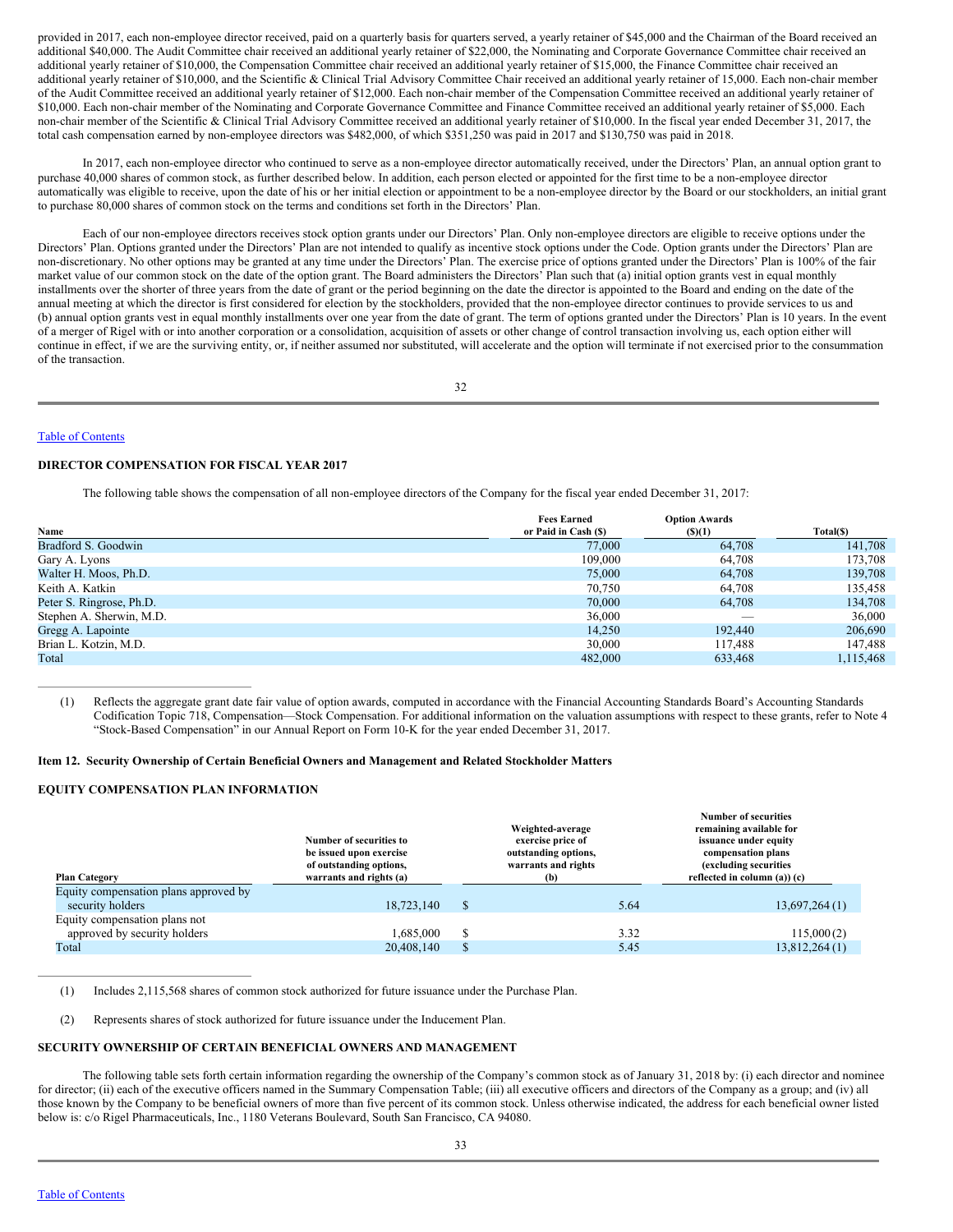|                                                                  | DUIUILIAI OWIEI SIIIPI I J |                         |  |  |
|------------------------------------------------------------------|----------------------------|-------------------------|--|--|
| <b>Beneficial Owner</b>                                          | <b>Number of Shares</b>    | <b>Percent of Total</b> |  |  |
| Five percent stockholders                                        |                            |                         |  |  |
| Entities Affiliated with FMR LLC(2)                              |                            |                         |  |  |
| 245 Summer Street                                                |                            |                         |  |  |
| Boston, MA 02109                                                 | 21,973,663                 | 14.94%                  |  |  |
| Wellington Management Company, LLP(3)                            |                            |                         |  |  |
| 348 Congress Street                                              |                            |                         |  |  |
| Boston, MA 02210                                                 | 20,295,036                 | 13.8%                   |  |  |
| Entities Affiliated with BlackRock, Inc.(4)                      |                            |                         |  |  |
| 55 East 52nd Street                                              |                            |                         |  |  |
| New York, NY 10055                                               | 11,225,669                 | 7.63%                   |  |  |
| Entities Affiliated with Great Point Partners, LLC(5)            |                            |                         |  |  |
| 165 Mason St., 3rd Floor                                         |                            |                         |  |  |
| Greenwich, CT 06830                                              | 7,888,581                  | 5.36%                   |  |  |
| Entities Affiliated with OppenheimerFunds, Inc.(6)               |                            |                         |  |  |
| 225 Liberty Street                                               |                            |                         |  |  |
| New York, NY 10281                                               | 5,010,160                  | 3.41%                   |  |  |
| Directors and executive officers                                 |                            |                         |  |  |
| Raul R. Rodriguez(7)                                             | 3,017,225                  | $2.01\%$                |  |  |
| Dolly A. Vance(8)                                                | 1,601,312                  | 1.08%                   |  |  |
| Ryan D. Maynard(9)                                               | 1,405,800                  | $\ast$                  |  |  |
| Esteban Masuda(10)                                               | 480,154                    | $\ast$                  |  |  |
| Anne-Marie Duliege, M.D.(11)                                     | 264,375                    |                         |  |  |
| Eldon C. Mayer III $(12)$                                        | 147,808                    | *                       |  |  |
| Joseph Lasaga(13)                                                | 73,203                     | $\ast$                  |  |  |
| Bradford S. Goodwin(14)                                          | 233,333                    | *                       |  |  |
| Walter H. Moos, Ph.D.(15)                                        | 225,555                    | $*$                     |  |  |
| Peter S. Ringrose, Ph.D.(16)                                     | 223,333                    | *                       |  |  |
| Gary A. Lyons(17)                                                | 223,333                    | $\ast$                  |  |  |
| Stephen A. Sherwin, M.D.(18)                                     | 190,000                    | *                       |  |  |
| Keith A. Katkin(19)                                              | 153,333                    | $\ast$                  |  |  |
| Gregg A. Lapointe(20)                                            | 66,666                     | $*$                     |  |  |
| Brian L. Kotzin(21)                                              | 62,222                     | $\ast$                  |  |  |
| All executive officers and directors as a group (15 persons)(22) | 8,367,652                  | 5.38%                   |  |  |

**Beneficial Ownership(1)**

\* Less than one percent.

- (1) This table is based upon information supplied by officers, directors and principal stockholders and Schedules 13D and 13G filed with the SEC. Unless otherwise indicated in the footnotes to this table and subject to community property laws where applicable, the Company believes that each of the stockholders named in this table has sole voting and investment power with respect to the shares indicated as beneficially owned. Applicable percentages are based on 147,107,882 shares of the common stock of the Company outstanding on January 31, 2018, adjusted as required by rules.
- (2) FMR LLC is a parent holding company and is the beneficial owner of 21,973,663 shares with sole voting power with respect to 6,591,746 shares and sole dispositive power with respect to all of the shares. Fidelity Growth Company Fund, is the beneficial owner of 10,665,851 shares of the common stock outstanding and has sole voting power with respect to 10,665,851 shares. Members of the Johnson family, including Abigail P. Johnson, are the predominant owners, directly or through trusts, of Series B voting common shares of FMR LLC, representing 49% of the voting power of FMR LLC. The Johnson family group and all other Series B shareholders have entered into a shareholders' voting agreement under which all Series B voting common shares will be voted in accordance with the majority vote of Series B voting common shares. Accordingly, through their ownership of voting common shares and the execution of the shareholders' voting agreement, members of the Johnson family may be deemed, under the Investment Company Act of 1940, to form a controlling group with respect to FMR LLC. Neither FMR LLC nor Abigail P. Johnson has the sole power to

|                       | ٦ |  |
|-----------------------|---|--|
| ı<br>ı<br>٠<br>$\sim$ |   |  |

#### Table of [Contents](#page-1-0)

vote or direct the voting of the shares owned directly by the various investment companies registered under the Investment Company Act ("Fidelity Funds") advised by Fidelity, a wholly owned subsidiary of FMR LLC, which power resides with the Fidelity Funds' Boards of Trustees. Fidelity Management & Research Company carries out the voting of the shares under written guidelines established by the Fidelity Funds' Boards of Trustees.

- (3) Wellington Management Group LLP, formerly known as Wellington Management Company, LLP, ("Wellington Management"), an investment adviser in accordance with Rule 13d-1(b)(1)(ii)(E) promulgate under the Exchange Act, may be deemed to have beneficial ownership of 20,295,036 shares of the common stock of the Company that are held of record by clients of Wellington Management. Wellington Management has shared voting power over 18,182,272 shares. Those clients have the right to receive, or the power to direct the receipt of, dividends or the proceeds from the sale of such securities. No such client is known to have such right or power with respect to more than five percent of the Company's common stock.
- (4) BlackRock, Inc. possesses sole voting power over 10,934,006 shares and sole dispositive power over 11,225,669 shares.
- (5) Biomedical Value Fund, L.P. ("BVF") is the record owner of 2,095,667 shares of Common Stock (the "BVF Shares"). Great Point Partners, LLC ("Great Point") is the investment manager of BVF, and by virtue of such status may be deemed to be the beneficial owner of the BVF Shares. Each of Dr. Jeffrey R. Jay, M.D. ("Dr. Jay"), as senior managing member of Great Point, and Mr. David Kroin ("Mr. Kroin"), as special managing member of Great Point, has voting and investment power with respect to the BVF Shares, and therefore may be deemed to be the beneficial owner of the BVF Shares. Biomedical Offshore Value Fund, Ltd. ("BOVF") is the record owner of 2,996,946 shares of Common Stock (the "BOVF Shares"). Great Point is the investment manager of BOVF, and by virtue of such status may be deemed to be the beneficial owner of the BOVF Shares. Each of Dr. Jay, as senior managing member of Great Point, and Mr. Kroin, as special managing member of Great Point, has voting and investment power with respect to the BOVF Shares, and therefore may be deemed to be the beneficial owner of the BOVF Shares. GEF-SMA, LP ("GEF-SMA") is the record owner of 2,234,887 shares of Common Stock (the "GEF-SMA Shares"). Great Point is the investment manager of GEF-SMA, and by virtue of such status may be deemed to be the beneficial owner of the GEF-SMA Shares. Each of Dr. Jay, as senior managing member of Great Point, and Mr. Kroin, as special managing member of Great Point, has voting and investment power with respect to the GEF-SMA Shares, and therefore may be deemed to be the beneficial owner of the GEF-SMA Shares. Class D Series of GEF-PS, L.P. ("GEF-PS") is the record owner of 561,081 shares of Common Stock (the "GEF-PS Shares"). Great Point is the investment manager of GEF-PS and by virtue of such status may be deemed to be the beneficial owner of the GEF-PS Shares. Each of Dr. Jay, as senior managing member of Great Point, and Mr. Kroin, as special managing member of Great Point, has voting and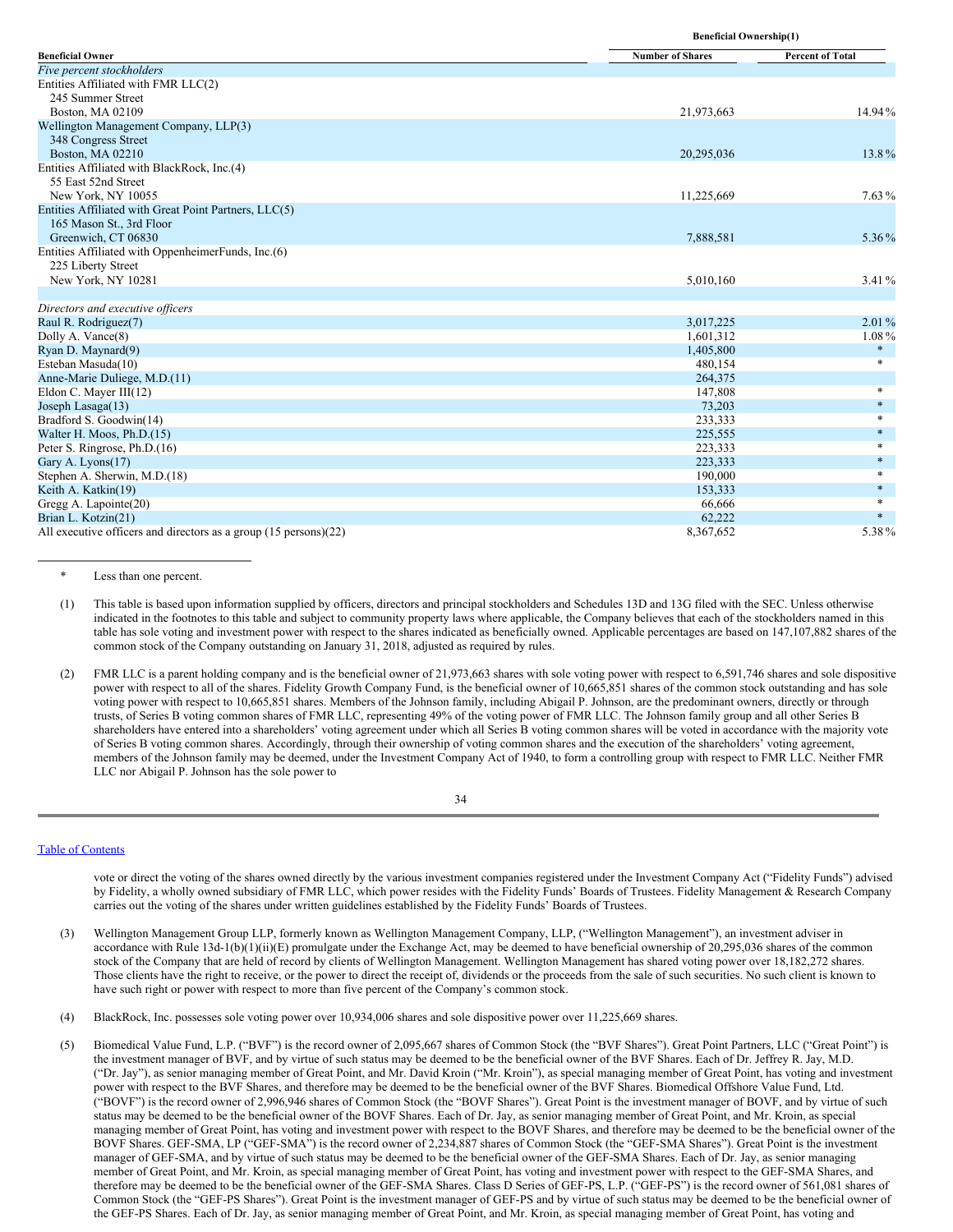investment power with respect to the GEF-PS Shares, and therefore may be deemed to be the beneficial owner of the GEF-PS Shares

- (6) OppenheimerFunds, Inc. is the beneficial owner of 5,010,160 shares with sole dispositive power with respect to all of the shares.
- (7) Includes 2,960,208 shares subject to stock options that are exercisable within 60 days.
- (8) Includes 1,596,375 shares subject to stock options that are exercisable within 60 days.
- (9) Includes 1,405,800 shares subject to stock options that are exercisable within 60 days.
- (10) Includes 461,458 shares subject to stock options that are exercisable within 60 days.
- (11) Includes 259,375 shares subject to stock options that are exercisable within 60 days.
- (12) Includes 137,808 shares subject to stock options that are exercisable within 60 days.

<span id="page-21-0"></span>35

#### Table of [Contents](#page-1-0)

- (13) Includes 72,703 shares subject to stock options that are exercisable within 60 days.
- (14) Includes 223,333 shares subject to stock options that are exercisable within 60 days.
- (15) Includes 223,333 shares subject to stock options that are exercisable within 60 days.
- (16) Includes 223,333 shares subject to stock options that are exercisable within 60 days.
- (17) Includes 223,333 shares subject to stock options that are exercisable within 60 days.
- (18) Includes 190,000 shares subject to stock options that are exercisable within 60 days.
- (19) Includes 153,333 shares subject to stock options that are exercisable within 60 days.
- (20) Includes 66,666 shares subject to stock options that are exercisable within 60 days.
- (21) Includes 62,222 shares subject to stock options that are exercisable within 60 days.
- (22) Includes shares owned by and granted to executive officers and directors. Includes 8,259,280 shares subject to stock options that are exercisable within 60 days, as described in the notes above.

#### **Item 13. Certain Relationships and Related Transactions, and Director Independence**

## **Related-Person Transactions Policy and Procedures**

The Company has adopted a written Related-Person Transactions Policy that sets forth the Company's policies and procedures regarding the identification, review, consideration and approval or ratification of "related-person transactions." For purposes of the Company's policy only, a "related-person transaction" is a transaction, arrangement or relationship (or any series of similar transactions, arrangements or relationships) in which the Company and any "related person" are participants involving an amount that exceeds \$120,000. Transactions involving compensation for services provided to the Company as an employee, consultant or director by a related person are not covered by this policy. A related person is any executive officer, director, nominee to become a director or more than 5% stockholder of the Company, including any of their immediate family members, and any entity in which such persons have a 5% or greater beneficial ownership interest.

Under the policy, where a transaction has been identified as a related-person transaction, management must present information regarding the proposed related-person transaction to the Audit Committee (or, where Audit Committee approval would be inappropriate, to another independent body of the Board) for consideration and approval or ratification. The presentation must include, to the extent reasonably available, a description of, among other things, the parties to the transaction, the interests, direct and indirect, of the related persons, a description of the purpose of the transaction, all of the material facts of the proposed transaction, the benefits to the Company of the transaction and whether any alternative transactions were available, whether the proposed transaction is on terms comparable to terms available to or from an unrelated third party and management's recommendation regarding the proposed transaction.

To identify related-person transactions in advance, the Company relies on information supplied by its executive officers, directors and certain significant stockholders. In considering related-person transactions, the Committee takes into account the relevant available facts and circumstances including, but not limited to (a) the risks, costs and benefits to the Company, (b) the impact on a director's independence in the event the related person is a director, immediate family member of a director or an entity with which a director is affiliated, (c) the terms of the transaction, (d) the availability of other sources for comparable services or products and (e) the terms available to or from, as the case may be, unrelated third parties or to or from employees generally. In the event a director has an interest in the proposed transaction, the director must recuse himself or herself from the deliberations and approval. The policy requires that, in determining whether to approve, ratify or reject a related-person transaction, the Committee considers, in light of known

#### Table of [Contents](#page-1-0)

circumstances, whether the transaction is in, or is not inconsistent with, the best interests of the Company and its stockholders, as the Committee determines in the good faith exercise of its discretion.

#### **Certain Transactions**

The Company has entered into indemnity agreements with certain officers and directors which provide, among other things, that the Company will indemnify such officer or director, under the circumstances and to the extent provided for therein, for expenses, damages, judgments, fines and settlements he or she may be required to pay in actions or proceedings which he or she is or may be made a party by reason of his or her position as a director, officer or other agent of the Company, and otherwise to the fullest extent permitted under Delaware law and the Company's Bylaws.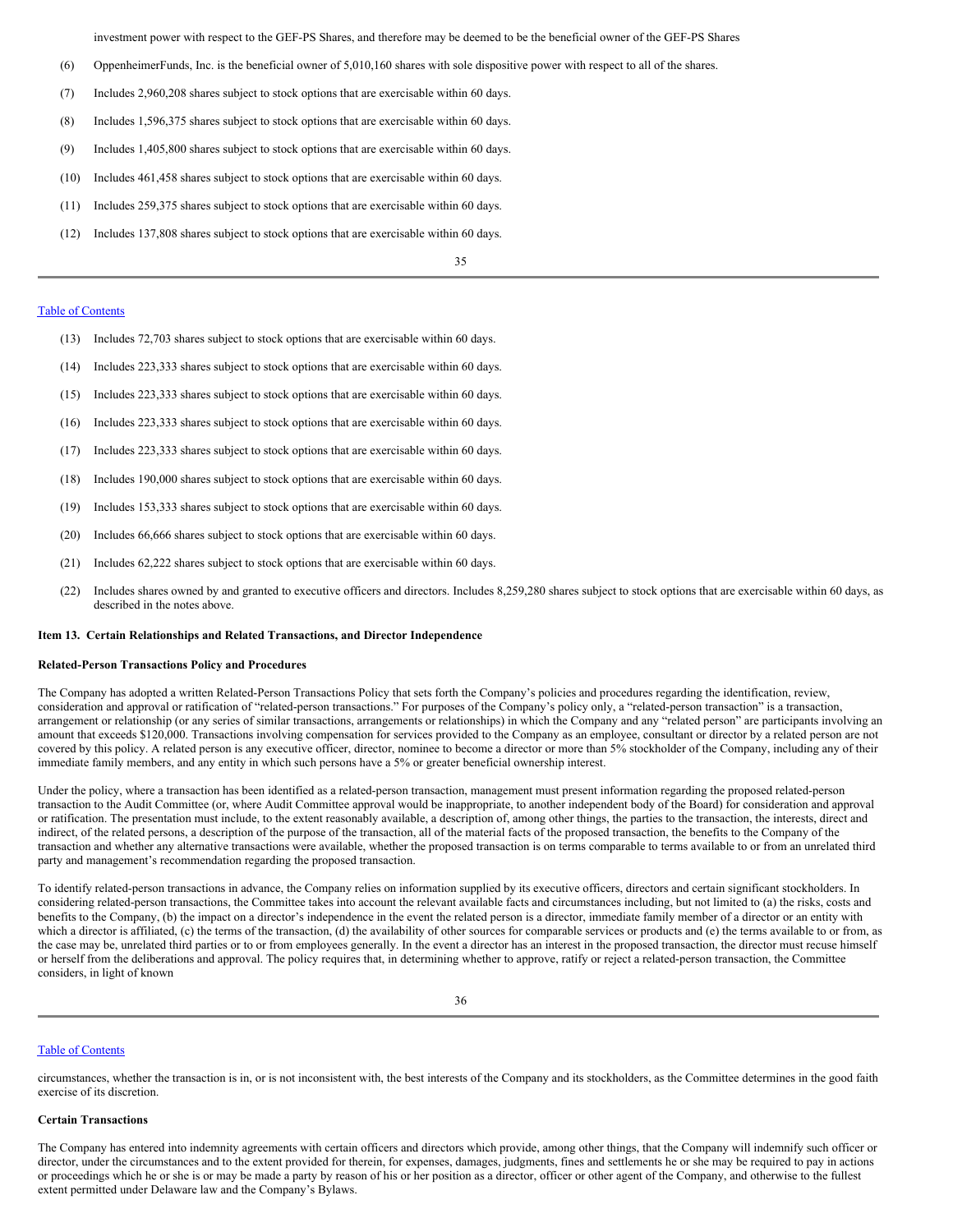#### **Independence of the Board of Directors**

The Nasdaq Stock Market ("Nasdaq") listing standards require that a majority of the members of a listed company's Board of Directors qualify as "independent," as affirmatively determined by the Board. The Board consults with our counsel from time to time to ensure that the Board's determinations are consistent with relevant securities and other laws and regulations regarding the definition of "independent," including those set forth in pertinent listing standards of Nasdaq.

Consistent with these considerations, after review of all relevant identified transactions and relationships between each director, or any of his family members, and Rigel, our senior management and our independent registered public accounting firm, the Board has affirmatively determined that all of our current directors are independent directors within the meaning of the applicable Nasdaq listing standards, except for Raul R. Rodriguez, our Chief Executive Officer who is not an independent director by virtue of his employment with the Company. In making this determination, the Board found that none of the directors or nominees for director determined to be independent by the Board had a material or other disqualifying relationship with Rigel.

#### <span id="page-22-0"></span>**Item 14. Principal Accounting Fees and Services**

## **INDEPENDENT REGISTERED PUBLIC ACCOUNTING FIRM FEES AND SERVICES**

In connection with the audit of the 2017 financial statements, the Company entered into an engagement agreement with Ernst & Young LLP that sets forth the terms by which Ernst & Young LLP will perform audit and interim review services for the Company, which engagement agreement is subject to alternative dispute resolution procedures.

The following table represents aggregate fees billed to the Company for the fiscal years ended December 31, 2017 and December 31, 2016 by Ernst & Young LLP, the Company's independent registered public accounting firm (in thousands).

|                    | <b>Fiscal Year Ended</b>                                                                                                                                                                                                                                                                                                                                                                                |  |                                 |  |
|--------------------|---------------------------------------------------------------------------------------------------------------------------------------------------------------------------------------------------------------------------------------------------------------------------------------------------------------------------------------------------------------------------------------------------------|--|---------------------------------|--|
|                    | 2017                                                                                                                                                                                                                                                                                                                                                                                                    |  | 2016                            |  |
| Audit fees         | 1,054                                                                                                                                                                                                                                                                                                                                                                                                   |  | 902                             |  |
| Audit-related fees | $\hspace{0.1mm}-\hspace{0.1mm}$                                                                                                                                                                                                                                                                                                                                                                         |  | $\hspace{0.1mm}-\hspace{0.1mm}$ |  |
| Tax fees           | $\hspace{1.0cm} \overline{\hspace{1.0cm} \hspace{1.0cm} \hspace{1.0cm} } \hspace{1.0cm} \hspace{1.0cm} \overline{\hspace{1.0cm} \hspace{1.0cm} \hspace{1.0cm} } \hspace{1.0cm} \hspace{1.0cm} \overline{\hspace{1.0cm} \hspace{1.0cm} \hspace{1.0cm} } \hspace{1.0cm} \hspace{1.0cm} \overline{\hspace{1.0cm} \hspace{1.0cm} \hspace{1.0cm} } \hspace{1.0cm} \hspace{1.0cm} \hspace{1.0cm} } \hspace{1$ |  | $-$                             |  |
| All other fees     |                                                                                                                                                                                                                                                                                                                                                                                                         |  | $\overline{\phantom{a}}$        |  |
| <b>Total fees</b>  | 1,056                                                                                                                                                                                                                                                                                                                                                                                                   |  | 902                             |  |

"Audit fees" consist of fees billed for professional services rendered for the audit of our financial statements and review of the interim financial statements included in quarterly reports and services that are normally provided by Ernst & Young LLP in connection with statutory and regulatory filings or engagements. Audit fees in 2017 and 2016 included \$75,000 and \$80,000, respectively, fees associated with our "at-the-market" public offering and \$118,000 and \$34,000, respectively, related to two underwritten public offerings, which were completed in February and October 2017.

| ı<br>× |  |
|--------|--|

## Table of [Contents](#page-1-0)

"Audit-related fees" consist of fees billed for assurance and related services that are reasonably related to the performance of the audit or review of our financial statements and are not reported under "Audit Fees." No such fees were billed during either fiscal year 2017 or 2016.

"Tax fees" include fees for tax compliance, tax planning and tax advice. No tax fees were billed in 2017 or 2016.

"All other fees" consist of fees for products and services other than the services described above.

All fees described above were approved by the Audit Committee.

## **PRE-APPROVAL POLICIES AND PROCEDURES**

The Audit Committee pre-approves all audit and permissible non-audit services rendered by our independent registered public accounting firm, Ernst & Young LLP. These services may include audit services, audit-related services, tax services and other services. Pre-approval may be given as part of the Audit Committee's approval of the scope of the engagement of the independent registered public accounting firm, or on an individual, explicit case-by-case basis, before the independent registered public accounting firm is engaged to provide each service. The pre-approval of services may be delegated to one or more of the Audit Committee's members, but the decision must be reported to the full Audit Committee at its next scheduled meeting.

The Audit Committee has determined that the rendering of the services other than audit services by Ernst & Young LLP is compatible with maintaining the principal accountant's independence.

38

## Table of [Contents](#page-1-0)

## <span id="page-22-2"></span><span id="page-22-1"></span>**PART IV**

## **Item 15. Exhibits, Financial Statement Schedules**

- (a) The following documents were filed as part of the registrant's 2017 Annual Report on Form 10-K filed with the SEC on March 6, 2018:
	- 1. Financial Statements—Index to Financial Statements in Item 8 of the 2017 Annual Report on Form 10-K including selected quarterly financial data for the last two years in Note 12.
	- 2. Financial Statement Schedules—None—As all required disclosures have been made in the footnotes to the financial statements.
- (b) Exhibits—The following exhibits are included herein or incorporated by reference.
	- 3.1 Amended and Restated Certificate of [Incorporation](http://www.sec.gov/Archives/edgar/data/1034842/000110465912040165/a12-13153_1ex99d2.htm) (filed as an exhibit to Rigel's Current Report on Form 8- K (No. 000-29889) dated May 29, 2012, and incorporated herein by reference).
	- 3.2 Amended and Restated Bylaws (filed as an exhibit to Rigel's Current Report on Form 8-K (No. 000- 29889), dated February 2, 2007, and [incorporated](http://www.sec.gov/Archives/edgar/data/1034842/000110465907006932/a07-3422_1ex3d2.htm) herein by reference).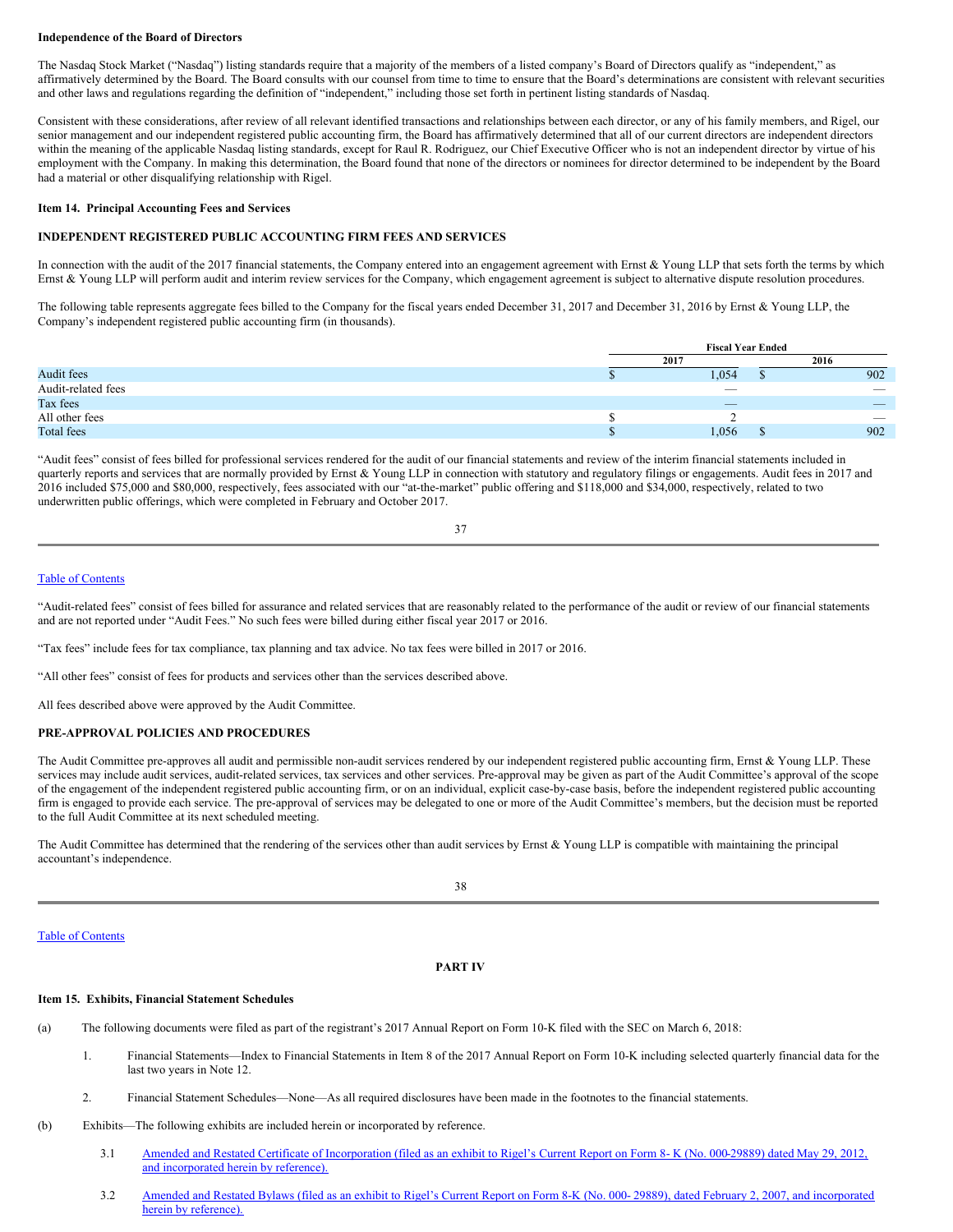| Form of warrant to purchase shares of common stock (filed as an exhibit to Rigel's Registration Statement on Form S-1 (No. 333-45864), as amended, |  |  |  |  |  |
|----------------------------------------------------------------------------------------------------------------------------------------------------|--|--|--|--|--|
| and incorporated herein by reference).                                                                                                             |  |  |  |  |  |

- 4.2 Specimen Common Stock Certificate (filed as an exhibit to Rigel's Current Report on Form 8-K (No. 000-29889) dated June 24, 2003, and [incorporated](http://www.sec.gov/Archives/edgar/data/1034842/000110465903012978/j2357_ex4d1.htm) herein by reference).
- 4.3 Warrant issued to HCP BTC, LLC for the purchase of shares of common stock (filed as an exhibit to Rigel's Quarterly Report on Form 10-Q for the quarter ended March 31, 2009 (No. 000-29889) and [incorporated](http://www.sec.gov/Archives/edgar/data/1034842/000110465909029353/a09-11065_1ex4d3.htm) herein by reference).
- 10.1+ Form of Stock Option Agreement pursuant to 2000 Equity Incentive Plan (filed as an exhibit to Rigel's Registration Statement on Form S-1 (No. 333-45864), as amended, and [incorporated](http://www.sec.gov/Archives/edgar/data/1034842/000091205700041537/a2025040zex-10_3.txt) herein by reference).
- 10.2 Collaboration Agreement between Rigel and Janssen [Pharmaceutical](http://www.sec.gov/Archives/edgar/data/1034842/000091205700041537/a2025040zex-10_6.txt) N.V., dated December 4, 1998 (filed as an exhibit to Rigel's Registration Statement on Form S-1 (No. 333-45864), as amended, and incorporated herein by reference).
- 10.3 [Collaborative](http://www.sec.gov/Archives/edgar/data/1034842/000091205700041537/a2025040zex-10_7.txt) Research and License Agreement between Rigel and Pfizer Inc., dated January 31, 1999 (filed as an exhibit to Rigel's Registration Statement on Form S-1 (No. 333-45864), as amended, and incorporated herein by reference).
- 10.4 [Collaboration](http://www.sec.gov/Archives/edgar/data/1034842/000091205700041537/a2025040zex-10_8.txt) Agreement between Rigel and Novartis Pharma AG, dated May 26, 1999 (filed as an exhibit to Rigel's Registration Statement on Form S-1 (No. 333-45864), as amended, and incorporated herein by reference).
- 10.5 [Build-to-Suit](http://www.sec.gov/Archives/edgar/data/1034842/000091205701528291/a2055206zex-10_16.htm) Lease between Rigel and Slough BTC, LLC, dated May 16, 2001 (filed as an exhibit to Rigel's Quarterly Report on Form 10-Q for the quarter ended June 30, 2001 (No. 000-29889) and incorporated herein by reference).
- 10.6\* Amendment to [Build-to-Suit](http://www.sec.gov/Archives/edgar/data/1034842/000104746903011133/a2106829zex-10_26.htm) Lease between Rigel and Slough BTC, LLC, dated October 18, 2002 (filed as an exhibit to Rigel's Annual Report on Form 10-K, as amended, for the fiscal year ended December 31, 2002 (No. 000-29889) and incorporated herein by reference).

39

#### Table of [Contents](#page-1-0)

| 10.7        | Amendment No. Two to Build-to-Suit Lease between Rigel and Slough BTC, LLC, dated January 31, 2005 (filed as an exhibit to Rigel's Quarterly<br>Report on Form 10-O for the quarter ended September 30, 2009 (No. 000-29889) and incorporated herein by reference).                             |
|-------------|-------------------------------------------------------------------------------------------------------------------------------------------------------------------------------------------------------------------------------------------------------------------------------------------------|
| 10.8        | Amendment No. Three to Build-to-Suit Lease between Rigel and Slough BTC, LLC, dated July 24, 2006 (filed as an exhibit to Rigel's Quarterly Report<br>on Form 10-Q for the quarter ended September 30, 2009 (No. 000-29889) and incorporated herein by reference).                              |
| 10.9        | Amendment No. Four to Build-to-Suit Lease between Rigel and HCP BTC, LLC, dated February 1, 2009 (filed as an exhibit to Rigel's Ouarterly Report<br>on Form 10-O for the quarter ended March 31, 2009 (No. 000-29889) and incorporated herein by reference).                                   |
| 10.10       | First Amendment to the Collaboration Agreement between Rigel and Novartis Pharma AG, dated May 18, 2001 (filed as an exhibit to Rigel's Quarterly<br>Report on Form 10-O for the quarter ended June 30, 2001 (No. 000-29889) and incorporated herein by reference).                             |
| $10.11*$    | Second Amendment to the Collaboration Agreement between Rigel and Novartis Pharma AG, dated July 6, 2001 (filed as an exhibit to Rigel's Ouarterly<br>Report on Form 10-O for the quarter ended September 30, 2001 (No. 000-29889) and incorporated herein by reference).                       |
| 10.12       | First Amendment to the Collaboration Agreement by and between Rigel and Janssen Pharmaceutical N.V., dated June 30, 2000 (filed as an exhibit to<br>Rigel's Annual Report on Form 10-K for the fiscal year ended December 31, 2001 (No. 000-29889) and incorporated herein by reference).       |
| 10.13       | Second Amendment to the Collaboration Agreement by and between Rigel and Janssen Pharmaceutical N.V., dated December 4, 2001 (filed as an<br>exhibit to Rigel's Annual Report on Form 10-K for the fiscal year ended December 31, 2001 (No. 000-29889) and incorporated herein by reference).   |
| $10.14*$    | Collaboration Agreement between Rigel and Daiichi Pharmaceutical Co., Ltd., dated August 1, 2002 (filed as an exhibit to Rigel's Quarterly Report on<br>Form 10-O for the quarter ended September 30, 2002 (No. 000-29889) and incorporated herein by reference).                               |
| $10.15+$    | Employment Agreement between Rigel and Elliott B. Grossbard, dated as of March 18, 2002 (filed as an exhibit to Rigel's Annual Report on<br>Form 10-K, as amended, for the fiscal year ended December 31, 2002 (No. 000-29889) and incorporated herein by reference).                           |
| $10.16+$    | Separation Agreement by and between Rigel and Elliot Grossbard, M.D., dated June 30, 2016 (filed as an exhibit to Rigel's Quarterly Report on<br>Form 10-O for the quarter ended June 30, 2016 (No. 000-29889) filed on August 2, 2016 and incorporated herein by reference).                   |
| $10.17+$    | Clinical Research Consulting Agreement by and between Rigel and Elliot Grossbard, M.D., dated June 27, 2016 (filed as an exhibit to Rigel's Quarterly<br>Report on Form 10-O for the quarter ended June 30, 2016 (No. 000-29889) filed on August 2, 2016 and incorporated herein by reference). |
| $10.18+$    | Offer Letter from Rigel to Anne-Marie Duliege, dated February 4, 2016 (filed as an exhibit to Rigel's Quarterly Report on Form 10-Q for the quarter<br>ended March 31, 2016 (No. 000-29889) filed on May 3, 2016 and incorporated herein by reference).                                         |
| $10.19 +$ * | Offer Letter from Rigel Pharmaceuticals, Inc. to Eldon C. Mayer III, dated September 12, 2016 (filed as an exhibit to Rigel's Quarterly Report on<br>Form 10-O for the quarter ended September 30, 2016 (No. 000 29889) filed on November 1, 2016 and incorporated herein by reference).        |
| $10.20 +$ * | Offer Letter from Rigel Pharmaceuticals, Inc. to Joseph Lasaga, dated September 26, 2016 (filed as an exhibit to Rigel's Quarterly Report on Form 10-Q<br>for the quarter ended September 30, 2016 (No. 000 29889) filed on November 1, 2016 and incorporated herein by reference).             |

Table of [Contents](#page-1-0)

<sup>10.21\*</sup> [Collaborative](http://www.sec.gov/Archives/edgar/data/1034842/000110465905021068/a05-7989_1ex10d30.htm) Research and License Agreement by and between Rigel and Pfizer Inc., dated January 18, 2005 (filed as an exhibit to Rigel's Quarterly Report on Form 10-Q for the quarter ended March 31, 2005 (No. 000-29889) and incorporated herein by reference).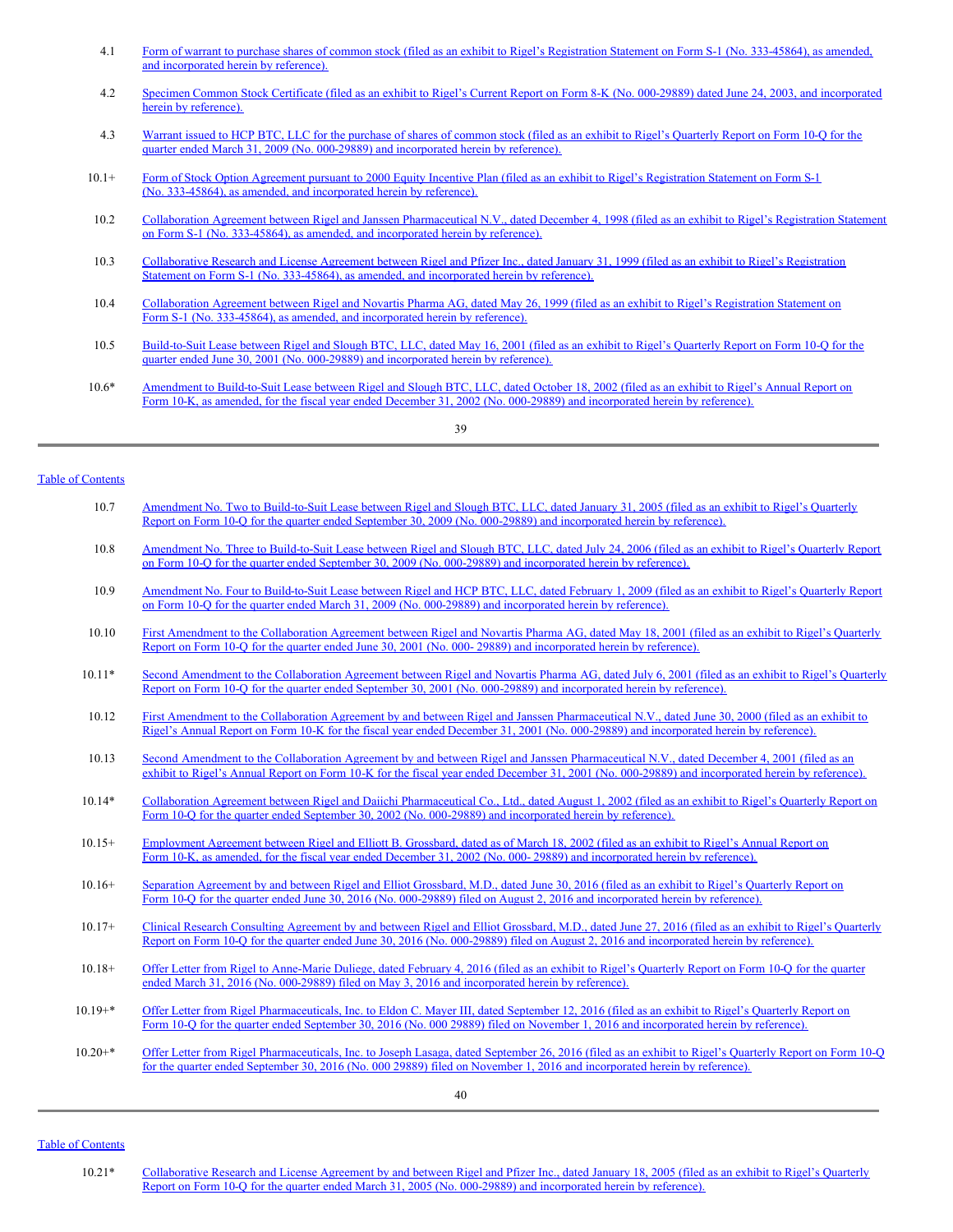| $10.22+$ | Form of Indemnity Agreement (filed as an exhibit to Rigel's Quarterly Report on Form 10-Q for the quarter ended March 31, 2007 (No. 000-29889), as<br>amended, and incorporated herein by reference).                                                                                                             |
|----------|-------------------------------------------------------------------------------------------------------------------------------------------------------------------------------------------------------------------------------------------------------------------------------------------------------------------|
| $10.23+$ | 2000 Equity Incentive Plan, as amended (filed as an exhibit to Rigel's Registration Statement on Form S-8 (No. 333-189523) filed on June 21, 2013 and<br>incorporated herein by reference).                                                                                                                       |
| $10.24+$ | 2000 Non-Employee Directors' Stock Option Plan, as amended (filed as an exhibit to Rigel's Quarterly Report on Form 10-Q for the quarter ended<br>June 30, 2017 (No. 000-29889) filed on August 21, 2017 and incorporated herein by reference).                                                                   |
| $10.25+$ | Amended and Restated Employment Agreement between Rigel and Donald G. Payan, effective January 1, 2011 (filed as an exhibit to Rigel's Annual<br>Report on Form 10-K for the fiscal year ended December 31, 2010 (No. 000-29889) and incorporated herein by reference).                                           |
| $10.26+$ | Separation Agreement by and between Rigel Pharmaceuticals, Inc. and Donald G. Payan, M.D., dated September 15, 2016 (filed as an exhibit to Rigel's<br>Quarterly Report on Form 10-Q for the quarter ended September 30, 2016 (No. 000-29889) filed on November 1, 2016 and incorporated herein by<br>reference). |
| $10.27+$ | Amended and Restated Change of Control Severance Plan (filed as an exhibit to Rigel's Annual Report on Form 10-K for the fiscal year ended<br>December 31, 2010 (No. 000-29889) and incorporated herein by reference).                                                                                            |
| $10.28+$ | 2000 Employee Stock Purchase Plan, as amended (filed as an exhibit to Rigel's Quarterly Report on Form 10-Q for the quarter ended March 31, 2010<br>(No. 000-29889) and incorporated herein by reference).                                                                                                        |
| $10.29*$ | License and Collaboration Agreement between Rigel and AstraZeneca AB, dated February 16, 2010 (filed as an exhibit to Rigel's Quarterly Report on<br>Form 10-O for the quarter ended March 31, 2010 (No. 000-29889) and incorporated herein by reference).                                                        |
| $10.30+$ | 2011 Equity Incentive Plan, as amended (filed as an exhibit to Rigel's Quarterly Report on Form 10-Q for the quarter ended June 30, 2017 (No. 000-<br>29889) filed on August 21, 2017 and incorporated herein by reference).                                                                                      |
| $10.31*$ | Termination Agreement between Rigel and Pfizer, Inc., dated May 2, 2011 (filed as an exhibit to Rigel's Quarterly Report on Form 10-Q for the quarter<br>ended June 30, 2011 (No. 000-29889) and incorporated herein by reference).                                                                               |
| $10.32+$ | Form of Stock Option Agreement pursuant to 2011 Equity Incentive Plan (filed as an exhibit to Rigel's Quarterly Report on Form 10-Q for the quarter<br>ended September 30, 2011 (No. 000-29889) and incorporated herein by reference).                                                                            |
| $10.33+$ | 2012 Cash Incentive Plan (filed as an exhibit to Rigel's Current Report on Form 8-K (No. 000-29889) filed on February 8, 2012, and incorporated herein<br>by reference).                                                                                                                                          |
| $10.34+$ | 2013 Cash Incentive Plan (filed as an exhibit to Rigel's Current Report on Form 8-K (No. 000-29889) filed on February 14, 2013, and incorporated<br>herein by reference).                                                                                                                                         |
| $10.35+$ | 2014 Cash Incentive Plan (filed as an exhibit to Rigel's Current Report on Form 8-K (No. 000-29889) filed on May 20, 2014, and incorporated herein by<br>reference).                                                                                                                                              |

#### 41

## Table of [Contents](#page-1-0)

- 10.36+ 2015 Cash Incentive Plan (filed as an exhibit to Rigel's Current Report on Form 8-K (No. 000-29889) filed on January 30, 2015, and [incorporated](http://www.sec.gov/Archives/edgar/data/1034842/000110465915005680/a15-3449_1ex10d30.htm) herein by reference).
- 10.37+ 2016 Cash Incentive Plan (filed as an exhibit to Rigel's Current Report on Form 8-K (No. 000-29889) filed on January 26, 2016, and [incorporated](http://www.sec.gov/Archives/edgar/data/1034842/000110465916092507/a16-3073_1ex10d30.htm) herein by reference).
- 10.38+ 2017 Cash Incentive Plan (filed as an exhibit to Rigel's Current Report on Form 8-K (No. 000 29889) filed on February 8, 2017, and [incorporated](http://www.sec.gov/Archives/edgar/data/1034842/000110465917007439/a17-4048_1ex10d32.htm) herein by reference).
- 10.39+ Rigel [Pharmaceuticals,](http://www.sec.gov/Archives/edgar/data/1034842/000155837018001555/rigl-20171231ex103954c3c.htm) Inc. Inducement Plan, as amended (filed as an exhibit to Rigel's Annual Report on Form 10-K (File No. 001-29889) for the period ended December 31, 2017, as filed with the SEC on March 6, 2018).
- 10.40+ Form of Stock Option Grant Notice, Option Agreement and Notice of Exercise under the Rigel Inducement Plan (filed as an exhibit to Rigel's Current Report on Form 8-K (No. 000-29889) filed on October 11, 2016, and [incorporated](http://www.sec.gov/Archives/edgar/data/1034842/000110465916149598/a16-19710_1ex10d2.htm) herein by reference).
- 10.41 Amendment No. Five to Build-to-Suit Lease between Rigel [Pharmaceuticals,](http://www.sec.gov/Archives/edgar/data/1034842/000155837018001555/rigl-20171231ex1041569a2.htm) Inc. and HCP BTC, LLC, dated July 24, 2017 (filed as an exhibit to Rigel's Annual Report on Form 10-K (File No. 001-29889) for the period ended December 31, 2017, as filed with the SEC on March 6, 2018).
- 10.42+ Transition and Separation Agreement between Rigel [Pharmaceuticals,](http://www.sec.gov/Archives/edgar/data/1034842/000155837018001555/rigl-20171231ex1042cc59a.htm) Inc. and Ryan Maynard dated December 14, 2017 (filed as an exhibit to Rigel's Annual Report on Form 10-K (File No. 001-29889) for the period ended December 31, 2017, as filed with the SEC on March 6, 2018).
	- 23.1 Consent of [Independent](http://www.sec.gov/Archives/edgar/data/1034842/000155837018001555/rigl-20171231ex231c8d63c.htm) Registered Public Accounting Firm (filed as an exhibit to Rigel's Annual Report on Form 10-K (File No. 001-29889) for the period ended December 31, 2017, as filed with the SEC on March 6, 2018).
	- 24.1 Power of Attorney (included on the signature page to Rigel's Annual Report on Form 10-K (File No. [001-29889\)](http://www.sec.gov/Archives/edgar/data/1034842/000155837018001555/rigl-20171231x10k.htm) for the period ended December 31, 2017, as filed with the SEC on March 6, 2018).
	- 31.1 [Certification](http://www.sec.gov/Archives/edgar/data/1034842/000155837018001555/rigl-20171231ex311751e37.htm) required by Rule 13a-14(a) or Rule 15d-14(a) (filed as an exhibit to Rigel's Annual Report on Form 10-K (File No. 001-29889) for the period ended December 31, 2017, as filed with the SEC on March 6, 2018).
	- 31.2 [Certification](http://www.sec.gov/Archives/edgar/data/1034842/000155837018001555/rigl-20171231ex312768b6f.htm) required by Rule 13a-14(a) or Rule 15d-14(a) (filed as an exhibit to Rigel's Annual Report on Form 10-K (File No. 001-29889) for the period ended December 31, 2017, as filed with the SEC on March 6, 2018).
- 31.3# [Certification](#page-26-0) required by Rule 13a-14(a) or Rule 15d-14(a).
- 31.4# [Certification](#page-27-0) required by Rule 13a-14(a) or Rule 15d-14(a).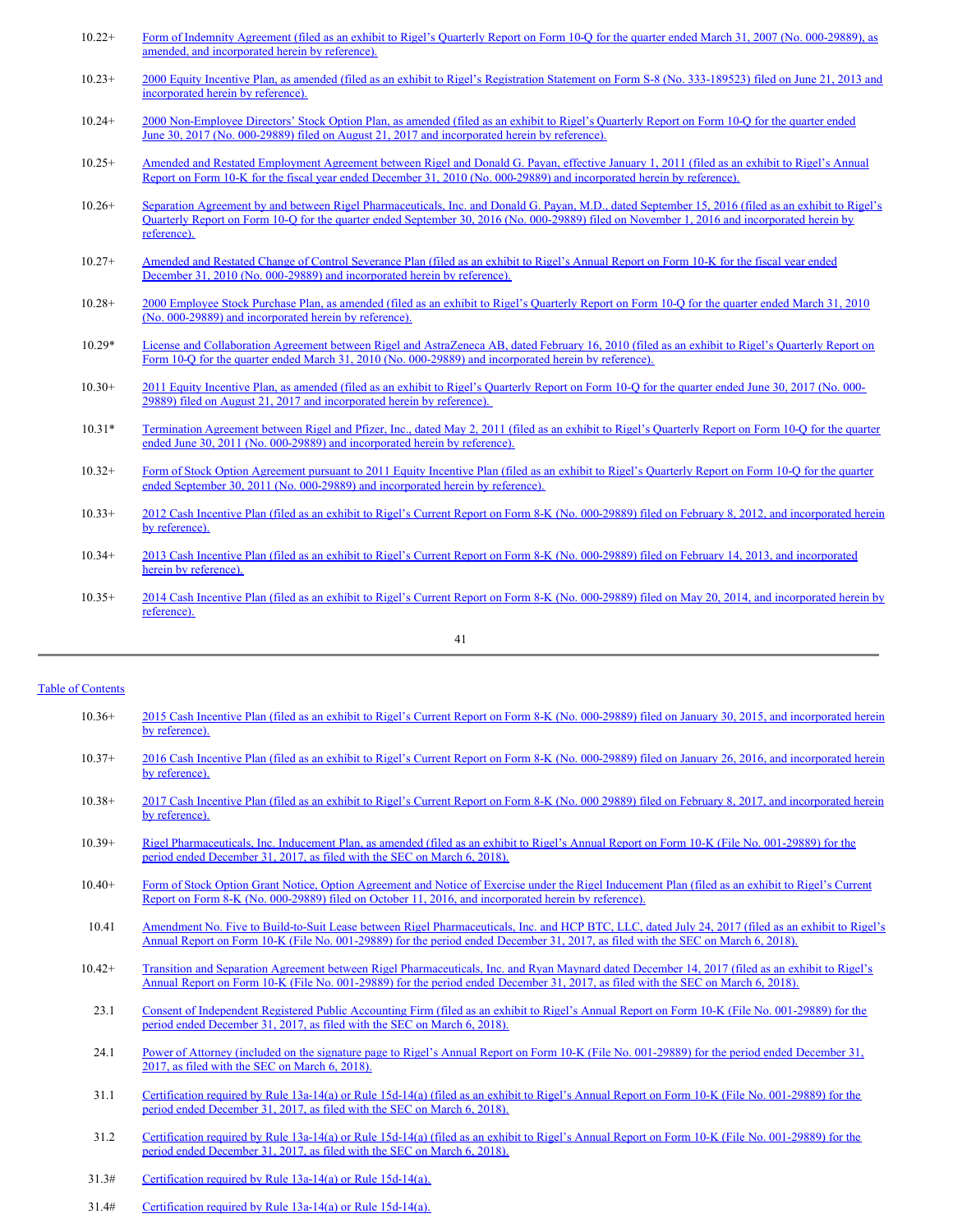- 32.1· [Certification](http://www.sec.gov/Archives/edgar/data/1034842/000155837018001555/rigl-20171231ex32199b12d.htm) required by Rule 13a-14(b) or Rule 15d-14(b) and Section 1350 of Chapter 63 of Title 18 of the United States Code (18 U.S.C. 1350) (filed as an exhibit to Rigel's Annual Report on Form 10-K (File No. 001-29889) for the period ended December 31, 2017, as filed with the SEC on March 6, 2018).
- 101.INS XBRL Instance Document (filed as an exhibit to Rigel's Annual Report on Form 10-K (File No. 001-29889) for the period ended December 31, 2017, as filed with the SEC on March 6, 2018).
- 101.SCH XBRL Taxonomy Extension Schema Document (filed as an exhibit to Rigel's Annual Report on Form 10-K (File No. 001-29889) for the period ended December 31, 2017, as filed with the SEC on March 6, 2018).

## Table of [Contents](#page-1-0)

- 101.CAL XBRL Taxonomy Extension Calculation Linkbase Document (filed as an exhibit to Rigel's Annual Report on Form 10-K (File No. 001-29889) for the period ended December 31, 2017, as filed with the SEC on March 6, 2018).
- 101.LAB XBRL Taxonomy Extension Labels Linkbase Document (filed as an exhibit to Rigel's Annual Report on Form 10-K (File No. 001-29889) for the period ended December 31, 2017, as filed with the SEC on March 6, 2018).
- 101.PRE XBRL Taxonomy Extension Presentation Linkbase Document (filed as an exhibit to Rigel's Annual Report on Form 10-K (File No. 001-29889) for the period ended December 31, 2017, as filed with the SEC on March 6, 2018)/
- 101.DEF XBRL Taxonomy Extension Definition Linkbase Document (filed as an exhibit to Rigel's Annual Report on Form 10-K (File No. 001-29889) for the period ended December 31, 2017, as filed with the SEC on March 6, 2018).

- \* Confidential treatment requested as to specific portions, which portions are omitted and filed separately with the Securities and Exchange Commission.
- # Filed herewith.
- The certification attached as Exhibit 32.1 accompanies the Annual Report on Form 10-K pursuant to Section 906 of the Sarbanes-Oxley Act of 2002 and shall not be deemed "filed" by the Company for purposes of Section 18 of the Securities Exchange Act of 1934, as amended.

43

#### Table of [Contents](#page-1-0)

## <span id="page-25-0"></span>**SIGNATURES**

Pursuant to the requirements of the Section 13 or 15(d) of the Securities Exchange Act of 1934, the Registrant has duly caused this Amendment No. 1 to its Annual Report on Form 10-K/A to be signed on its behalf by the undersigned, thereunto duly authorized, in the City of South San Francisco, State of California, on March 29, 2018.

#### RIGEL PHARMACEUTICALS, INC.



Management contract or compensatory plan.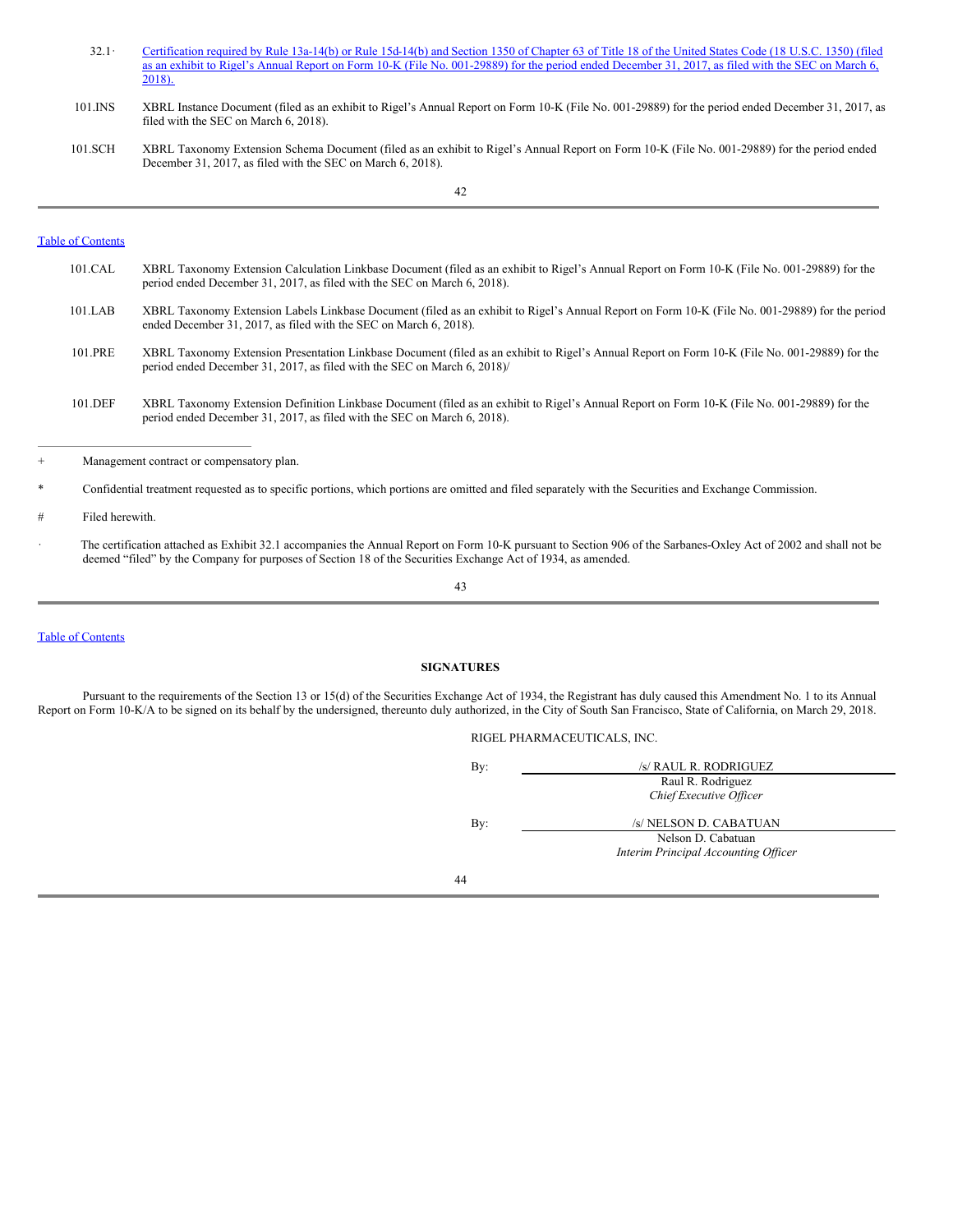# **CERTIFICATIONS**

## I, Raul R. Rodriguez, certify that:

- 1. I have reviewed this Amendment No. 1 to the Annual Report on Form 10-K/A of Rigel Pharmaceuticals, Inc.;
- 2. Based on my knowledge, this report does not contain any untrue statement of a material fact or omit to state a material fact necessary to make the statements made, in light of the circumstances under which such statements were made, not misleading with respect to the period covered by this report.

Date: March 29, 2018

<span id="page-26-0"></span>/s/ Raul R. Rodriguez Raul R. Rodriguez *Chief Executive Of icer*